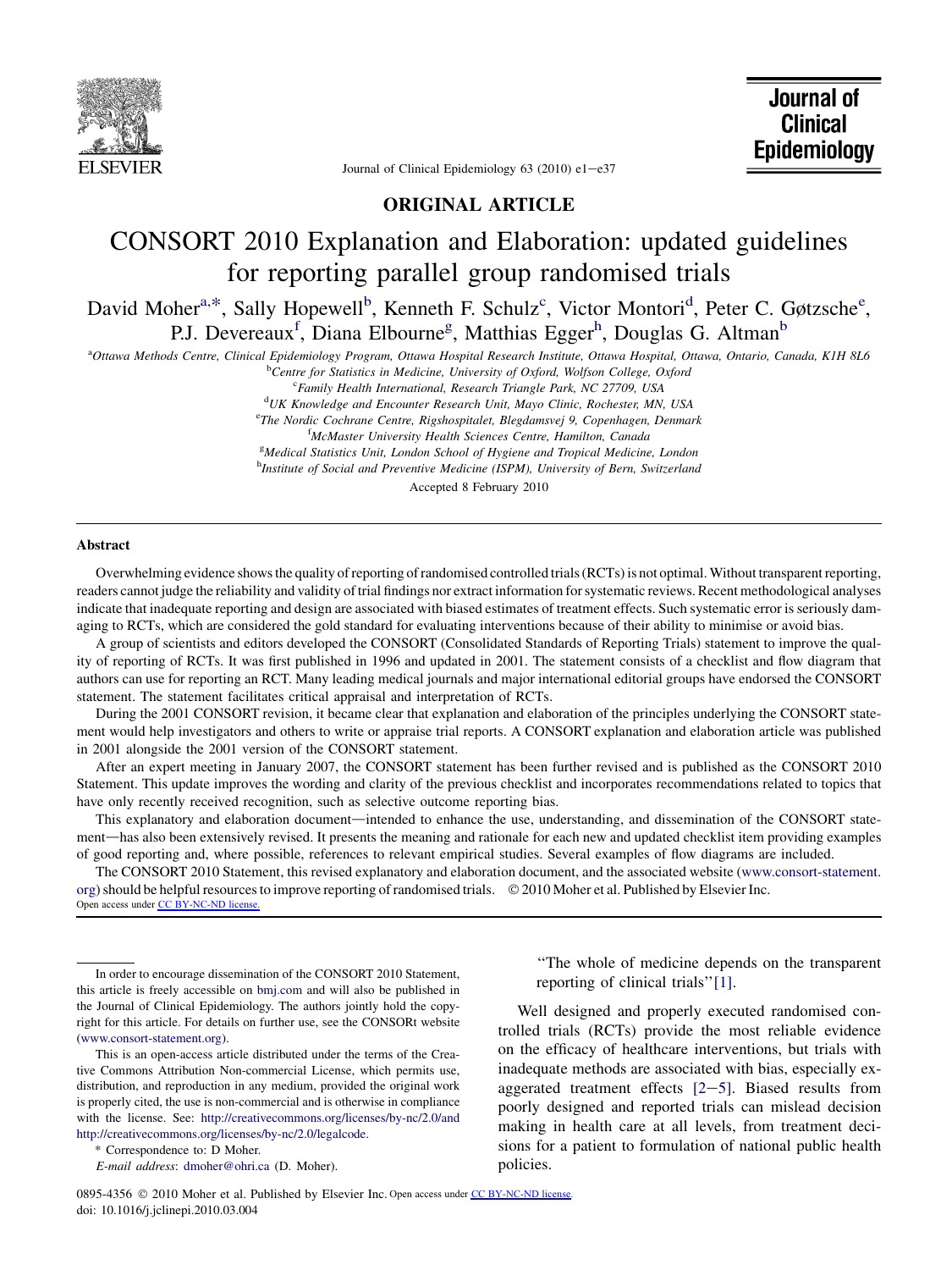Critical appraisal of the quality of clinical trials is possible only if the design, conduct, and analysis of RCTs are thoroughly and accurately described in the report. Far from being transparent, the reporting of RCTs is often incomplete  $[6-9]$ , compounding problems arising from poor methodology  $[10-15]$  $[10-15]$ .

#### 1. Incomplete and inaccurate reporting

Many reviews have documented deficiencies in reports of clinical trials. For example, information on the method used in a trial to assign participants to comparison groups was reported in only 21% of 519 trial reports indexed in PubMed in 2000 [\[16\],](#page-29-0) and only 34% of 616 reports indexed in 2006 [\[17\].](#page-29-0) Similarly, only 45% of trial reports indexed in PubMed in 2000 [\[16\]](#page-29-0) and 53% in 2006 [\[17\]](#page-29-0) defined a primary end point, and only 27% in 2000 and 45% in 2006 reported a sample size calculation. Reporting is not only often incomplete but also sometimes inaccurate. Of 119 reports stating that all participants were included in the analysis in the groups to which they were originally assigned (intention-to-treat analysis), 15 (13%) excluded patients or did not analyse all patients as allocated [\[18\].](#page-29-0) Many other reviews have found that inadequate reporting is common in specialty journals [\[16,19\]](#page-29-0) and journals published in languages other than English [\[20,21\].](#page-29-0)

Proper randomisation reduces selection bias at trial entry and is the crucial component of high quality RCTs [\[22\].](#page-30-0) Successful randomisation hinges on two steps: generation of an unpredictable allocation sequence and concealment of this sequence from the investigators enrolling participants (see Box 1) [\[2,23\].](#page-29-0)

Unfortunately, despite that central role, reporting of the methods used for allocation of participants to interventions is also generally inadequate. For example, 5% of 206 reports of supposed RCTs in obstetrics and gynaecology journals described studies that were not truly randomised [\[23\].](#page-30-0) This estimate is conservative, as most reports do not at present provide adequate information about the method of allocation  $[20, 23, 30 - 33]$ .

### 2. Improving the reporting of RCTs: the CONSORT statement

DerSimonian and colleagues suggested that ''editors could greatly improve the reporting of clinical trials by providing authors with a list of items that they expected to be strictly reported''[\[34\]](#page-30-0). Early in the 1990s, two groups of journal editors, trialists, and methodologists independently published recommendations on the reporting of trials [\[35,36\]](#page-30-0). In a subsequent editorial, Rennie urged the two groups to meet and develop a common set of recommendations [\[37\]](#page-30-0); the outcome was the CONSORT statement (Consolidated Standards of Reporting Trials) [\[38\].](#page-30-0)

The CONSORT statement (or simply CONSORT) comprises a checklist of essential items that should be included in reports of RCTs and a diagram for documenting the flow of participants through a trial. It is aimed at primary reports of RCTs with two group, parallel designs. Most of CONSORT is also relevant to a wider class of trial designs, such as noninferiority, equivalence, factorial, cluster, and crossover trials. Extensions to the CONSORT checklist for reporting trials with some of these designs have been published  $[39-41]$ , as have those for reporting certain types of data (harms [\[42\]\)](#page-30-0), types of interventions (non-pharmacological treatments[\[43\]](#page-30-0), herbal interventions [\[44\]\)](#page-30-0), and abstracts [\[45\]](#page-30-0).

The objective of CONSORT is to provide guidance to authors about how to improve the reporting of their trials.

#### Box 1. Treatment allocation. What's so special about randomisation?

The method used to assign interventions to trial participants is a crucial aspect of clinical trial design. Random assignment is the preferred method; it has been successfully used regularly in trials for more than 50 years [\[24\]](#page-30-0). Randomisation has three major advantages [\[25\]](#page-30-0). First, when properly implemented, it eliminates selection bias, balancing both known and unknown prognostic factors, in the assignment of treatments. Without randomisation, treatment comparisons may be prejudiced, whether consciously or not, by selection of participants of a particular kind to receive a particular treatment. Second, random assignment permits the use of probability theory to express the likelihood that any difference in outcome between intervention groups merely reflects chance [\[26\]](#page-30-0). Third, random allocation, in some situations, facilitates blinding the identity of treatments to the investigators, participants, and evaluators, possibly by use of a placebo, which reduces bias after assignment of treatments [\[27\].](#page-30-0) Of these three advantages, reducing selection bias at trial entry is usually the most important [\[28\]](#page-30-0).

Successful randomisation in practice depends on two interrelated aspects—adequate generation of an unpredictable allocation sequence and concealment of that sequence until assignment occurs [\[2,23\].](#page-29-0) A key issue is whether the schedule is known or predictable by the people involved in allocating participants to the comparison groups [\[29\].](#page-30-0) The treatment allocation system should thus be set up so that the person enrolling participants does not know in advance which treatment the next person will get, a process termed allocation concealment [\[2,23\]](#page-29-0). Proper allocation concealment shields knowledge of forthcoming assignments, whereas proper random sequences prevent correct anticipation of future assignments based on knowledge of past assignments.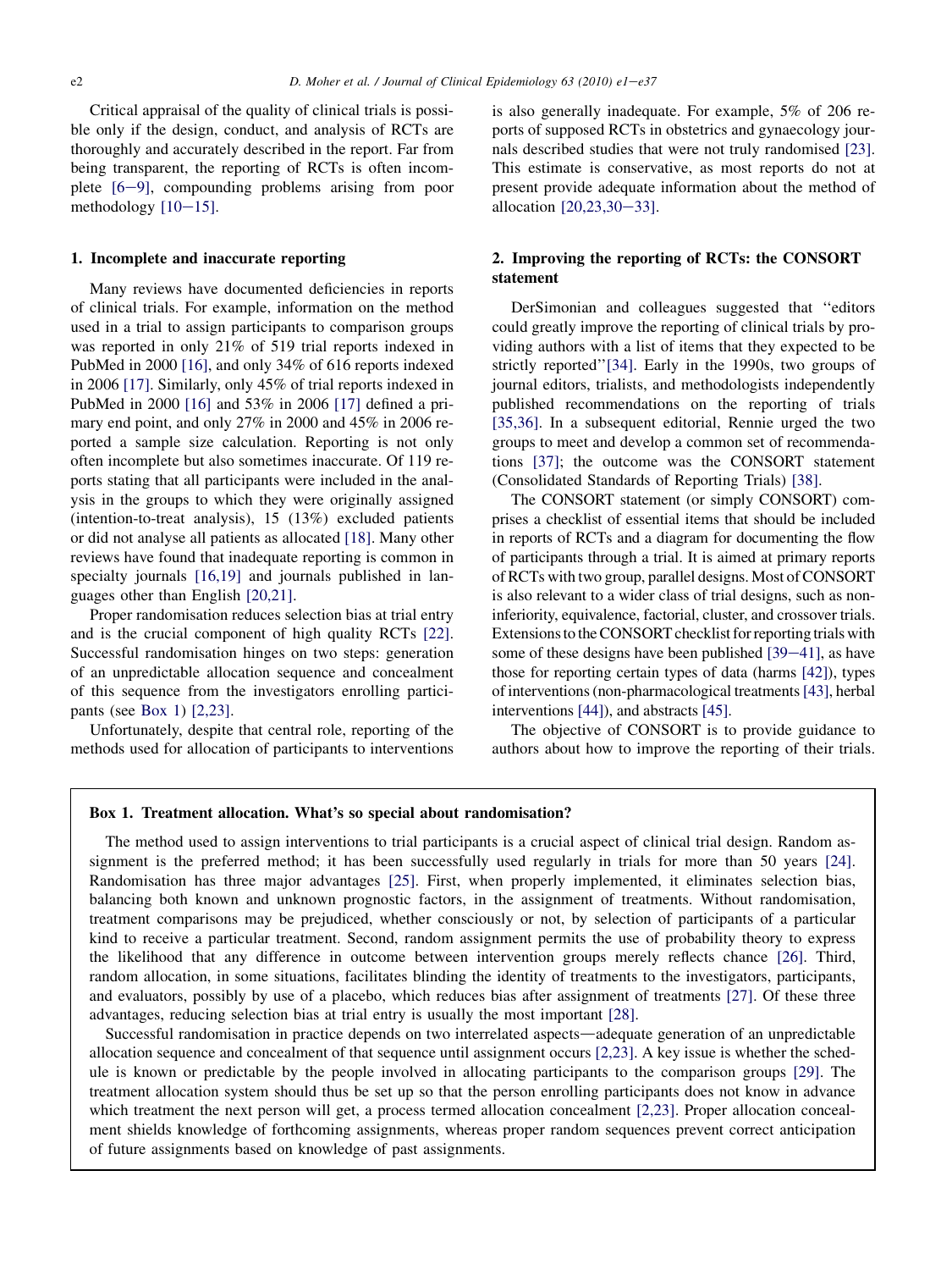Trial reports need be clear, complete, and transparent. Readers, peer reviewers, and editors can also use CON-SORT to help them critically appraise and interpret reports of RCTs. However, CONSORT was not meant to be used as a quality assessment instrument. Rather, the content of CONSORT focuses on items related to the internal and external validity of trials. Many items not explicitly mentioned in CONSORT should also be included in a report, such as information about approval by an ethics committee, obtaining informed consent from participants, and, where relevant, existence of a data safety and monitoring committee. In addition, any other aspects of a trial that are mentioned should be properly reported, such as information pertinent to cost effectiveness analysis  $[46-48]$  $[46-48]$ .

Since its publication in 1996, CONSORT has been supported by more than 400 journals ([www.consort-statement.](http://www.consort-statement.org) [org\)](http://www.consort-statement.org) and several editorial groups, such as the International Committee of Medical Journal Editors [\[49\]](#page-30-0). The introduction of CONSORT within journals is associated with improved quality of reports of RCTs [\[17,50,51\]](#page-29-0). However, CONSORT is an ongoing initiative, and the CONSORT statement is revised periodically [\[3\].](#page-29-0) CONSORT was last revised nine years ago, in 2001 [\[52](#page-30-0) $-$ 54]. Since then the evidence base to inform CONSORT has grown considerably; empirical data have highlighted new concerns regarding the reporting of RCTs, such as selective outcome reporting [55-[57\].](#page-30-0) A CONSORT Group meeting was therefore convened in January 2007, in Canada, to revise the 2001 CON-SORT statement and its accompanying explanation and elaboration document. The revised checklist is shown in [Table 1](#page-3-0) and the flow diagram, not revised, in Fig  $1$  [\[52](#page-30-0)-54].

### 3. The CONSORT 2010 Statement: explanation and elaboration

During the 2001 CONSORT revision, it became clear that explanation and elaboration of the principles underlying the CONSORT statement would help investigators and others to write or appraise trial reports. The CONSORT explanation and elaboration article [\[58\]](#page-30-0) was published in 2001 alongside the 2001 version of the CONSORT statement. It discussed the rationale and scientific background for each item and provided published examples of good reporting. The rationale for revising that article is similar to that for revising the statement, described above. We briefly describe below the main additions and deletions to this version of the explanation and elaboration article.

#### 4. The CONSORT 2010 Explanation and Elaboration: changes

We have made several substantive and some cosmetic changes to this version of the CONSORT explanatory document (full details are highlighted in the 2010 version of the CONSORT statement [\[59\]\)](#page-30-0). Some reflect changes to the CONSORT checklist; there are three new checklist items in the CONSORT 2010 checklist—such as item 24, which asks authors to report where their trial protocol can be accessed. We have also updated some existing explanations, including adding more recent references to methodological evidence, and used some better examples. We have removed the glossary, which is now available on the CON-SORT website [\(www.consort-statement.org](http://www.consort-statement.org)). Where possible, we describe the findings of relevant empirical studies. Many excellent books on clinical trials offer fuller discussion of methodological issues  $[60-62]$  $[60-62]$ . Finally, for convenience, we sometimes refer to ''treatments'' and ''patients,'' although we recognise that not all interventions evaluated in RCTs are treatments and not all participants are patients.

#### 5. Checklist items

#### 5.1. Title and abstract

### 5.1.1. Item 1a. Identification as a randomised trial in the title

Example—"Smoking reduction with oral nicotine inhalers: double blind, randomised clinical trial of efficacy and safety'['\[63\]](#page-30-0).

Explanation—The ability to identify a report of a randomised trial in an electronic database depends to a large extent on how it was indexed. Indexers may not classify a report as a randomised trial if the authors do not explicitly report this information [\[64\].](#page-30-0) To help ensure that a study is appropriately indexed and easily identified, authors should use the word ''randomised'' in the title to indicate that the participants were randomly assigned to their comparison groups.

### 5.1.2. Item 1b. Structured summary of trial design, methods, results, and conclusions

For specific guidance see CONSORT for abstracts [\[45,65\].](#page-30-0)

Explanation-Clear, transparent, and sufficiently detailed abstracts are important because readers often base their assessment of a trial on such information. Some readers use an abstract as a screening tool to decide whether to read the full article. However, as not all trials are freely available and some health professionals do not have access to the full trial reports, healthcare decisions are sometimes made on the basis of abstracts of randomised trials [\[66\].](#page-30-0)

A journal abstract should contain sufficient information about a trial to serve as an accurate record of its conduct and findings, providing optimal information about the trial within the space constraints and format of a journal. A properly constructed and written abstract helps individuals to assess quickly the relevance of the findings and aids the retrieval of relevant reports from electronic databases [\[67\]](#page-30-0).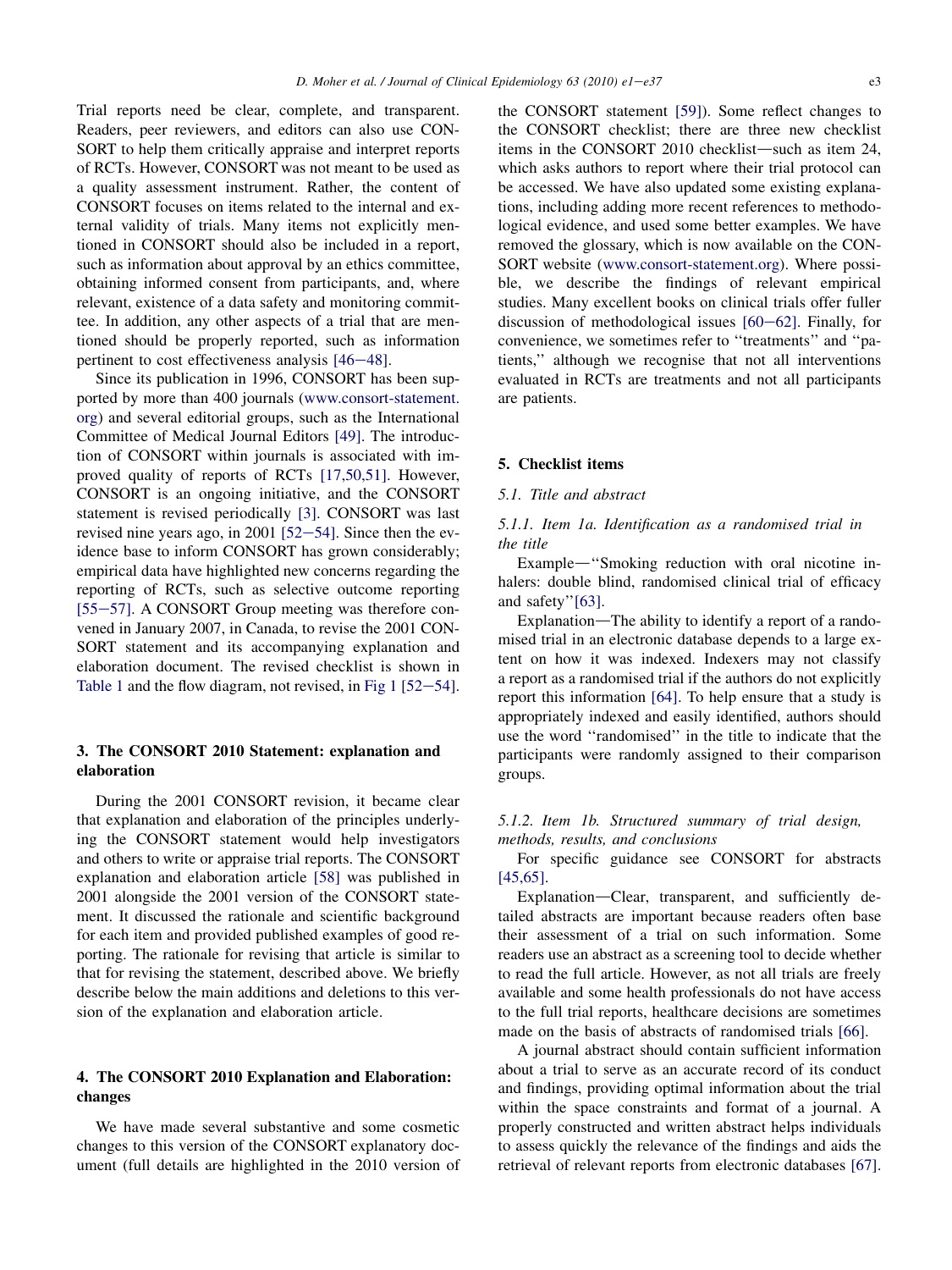<span id="page-3-0"></span>

| Table 1                                                                             |  |
|-------------------------------------------------------------------------------------|--|
| CONSORT 2010 checklist of information to include when reporting a randomised trial* |  |

| Section/Topic                                           | Item No         | Checklist item                                                                                                                                                                                    | Reported on page No |
|---------------------------------------------------------|-----------------|---------------------------------------------------------------------------------------------------------------------------------------------------------------------------------------------------|---------------------|
| Title and abstract                                      |                 |                                                                                                                                                                                                   |                     |
|                                                         | 1a              | Identification as a randomised trial in the title                                                                                                                                                 |                     |
|                                                         | 1b              | Structured summary of trial design, methods, results, and conclusions                                                                                                                             |                     |
|                                                         |                 | (for specific guidance see CONSORT for abstracts [45,65])                                                                                                                                         |                     |
| <b>Introduction</b>                                     |                 |                                                                                                                                                                                                   |                     |
| Background and objectives                               | 2a<br>2b        | Scientific background and explanation of rationale<br>Specific objectives or hypotheses                                                                                                           |                     |
| <b>Methods</b>                                          |                 |                                                                                                                                                                                                   |                     |
| Trial design                                            | 3a              | Description of trial design (such as parallel, factorial) including<br>allocation ratio                                                                                                           |                     |
|                                                         | 3b              | Important changes to methods after trial commencement (such as<br>eligibility criteria), with reasons                                                                                             |                     |
| Participants                                            | 4a              | Eligibility criteria for participants                                                                                                                                                             |                     |
|                                                         | 4b              | Settings and locations where the data were collected                                                                                                                                              |                     |
| Interventions                                           | 5               | The interventions for each group with sufficient details to allow<br>replication, including how and when they were actually administered                                                          |                     |
| Outcomes                                                | 6a              | Completely defined pre-specified primary and secondary outcome<br>measures, including how and when they were assessed                                                                             |                     |
|                                                         | 6b              | Any changes to trial outcomes after the trial commenced, with reasons                                                                                                                             |                     |
| Sample size                                             | 7a              | How sample size was determined                                                                                                                                                                    |                     |
|                                                         | 7b              | When applicable, explanation of any interim analyses and stopping<br>guidelines                                                                                                                   |                     |
| Randomisation:                                          |                 |                                                                                                                                                                                                   |                     |
| Sequence generation                                     | 8a<br>8b        | Method used to generate the random allocation sequence<br>Type of randomisation; details of any restriction (such as blocking and<br>block size)                                                  |                     |
| Allocation concealment<br>mechanism                     | 9               | Mechanism used to implement the random allocation sequence (such as<br>sequentially numbered containers), describing any steps taken to<br>conceal the sequence until interventions were assigned |                     |
| Implementation                                          | 10              | Who generated the random allocation sequence, who enrolled<br>participants, and who assigned participants to interventions                                                                        |                     |
| <b>Blinding</b>                                         | 11a             | If done, who was blinded after assignment to interventions (for example,<br>participants, care providers, those assessing outcomes) and how                                                       |                     |
|                                                         | 11 <sub>b</sub> | If relevant, description of the similarity of interventions                                                                                                                                       |                     |
| Statistical methods                                     | 12a             | Statistical methods used to compare groups for primary and secondary<br>outcomes                                                                                                                  |                     |
|                                                         | 12 <sub>b</sub> | Methods for additional analyses, such as subgroup analyses and<br>adjusted analyses                                                                                                               |                     |
| <b>Results</b>                                          |                 |                                                                                                                                                                                                   |                     |
| Participant flow (a diagram<br>is strongly recommended) | 13a             | For each group, the numbers of participants who were randomly<br>assigned, received intended treatment, and were analysed for the<br>primary outcome                                              |                     |
|                                                         | 13 <sub>b</sub> | For each group, losses and exclusions after randomisation, together with                                                                                                                          |                     |
| Recruitment                                             | 14a             | Dates defining the periods of recruitment and follow-up                                                                                                                                           |                     |
|                                                         | 14b             | Why the trial ended or was stopped                                                                                                                                                                |                     |
| Baseline data                                           | 15              | A table showing baseline demographic and clinical characteristics for<br>each group                                                                                                               |                     |
| Numbers analysed                                        | 16              | For each group, number of participants (denominator) included in each<br>analysis and whether the analysis was by original assigned groups                                                        |                     |
| Outcomes and estimation                                 | 17a             | For each primary and secondary outcome, results for each group, and<br>the estimated effect size and its precision (such as 95% confidence<br>interval)                                           |                     |
|                                                         | 17 <sub>b</sub> | For binary outcomes, presentation of both absolute and relative effect<br>sizes is recommended                                                                                                    |                     |
| Ancillary analyses                                      | 18              | Results of any other analyses performed, including subgroup analyses<br>and adjusted analyses, distinguishing pre-specified from exploratory                                                      |                     |
| Harms                                                   | 19              | All important harms or unintended effects in each group (for specific<br>guidance see CONSORT for harms [42])                                                                                     |                     |
| <b>Discussion</b>                                       |                 |                                                                                                                                                                                                   |                     |
| Limitations                                             | 20              | Trial limitations, addressing sources of potential bias, imprecision, and,<br>if relevant, multiplicity of analyses                                                                               |                     |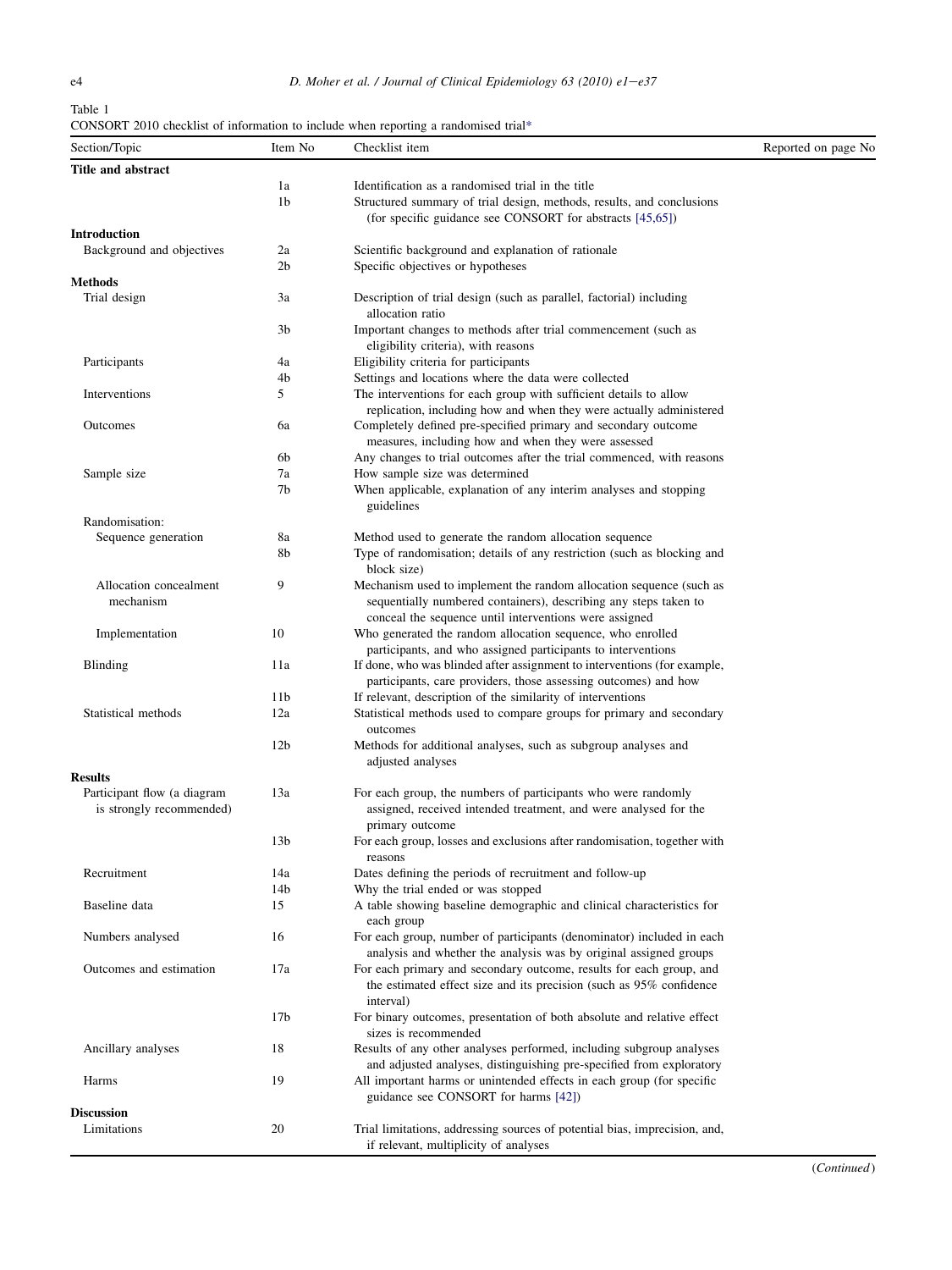<span id="page-4-0"></span>Table 1 Continued

| Section/Topic     | Item No | Checklist item                                                                                                   | Reported on page No |
|-------------------|---------|------------------------------------------------------------------------------------------------------------------|---------------------|
| Generalisability  | 21      | Generalisability (external validity, applicability) of the trial findings                                        |                     |
| Interpretation    | 22      | Interpretation consistent with results, balancing benefits and harms, and<br>considering other relevant evidence |                     |
| Other information |         |                                                                                                                  |                     |
| Registration      | 23      | Registration number and name of trial registry                                                                   |                     |
| Protocol          | 24      | Where the full trial protocol can be accessed, if available                                                      |                     |
| Funding           | 25      | Sources of funding and other support (such as supply of drugs),<br>role of funders                               |                     |

\* We strongly recommend reading this statement in conjunction with the CONSORT 2010 Explanation and Elaboration for important clarifications on all the items. If relevant, we also recommend reading CONSORT extensions for cluster randomised trials [\[40\]](#page-30-0), non-inferiority and equivalence trials [\[39\]](#page-30-0), nonpharmacological treatments [\[43\]](#page-30-0), herbal interventions [\[44\]](#page-30-0), and pragmatic trials [\[41\]](#page-30-0). Additional extensions are forthcoming: for those and for up to date references relevant to this checklist, see [www.consort-statement.org.](http://www.consort-statement.org)

The abstract should accurately reflect what is included in the full journal article and should not include information that does not appear in the body of the paper. Studies comparing the accuracy of information reported in a journal abstract with that reported in the text of the full publication have found claims that are inconsistent with, or missing from, the body of the full article  $[68-71]$  $[68-71]$ . Conversely, omitting important harms from the abstract could seriously mislead someone's interpretation of the trial findings [\[42,72\].](#page-30-0)

A recent extension to the CONSORT statement provides a list of essential items that authors should include when reporting the main results of a randomised trial in a journal (or conference) abstract (see [Table 2\)](#page-6-0) [\[45\]](#page-30-0). We strongly recommend the use of structured abstracts for reporting randomised trials. They provide readers with information about the trial under a series of headings pertaining to the design, conduct, analysis, and interpretation [\[73\].](#page-31-0) Some studies have found that structured abstracts are of higher quality than the more traditional descriptive abstracts [\[74,75\]](#page-31-0) and that they allow readers to find information more easily [\[76\].](#page-31-0) We recognise that many journals have developed their own structure and word limit for reporting abstracts. It is not our intention to suggest changes to these formats, but to recommend what information should be reported.

#### 5.2. Introduction

### 5.2.1. Item 2a. Scientific background and explanation of rationale

Example—"Surgery is the treatment of choice for patients with disease stage I and II non-small cell lung cancer (NSCLC) ... An NSCLC meta-analysis combined the results from eight randomised trials of surgery versus surgery plus adjuvant cisplatin-based chemotherapy and showed a small, but not significant ( $p=0.08$ ), absolute survival benefit of around 5% at 5 years (from 50% to 55%). At the time the current trial was designed (mid-1990s), adjuvant chemotherapy had not become standard clinical practice ... The clinical rationale for neo-adjuvant chemotherapy is three-fold: regression of the primary cancer could be achieved thereby facilitating and simplifying or reducing subsequent surgery; undetected micro-metastases could be dealt with at the start of treatment; and there might be inhibition of the putative stimulus to residual cancer by growth factors released by surgery and by subsequent wound healing ... The current trial was therefore set up to compare, in patients with resectable NSCLC, surgery alone versus three cycles of platinum-based chemotherapy followed by surgery in terms of overall survival, quality of life, pathological staging, resectability rates, extent of surgery, and time to and site of relapse"[\[77\].](#page-31-0)

Explanation-Typically, the introduction consists of free flowing text, in which authors explain the scientific background and rationale for their trial, and its general outline. It may also be appropriate to include here the objectives of the trial (see item 2b). The rationale may be explanatory (for example, to assess the possible influence of a drug on renal function) or pragmatic (for example, to guide practice by comparing the benefits and harms of two treatments). Authors should report any evidence of the benefits and harms of active interventions included in a trial and should suggest a plausible explanation for how the interventions might work, if this is not obvious [\[78\].](#page-31-0)

The Declaration of Helsinki states that biomedical research involving people should be based on a thorough knowledge of the scientific literature [\[79\]](#page-31-0). That is, it is unethical to expose humans unnecessarily to the risks of research. Some clinical trials have been shown to have been unnecessary because the question they addressed had been or could have been answered by a systematic review of the existing literature [\[80,81\].](#page-31-0) Thus, the need for a new trial should be justified in the introduction. Ideally, it should include a reference to a systematic review of previous similar trials or a note of the absence of such trials [\[82\]](#page-31-0).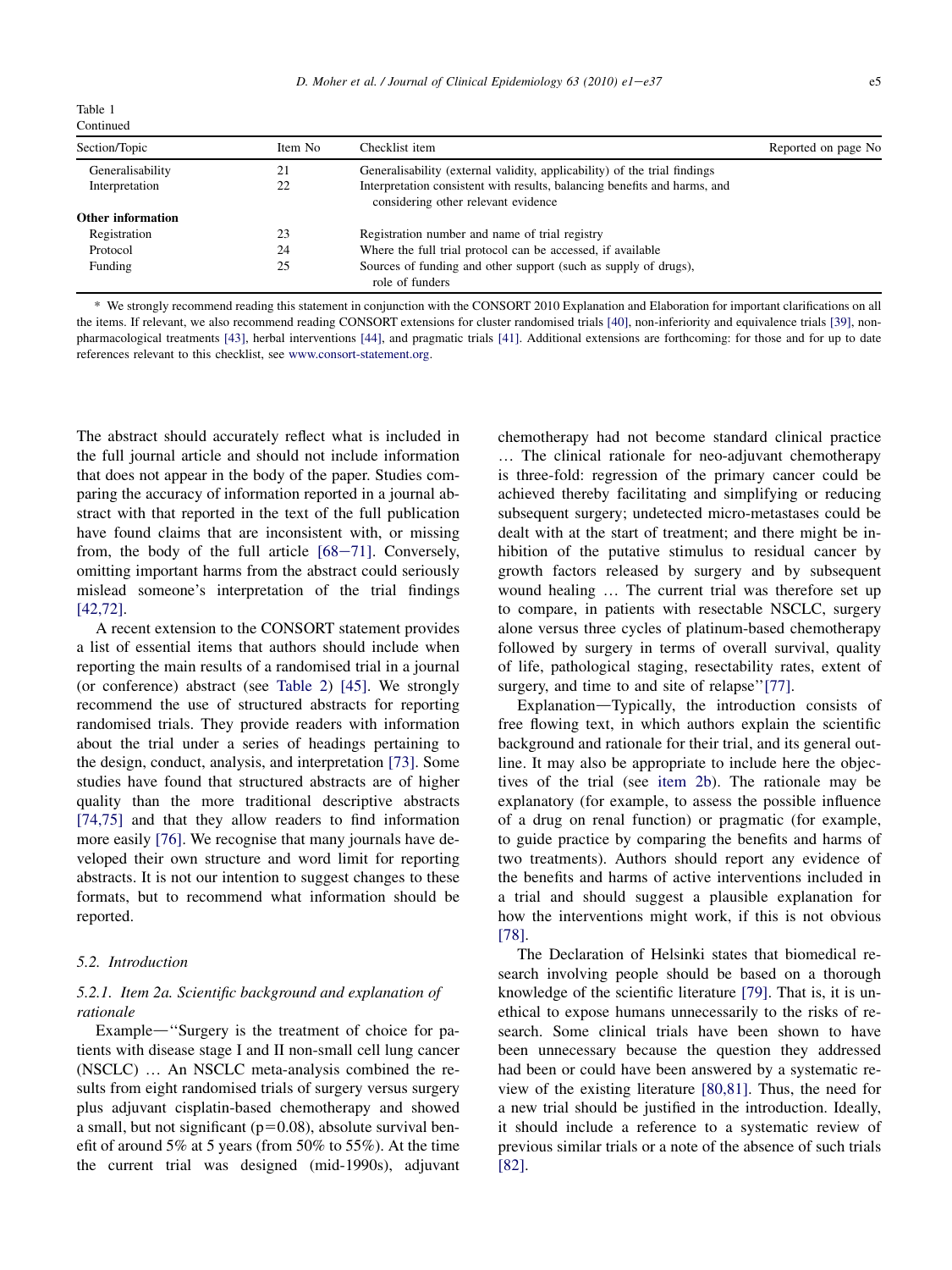<span id="page-5-0"></span>

Fig. 1. Flow diagram of the progress through the phases of a parallel randomised trial of two groups (that is, enrolment, intervention allocation, follow-up, and data analysis)  $[52-54]$  $[52-54]$ .

#### 5.2.2. Item 2b. Specific objectives or hypotheses

Example—"In the current study we tested the hypothesis that a policy of active management of nulliparous labour would: 1. reduce the rate of caesarean section, 2. reduce the rate of prolonged labour; 3. not influence maternal satisfaction with the birth experience'['\[83\].](#page-31-0)

Explanation—Objectives are the questions that the trial was designed to answer. They often relate to the efficacy of a particular therapeutic or preventive intervention. Hypotheses are pre-specified questions being tested to help meet the objectives. Hypotheses are more specific than objectives and are amenable to explicit statistical evaluation. In practice, objectives and hypotheses are not always easily differentiated. Most reports of RCTs provide adequate information about trial objectives and hypotheses [\[84\].](#page-31-0)

#### 5.3. Methods

### 5.3.1. Item 3a. Description of trial design (such as parallel, factorial) including allocation ratio

Example—"This was a multicenter, stratified (6 to 11 years and 12 to 17 years of age, with imbalanced randomisation [2:1]), double-blind, placebo-controlled, parallel-group study conducted in the United States (41 sites)"[85].

Explanation-The word "design" is often used to refer to all aspects of how a trial is set up, but it also has a narrower interpretation. Many specific aspects of the broader trial design, including details of randomisation and blinding, are addressed elsewhere in the CONSORT checklist. Here we seek information on the type of trial, such as parallel group or factorial, and the conceptual framework, such as superiority or non-inferiority, and other related issues not addressed elsewhere in the checklist.

The CONSORT statement focuses mainly on trials with participants individually randomised to one of two ''parallel'' groups. In fact, little more than half of published trials have such a design [\[16\].](#page-29-0) The main alternative designs are multi-arm parallel, crossover, cluster [\[40\],](#page-30-0) and factorial designs. Also, most trials are set to identify the superiority of a new intervention, if it exists, but others are designed to assess non-inferiority or equivalence [\[39\].](#page-30-0) It is important that researchers clearly describe these aspects of their trial, including the unit of randomisation (such as patient, GP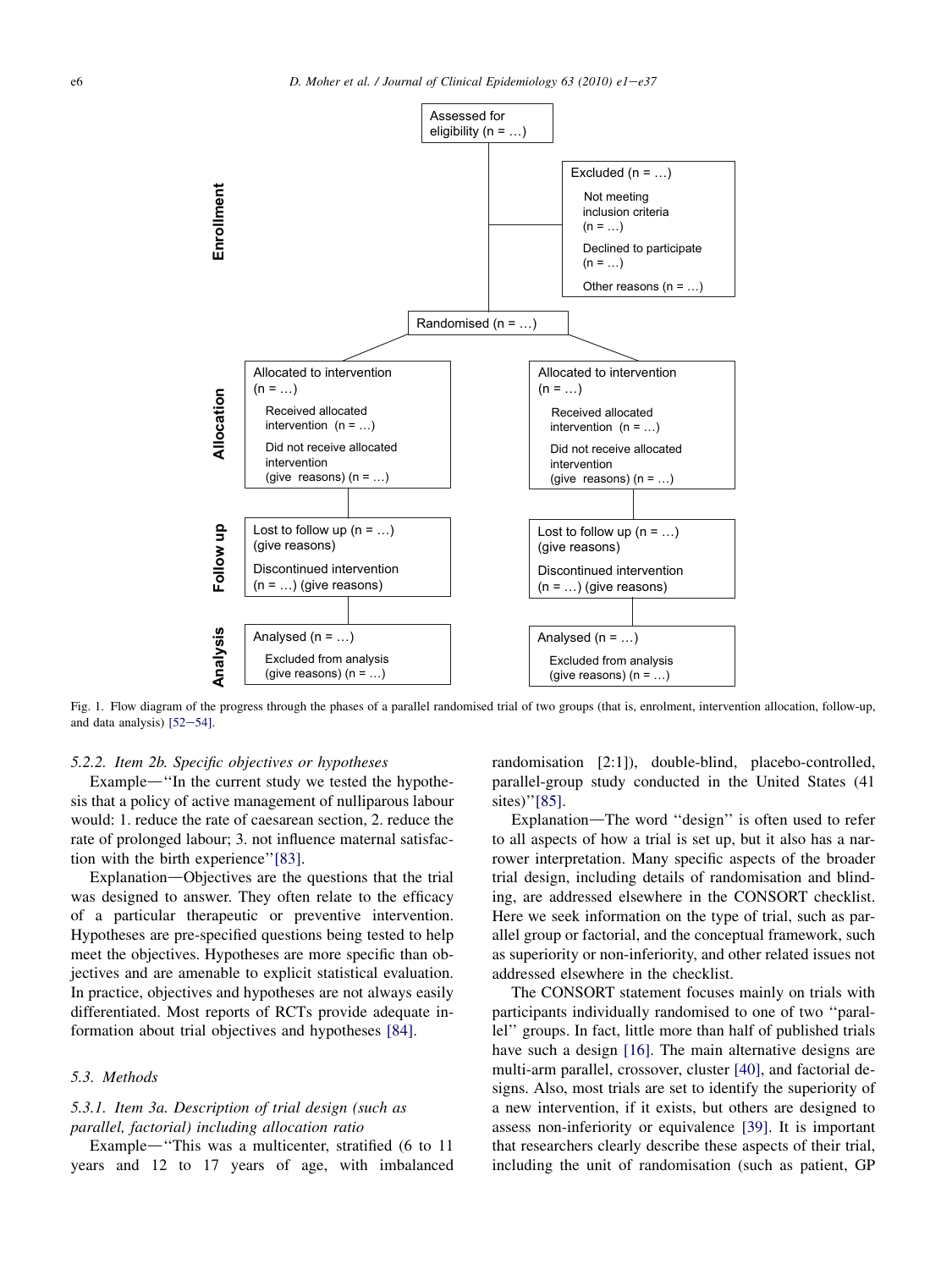<span id="page-6-0"></span>Table 2

Items to include when reporting a randomised trial in a journal abstract

| Item               | Description                                                                                          |
|--------------------|------------------------------------------------------------------------------------------------------|
| <b>Authors</b>     | Contact details for the corresponding author                                                         |
| Trial design       | Description of the trial design (such as parallel, cluster, non-inferiority)                         |
| Methods:           |                                                                                                      |
| Participants       | Eligibility criteria for participants and the settings where the data were collected                 |
| Interventions      | Interventions intended for each group                                                                |
| Objective          | Specific objective or hypothesis                                                                     |
| Outcome            | Clearly defined primary outcome for this report                                                      |
| Randomisation      | How participants were allocated to interventions                                                     |
| Blinding (masking) | Whether participants, care givers, and those assessing the outcomes were blinded to group assignment |
| Results:           |                                                                                                      |
| Numbers randomised | Number of participants randomised to each group                                                      |
| Recruitment        | Trial status                                                                                         |
| Numbers analysed   | Number of participants analysed in each group                                                        |
| Outcome            | For the primary outcome, a result for each group and the estimated effect size and its precision     |
| Harms              | Important adverse events or side effects                                                             |
| Conclusions        | General interpretation of the results                                                                |
| Trial registration | Registration number and name of trial register                                                       |
| Funding            | Source of funding                                                                                    |

practice, lesion). It is desirable also to include these details in the abstract (see item 1b).

If a less common design is employed, authors are encouraged to explain their choice, especially as such designs may imply the need for a larger sample size or more complex analysis and interpretation.

Although most trials use equal randomisation (such as 1:1 for two groups), it is helpful to provide the allocation ratio explicitly. For drug trials, specifying the phase of the trial (I-IV) may also be relevant.

### 5.3.2. Item 3b. Important changes to methods after trial commencement (such as eligibility criteria), with reasons

Example—"Patients were randomly assigned to one of six parallel groups, initially in 1:1:1:1:1:1 ratio, to receive either one of five otamixaban ... regimens ... or an active control of unfractionated heparin ... an independent Data Monitoring Committee reviewed unblinded data for patient safety; no interim analyses for efficacy or futility were done. During the trial, this committee recommended that the group receiving the lowest dose of otamixaban  $(0.035)$ mg/kg/h) be discontinued because of clinical evidence of inadequate anticoagulation. The protocol was immediately amended in accordance with that recommendation, and participants were subsequently randomly assigned in 2:2:2:2:1 ratio to the remaining otamixaban and control groups, respectively''[\[86\].](#page-31-0)

Explanation-A few trials may start without any fixed plan (that is, are entirely exploratory), but the most will have a protocol that specifies in great detail how the trial will be conducted. There may be deviations from the original protocol, as it is impossible to predict every possible change in circumstances during the course of a trial. Some

trials will therefore have important changes to the methods after trial commencement.

Changes could be due to external information becoming available from other studies, or internal financial difficulties, or could be due to a disappointing recruitment rate. Such protocol changes should be made without breaking the blinding on the accumulating data on participants' outcomes. In some trials, an independent data monitoring committee will have as part of its remit the possibility of recommending protocol changes based on seeing unblinded data. Such changes might affect the study methods (such as changes to treatment regimens, eligibility criteria, randomisation ratio, or duration of follow-up) or trial conduct (such as dropping a centre with poor data quality) [\[87\]](#page-31-0).

Some trials are set up with a formal ''adaptive'' design. There is no universally accepted definition of these designs, but a working definition might be ''a multistage study design that uses accumulating data to decide how to modify aspects of the study without undermining the validity and integrity of the trial'['\[88\].](#page-31-0) The modifications are usually to the sample sizes and the number of treatment arms and can lead to decisions being made more quickly and with more efficient use of resources. There are, however, important ethical, statistical, and practical issues in considering such a design [\[89,90\].](#page-31-0)

Whether the modifications are explicitly part of the trial design or in response to changing circumstances, it is essential that they are fully reported to help the reader interpret the results. Changes from protocols are not currently well reported. A review of comparisons with protocols showed that about half of journal articles describing RCTs had an unexplained discrepancy in the primary outcomes [\[57\]](#page-30-0). Frequent unexplained discrepancies have also been observed for details of randomisation, blinding [\[91\],](#page-31-0) and statistical analyses [\[92\].](#page-31-0)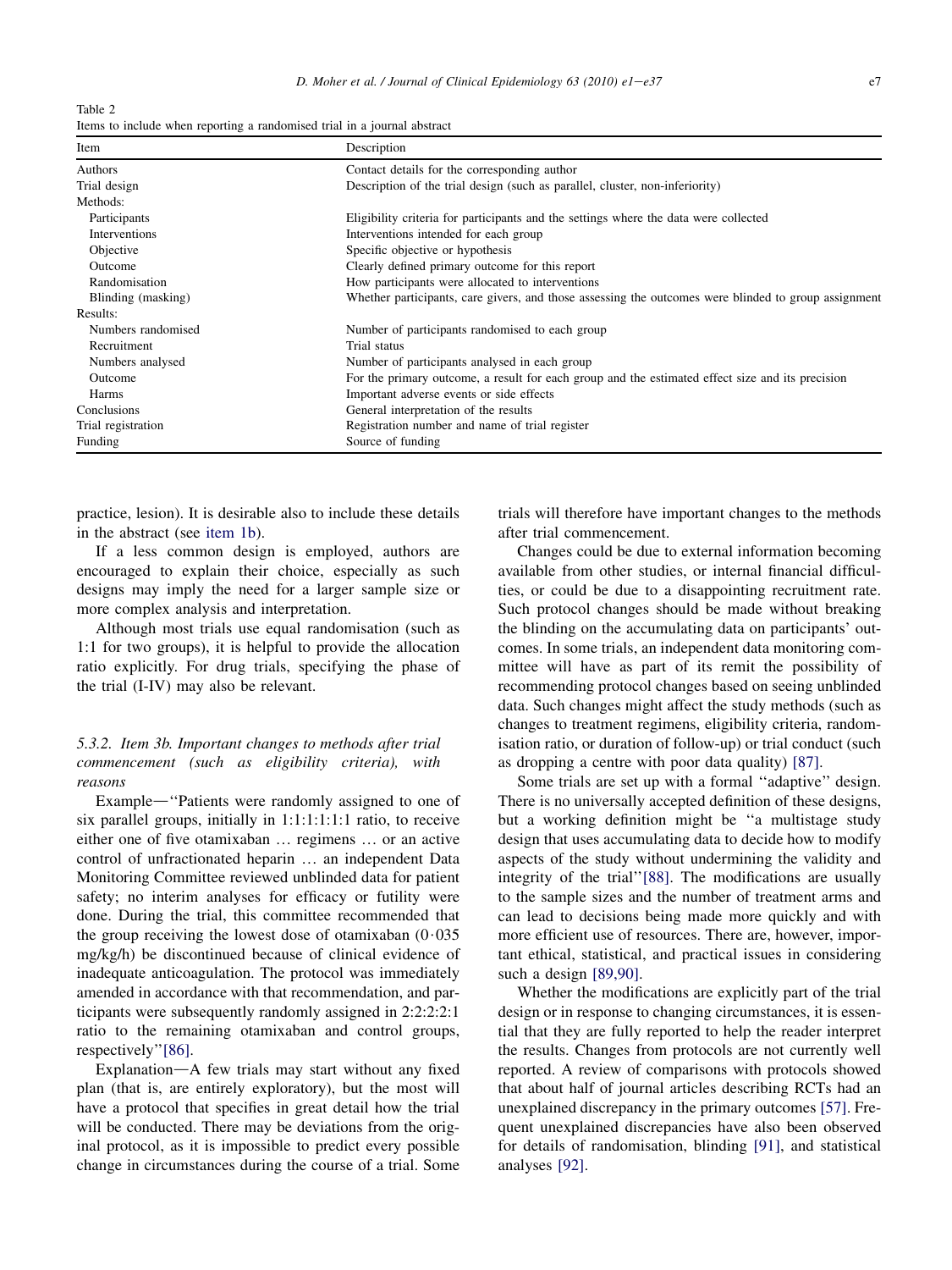#### 5.3.3. Item 4a. Eligibility criteria for participants

Example—"Eligible participants were all adults aged 18 or over with HIV who met the eligibility criteria for antiretroviral therapy according to the Malawian national HIV treatment guidelines (WHO clinical stage III or IV or any WHO stage with a CD4 count  $\langle 250/\text{mm}^3 \rangle$  and who were starting treatment with a BMI  $\langle 18.5.$  Exclusion criteria were pregnancy and lactation or participation in another supplementary feeding programme''[\[93\].](#page-31-0)

Explanation $-A$  comprehensive description of the eligibility criteria used to select the trial participants is needed to help readers interpret the study. In particular, a clear understanding of these criteria is one of several elements required to judge to whom the results of a trial apply—that is, the trial's generalisability (applicability) and relevance to clinical or public health practice (see item 21) [\[94\].](#page-31-0) A description of the method of recruitment, such as by referral or self selection (for example, through advertisements), is also important in this context. Because they are applied before randomisation, eligibility criteria do not affect the internal validity of a trial, but they are central to its external validity.

Typical and widely accepted selection criteria relate to the nature and stage of the disease being studied, the exclusion of persons thought to be particularly vulnerable to harm from the study intervention, and to issues required to ensure that the study satisfies legal and ethical norms. Informed consent by study participants, for example, is typically required in intervention studies. The common distinction between inclusion and exclusion criteria is unnecessary; the same criterion can be phrased to include or exclude participants [\[95\].](#page-31-0)

Despite their importance, eligibility criteria are often not reported adequately. For example, eight published trials leading to clinical alerts by the National Institutes of Health specified an average of 31 eligibility criteria in their protocols, but only 63% of the criteria were mentioned in the journal articles, and only 19% were mentioned in the clinical alerts [\[96\].](#page-31-0) Similar deficiencies were found for HIV clinical trials [\[97\]](#page-31-0). Among 364 reports of RCTs in surgery, 25% did not specify any eligibility criteria [\[98\].](#page-31-0)

### 5.3.4. Item 4b. Settings and locations where the data were collected

Example—"The study took place at the antiretroviral therapy clinic of Queen Elizabeth Central Hospital in Blantyre, Malawi, from January 2006 to April 2007. Blantyre is the major commercial city of Malawi, with a population of 1 000 000 and an estimated HIV prevalence of 27% in adults in 2004'['\[93\].](#page-31-0)

 $Explanation - Along with the eligibility criteria for par$ ticipants (see item 4a) and the description of the interventions (see item 5), information on the settings and locations is crucial to judge the applicability and generalisability of a trial. Were participants recruited from primary, secondary, or tertiary health care or from the community?

Healthcare institutions vary greatly in their organisation, experience, and resources and the baseline risk for the condition under investigation. Other aspects of the setting (including the social, economic, and cultural environment and the climate) may also affect a study's external validity.

Authors should report the number and type of settings and describe the care providers involved. They should report the locations in which the study was carried out, including the country, city if applicable, and immediate environment (for example, community, office practice, hospital clinic, or inpatient unit). In particular, it should be clear whether the trial was carried out in one or several centres (''multicentre trials''). This description should provide enough information so that readers can judge whether the results of the trial could be relevant to their own setting. The environment in which the trial is conducted may differ considerably from the setting in which the trial's results are later used to guide practice and policy [\[94,99\].](#page-31-0) Authors should also report any other information about the settings and locations that could have influenced the observed results, such as problems with transportation that might have affected patient participation or delays in administering interventions.

### 5.3.5. Item 5. The interventions for each group with sufficient details to allow replication, including how and when they were actually administered

Examples—"In POISE, patients received the first dose of the study drug (ie, oral extended-release metoprolol 100 mg or matching placebo)  $2-4$  h before surgery. Study drug administration required a heart rate of 50 bpm or more and a systolic blood pressure of 100 mm Hg or greater; these haemodynamics were checked before each administration. If, at any time during the first 6 h after surgery, heart rate was 80 bpm or more and systolic blood pressure was 100 mm Hg or higher, patients received their first postoperative dose (extended-release metoprolol 100 mg or matched placebo) orally. If the study drug was not given during the first 6 h, patients received their first postoperative dose at 6 h after surgery. 12 h after the first postoperative dose, patients started taking oral extended-release metoprolol 200 mg or placebo every day for 30 days. If a patient's heart rate was consistently below 45 bpm or their systolic blood pressure dropped below 100 mm Hg, study drug was withheld until their heart rate or systolic blood pressure recovered; the study drug was then restarted at 100 mg once daily. Patients whose heart rate was consis $tently 45-49$  bpm and systolic blood pressure exceeded 100 mm Hg delayed taking the study drug for 12 h'['\[100\].](#page-31-0)

''Patients were randomly assigned to receive a custommade neoprene splint to be worn at night or to usual care. The splint was a rigid rest orthosis recommended for use only at night. It covered the base of the thumb and the thenar eminence but not the wrist ([Figure 1\)](#page-5-0). Splints were made by 3 trained occupational therapists, who adjusted the splint for each patient so that the first web could be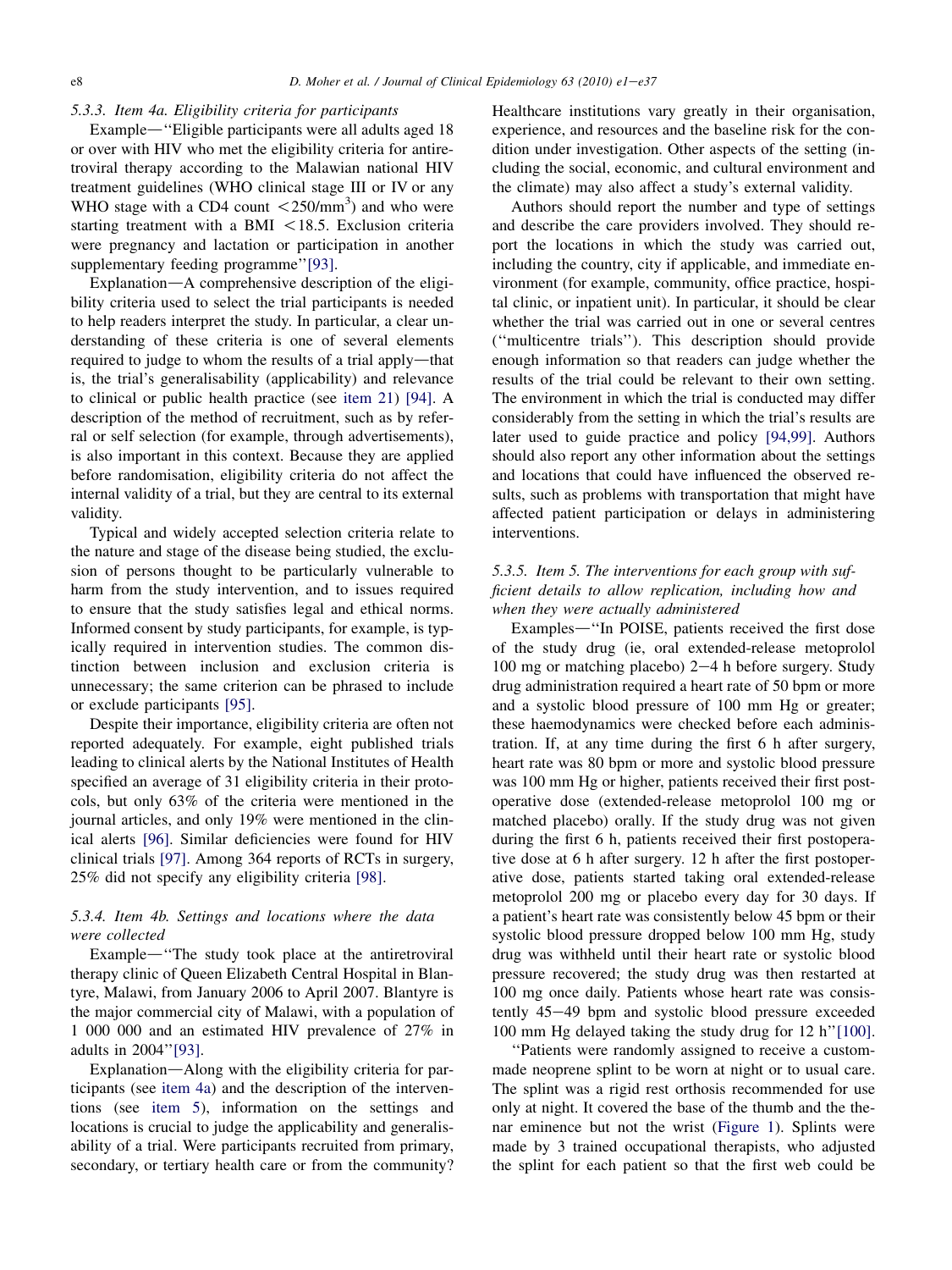opened and the thumb placed in opposition with the first long finger. Patients were encouraged to contact the occupational therapist if they felt that the splint needed adjustment, pain increased while wearing the splint, or they had adverse effects (such as skin erosion). Because no treatment can be considered the gold standard in this situation, patients in the control and intervention groups received usual care at the discretion of their physician (general practitioner or rheumatologist). We decided not to use a placebo because, to our knowledge, no placebo for splinting has achieved successful blinding of patients, as recommended'['\[101\]](#page-31-0).

Explanation—Authors should describe each intervention thoroughly, including control interventions. The description should allow a clinician wanting to use the intervention to know exactly how to administer the intervention that was evaluated in the trial [\[102\]](#page-31-0). For a drug intervention, information would include the drug name, dose, method of administration (such as oral, intravenous), timing and duration of administration, conditions under which interventions are withheld, and titration regimen if applicable. If the control group is to receive ''usual care'' it is important to describe thoroughly what that constitutes. If the control group or intervention group is to receive a combination of interventions the authors should provide a thorough description of each intervention, an explanation of the order in which the combination of interventions are introduced or withdrawn, and the triggers for their introduction if applicable.

Specific extensions of the CONSORT statement address the reporting of non-pharmacologic and herbal interventions and their particular reporting requirements (such as expertise, details of how the interventions were standardised) [\[43,44\]](#page-30-0). We recommend readers consult the statements for non-pharmacologic and herbal interventions as appropriate.

# 5.3.6. Item 6a. Completely defined pre-specified primary and secondary outcome measures, including how and when they were assessed

Example—"The primary endpoint with respect to efficacy in psoriasis was the proportion of patients achieving a 75% improvement in psoriasis activity from baseline to 12 weeks as measured by the PASI [psoriasis area and severity index] Additional analyses were done on the percentage change in PASI scores and improvement in target psoriasis lesions''[\[103\]](#page-31-0).

Explanation-All RCTs assess response variables, or outcomes (end points), for which the groups are compared. Most trials have several outcomes, some of which are of more interest than others. The primary outcome measure is the pre-specified outcome considered to be of greatest importance to relevant stakeholders (such a patients, policy makers, clinicians, funders) and is usually the one used in the sample size calculation (see item 7). Some trials may have more than one primary outcome. Having several primary outcomes, however, incurs the problems of interpretation associated with multiplicity of analyses (see items 18 and 20) and is not recommended. Primary outcomes should be explicitly indicated as such in the report of an RCT. Other outcomes of interest are secondary outcomes (additional outcomes). There may be several secondary outcomes, which often include unanticipated or unintended effects of the intervention (see item 19), although harms should always be viewed as important whether they are labelled primary or secondary.

All outcome measures, whether primary or secondary, should be identified and completely defined. The principle here is that the information provided should be sufficient to allow others to use the same outcomes [\[102\]](#page-31-0). When outcomes are assessed at several time points after randomisation, authors should also indicate the pre-specified time point of primary interest. For many non-pharmacological interventions it is helpful to specify who assessed outcomes (for example, if special skills are required to do so) and how many assessors there were [\[43\].](#page-30-0)

Where available and appropriate, the use of previously developed and validated scales or consensus guidelines should be reported [\[104,105\],](#page-31-0) both to enhance quality of measurement and to assist in comparison with similar studies [\[106\].](#page-31-0) For example, assessment of quality of life is likely to be improved by using a validated instrument [\[107\]](#page-31-0). Authors should indicate the provenance and properties of scales.

More than 70 outcomes were used in 196 RCTs of nonsteroidal anti-inflammatory drugs for rheumatoid arthritis [\[108\]](#page-31-0), and 640 different instruments had been used in 2000 trials in schizophrenia, of which 369 had been used only once [\[33\].](#page-30-0) Investigation of 149 of those 2000 trials showed that unpublished scales were a source of bias. In non-pharmacological trials, a third of the claims of treatment superiority based on unpublished scales would not have been made if a published scale had been used [\[109\]](#page-31-0). Similar data have been reported elsewhere [\[110,111\].](#page-31-0) Only 45% of a cohort of 519 RCTs published in 2000 specified the primary outcome [\[16\]](#page-29-0); this compares with 53% for a similar cohort of 614 RCTs published in 2006 [\[17\]](#page-29-0).

### 5.3.7. Item 6b. Any changes to trial outcomes after the trial commenced, with reasons

Example—"The original primary endpoint was allcause mortality, but, during a masked analysis, the data and safety monitoring board noted that overall mortality was lower than had been predicted and that the study could not be completed with the sample size and power originally planned. The steering committee therefore decided to adopt co-primary endpoints of all-cause mortality (the original primary endpoint), together with all-cause mortality or cardiovascular hospital admissions (the first prespecified secondary endpoint)"[112].

Explanation—There are many reasons for departures from the initial study protocol (see item 24). Authors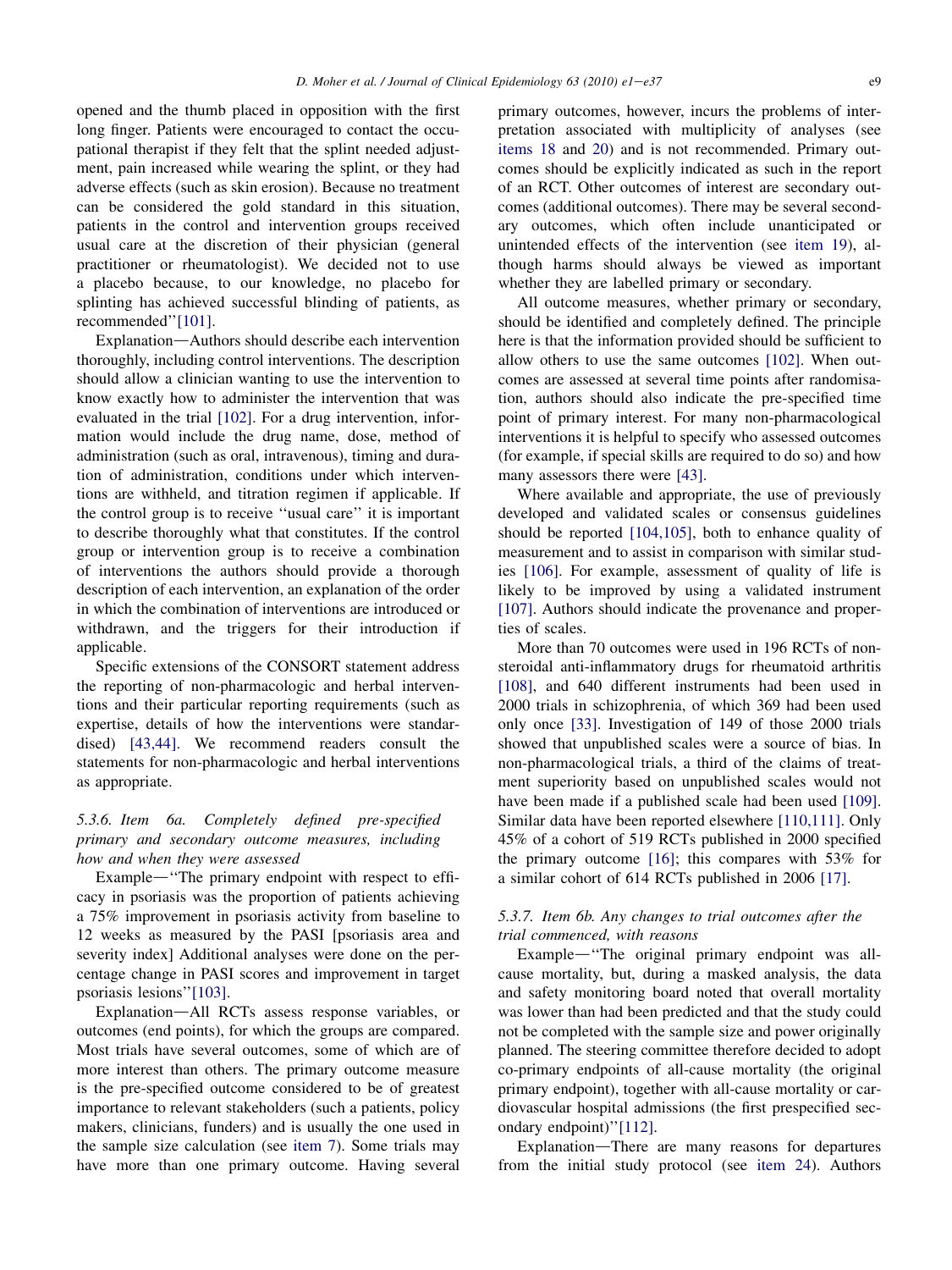should report all major changes to the protocol, including unplanned changes to eligibility criteria, interventions, examinations, data collection, methods of analysis, and outcomes. Such information is not always reported.

As indicated earlier (see item 6a), most trials record multiple outcomes, with the risk that results will be reported for only a selected subset (see item 17). Prespecification and reporting of primary and secondary outcomes (see item 6a) should remove such a risk. In some trials, however, circumstances require a change in the way an outcome is assessed or even, as in the example above, a switch to a different outcome. For example, there may be external evidence from other trials or systematic reviews suggesting the end point might not be appropriate, or recruitment or the overall event rate in the trial may be lower than expected [\[112\].](#page-32-0) Changing an end point based on unblinded data is much more problematic, although it may be specified in the context of an adaptive trial design [\[88\].](#page-31-0) Authors should identify and explain any such changes. Likewise, any changes after the trial began of the designation of outcomes as primary or secondary should be reported and explained.

A comparison of protocols and publications of 102 randomised trials found that 62% of trials reports had at least one primary outcome that was changed, introduced, or omitted compared with the protocol [\[55\].](#page-30-0) Primary outcomes also differed between protocols and publications for 40% of a cohort of 48 trials funded by the Canadian Institutes of Health Research [\[113\]](#page-32-0). Not one of the subsequent 150 trial reports mentioned, let alone explained, changes from the protocol. Similar results from other studies have been reported recently in a systematic review of empirical studies examining outcome reporting bias [\[57\]](#page-30-0).

#### 5.3.8. Item 7a. How sample size was determined

Examples—"To detect a reduction in PHS (postoperative hospital stay) of 3 days (SD 5 days), which is in agreement with the study of Lobo et al [\[17\]](#page-29-0) with a two-sided 5% significance level and a power of 80%, a sample size of 50 patients per group was necessary, given an anticipated dropout rate of 10%. To recruit this number of patients a 12-month inclusion period was anticipated''[\[114\]](#page-32-0).

''Based on an expected incidence of the primary composite endpoint of 11% at 2.25 years in the placebo group, we calculated that we would need 950 primary endpoint events and a sample size of 9650 patients to give 90% power to detect a significant difference between ivabradine and placebo, corresponding to a 19% reduction of relative risk (with a two-sided type 1 error of 5%). We initially designed an event-driven trial, and planned to stop when 950 primary endpoint events had occurred. However, the incidence of the primary endpoint was higher than predicted, perhaps because of baseline characteristics of the recruited patients, who had higher risk than expected (e.g., lower proportion of NYHA class I and higher rates of diabetes and

hypertension). We calculated that when 950 primary endpoint events had occurred, the most recently included patients would only have been treated for about 3 months. Therefore, in January 2007, the executive committee decided to change the study from being event-driven to time-driven, and to continue the study until the patients who were randomised last had been followed up for 12 months. This change did not alter the planned study duration of 3 years'['\[115\].](#page-32-0)

Explanation-For scientific and ethical reasons, the sample size for a trial needs to be planned carefully, with a balance between medical and statistical considerations. Ideally, a study should be large enough to have a high probability (power) of detecting as statistically significant a clinically important difference of a given size if such a difference exists. The size of effect deemed important is inversely related to the sample size necessary to detect it; that is, large samples are necessary to detect small differences. Elements of the sample size calculation are (1) the estimated outcomes in each group (which implies the clinically important target difference between the intervention groups); (2) the  $\alpha$  (type I) error level; (3) the statistical power (or the  $\beta$  (type II) error level); and (4), for continuous outcomes, the standard deviation of the measurements [\[116\].](#page-32-0) The interplay of these elements and their reporting will differ for cluster trials [\[40\]](#page-30-0) and non-inferiority and equivalence trials [\[39\].](#page-30-0)

Authors should indicate how the sample size was determined. If a formal power calculation was used, the authors should identify the primary outcome on which the calculation was based (see item 6a), all the quantities used in the calculation, and the resulting target sample size per study group. It is preferable to quote the expected result in the control group and the difference between the groups one would not like to overlook. Alternatively, authors could present the percentage with the event or mean for each group used in their calculations. Details should be given of any allowance made for attrition or non-compliance during the study.

Some methodologists have written that so called underpowered trials may be acceptable because they could ultimately be combined in a systematic review and metaanalysis  $[117-119]$ , and because some information is better than no information. Of note, important caveats apply—such as the trial should be unbiased, reported properly, and published irrespective of the results, thereby becoming available for meta-analysis [\[118\].](#page-32-0) On the other hand, many medical researchers worry that underpowered trials with indeterminate results will remain unpublished and insist that all trials should individually have ''sufficient power.'' This debate will continue, and members of the CONSORT Group have varying views. Critically however, the debate and those views are immaterial to reporting a trial. Whatever the power of a trial, authors need to properly report their intended size with all their methods and as-sumptions [\[118\]](#page-32-0). That transparently reveals the power of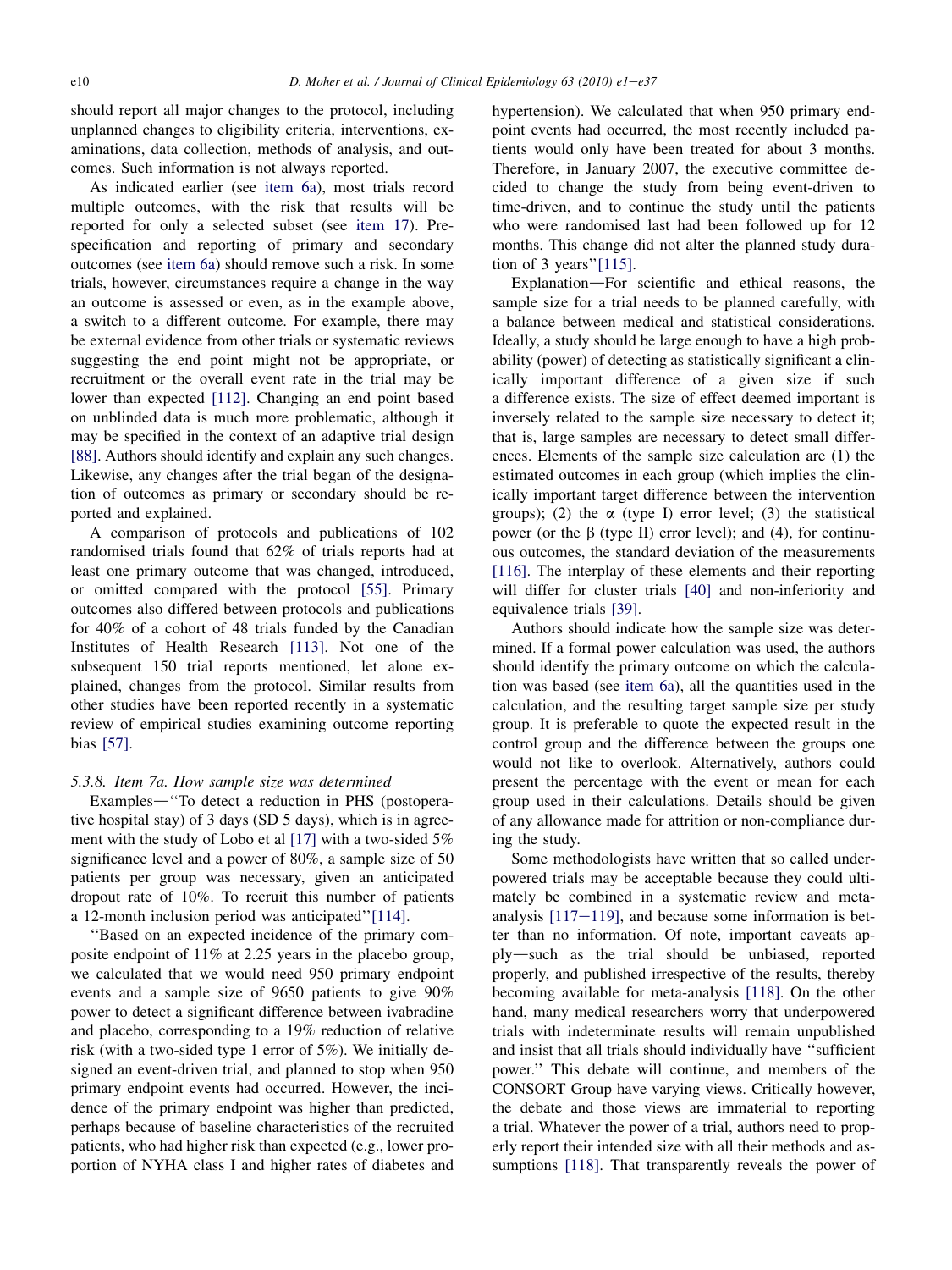the trial to readers and gives them a measure by which to assess whether the trial attained its planned size.

In some trials, interim analyses are used to help decide whether to stop early or to continue recruiting sometimes beyond the planned trial end (see item 7b). If the actual sample size differed from the originally intended sample size for some other reason (for example, because of poor recruitment or revision of the target sample size), the explanation should be given.

Reports of studies with small samples frequently include the erroneous conclusion that the intervention groups do not differ, when in fact too few patients were studied to make such a claim [\[120\].](#page-32-0) Reviews of published trials have consistently found that a high proportion of trials have low power to detect clinically meaningful treatment effects  $[121-123]$ . In reality, small but clinically meaningful true differences are much more likely than large differences to exist, but large trials are required to detect them [\[124\].](#page-32-0)

In general, the reported sample sizes in trials seem small. The median sample size was 54 patients in 196 trials in arthritis [\[108\]](#page-31-0), 46 patients in 73 trials in dermatology [\[8\]](#page-29-0), and 65 patients in 2000 trials in schizophrenia [\[33\]](#page-30-0). These small sample sizes are consistent with those of a study of 519 trials indexed in PubMed in December 2000 [\[16\]](#page-29-0) and a similar cohort of trials  $(n=616)$  indexed in PubMed in 2006 [\[17\],](#page-29-0) where the median number of patients recruited for parallel group trials was 80 across both years. Moreover, many reviews have found that few authors report how they determined the sample size [\[8,14,32,33,123\].](#page-29-0)

There is little merit in a post hoc calculation of statistical power using the results of a trial; the power is then appropriately indicated by confidence intervals (see item 17) [\[125\]](#page-32-0).

#### 5.3.9. Item 7b. When applicable, explanation of any interim analyses and stopping guidelines

Examples—"Two interim analyses were performed during the trial. The levels of significance maintained an overall P value of 0.05 and were calculated according to the O'Brien-Fleming stopping boundaries. This final analysis used a Z score of 1.985 with an associated P value of 0.0471'['\[126\].](#page-32-0)

''An independent data and safety monitoring board periodically reviewed the efficacy and safety data. Stopping rules were based on modified Haybittle-Peto boundaries of 4 SD in the first half of the study and 3 SD in the second half for efficacy data, and 3 SD in the first half of the study and 2 SD in the second half for safety data. Two formal interim analyses of efficacy were performed when 50% and 75% of the expected number of primary events had accrued; no correction of the reported P value for these interim tests was performed''[\[127\].](#page-32-0)

Explanation—Many trials recruit participants over a long period. If an intervention is working particularly well or badly, the study may need to be ended early for ethical reasons. This concern can be addressed by examining results as the data accumulate, preferably by an independent data monitoring committee. However, performing multiple statistical examinations of accumulating data without appropriate correction can lead to erroneous results and interpretations [\[128\].](#page-32-0) If the accumulating data from a trial are examined at five interim analyses that use a P value of 0.05, the overall false positive rate is nearer to 19% than to the nominal 5%.

Several group sequential statistical methods are available to adjust for multiple analyses  $[129-131]$ , and their use should be pre-specified in the trial protocol. With these methods, data are compared at each interim analysis, and a P value less than the critical value specified by the group sequential method indicates statistical significance. Some trialists use group sequential methods as an aid to decision making [\[132\],](#page-32-0) whereas others treat them as a formal stopping rule (with the intention that the trial will cease if the observed P value is smaller than the critical value).

Authors should report whether they or a data monitoring committee took multiple ''looks'' at the data and, if so, how many there were, what triggered them, the statistical methods used (including any formal stopping rule), and whether they were planned before the start of the trial, before the data monitoring committee saw any interim data by allocation, or some time thereafter. This information is often not included in published trial reports [\[133\]](#page-32-0), even in trials that report stopping earlier than planned [\[134\].](#page-32-0)

#### 5.3.10. Item 8a. Method used to generate the random allocation sequence

Examples—"Independent pharmacists dispensed either active or placebo inhalers according to a computer generated randomisation list''[\[63\]](#page-30-0).

''For allocation of the participants, a computergenerated list of random numbers was used'['\[135\].](#page-32-0)

Explanation—Participants should be assigned to comparison groups in the trial on the basis of a chance (random) process characterised by unpredictability (see Box 1). Authors should provide sufficient information that the reader can assess the methods used to generate the random allocation sequence and the likelihood of bias in group assignment. It is important that information on the process of randomisation is included in the body of the main article and not as a separate supplementary file; where it can be missed by the reader.

The term "random" has a precise technical meaning. With random allocation, each participant has a known probability of receiving each intervention before one is assigned, but the assigned intervention is determined by a chance process and cannot be predicted. However, ''random'' is often used inappropriately in the literature to describe trials in which non-random, deterministic allocation methods were used, such as alternation, hospital numbers, or date of birth. When investigators use such nonrandom methods, they should describe them precisely and should not use the term ''random'' or any variation of it.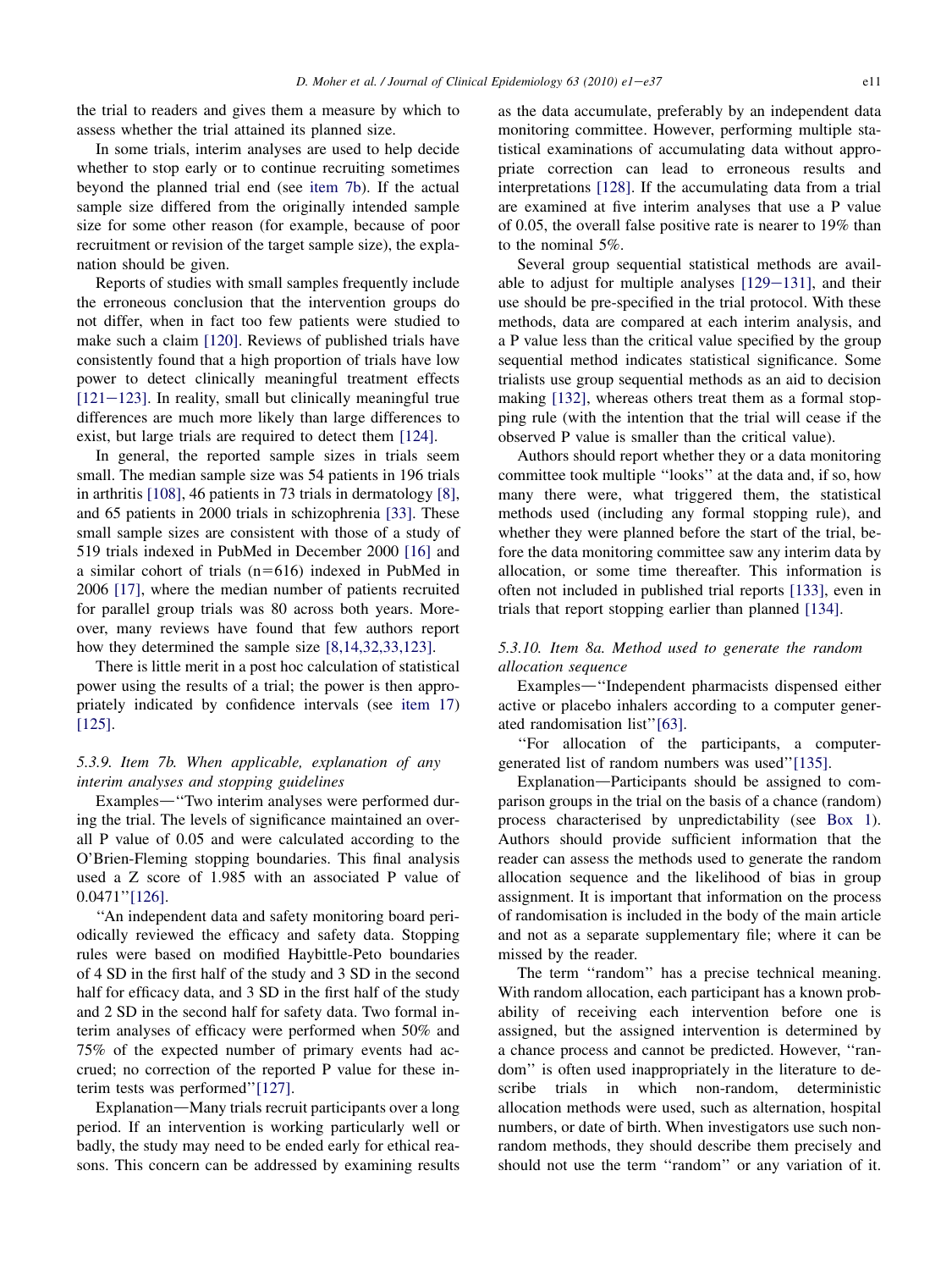Even the term ''quasi-random'' is unacceptable for describing such trials. Trials based on non-random methods generally yield biased results  $[2-4,136]$  $[2-4,136]$  Bias presumably arises from the inability to conceal these allocation systems adequately (see item 9).

Many methods of sequence generation are adequate. However, readers cannot judge adequacy from such terms as ''random allocation,'' ''randomisation,'' or ''random'' without further elaboration. Authors should specify the method of sequence generation, such as a random-number table or a computerised random number generator. The sequence may be generated by the process of minimisation, a non-random but generally acceptable method (see Box 2).

In some trials, participants are intentionally allocated in unequal numbers to each intervention: for example, to gain more experience with a new procedure or to limit costs of the trial. In such cases, authors should report the randomisation ratio (for example, 2:1 or two treatment participants per each control participant) (see item 3a).

In a representative sample of PubMed indexed trials in 2000, only 21% reported an adequate approach to random sequence generation [\[16\]](#page-29-0); this increased to 34% for a similar cohort of PubMed indexed trials in 2006 [\[17\]](#page-29-0). In more than 90% of these cases, researchers used a random number generator on a computer or a random number table.

### 5.3.11. Item 8b. Type of randomisation; details of any restriction (such as blocking and block size)

Examples—"Randomization sequence was created using Stata 9.0 (StataCorp, College Station, TX) statistical software and was stratified by center with a 1:1 allocation using random block sizes of 2, 4, and 6'['\[137\].](#page-32-0)

''Participants were randomly assigned following simple randomization procedures (computerized random numbers) to 1 of 2 treatment groups''[\[138\]](#page-32-0).

Explanation—In trials of several hundred participants or more simple randomisation can usually be trusted to generate similar numbers in the two trial groups [\[139\]](#page-32-0) and to generate groups that are roughly comparable in terms of known and unknown prognostic variables [\[140\]](#page-32-0). For smaller trials (see item  $7a$ )—and even for trials that are not intended to be small, as they may stop before reaching their target size-some restricted randomisation (procedures to help achieve balance between groups in size or characteristics) may be useful (see Box 2).

It is important to indicate whether no restriction was used, by stating such or by stating that ''simple randomisation'' was done. Otherwise, the methods used to restrict the randomisation, along with the method used for random selection, should be specified. For block randomisation, authors should provide details on how the blocks were generated (for example, by using a permuted block design with a computer random number generator), the block size or sizes, and whether the block size was fixed or randomly varied. If the trialists became aware of the block size(s), that information should also be reported as such knowledge

could lead to code breaking. Authors should specify whether stratification was used, and if so, which factors were involved (such as recruitment site, sex, disease stage), the categorisation cut-off values within strata, and the method used for restriction. Although stratification is a useful technique, especially for smaller trials, it is complicated to implement and may be impossible if many stratifying factors are used. If minimisation (see Box 2) was used, it should be explicitly identified, as should the variables incorporated into the scheme. If used, a random element should be indicated.

Only 9% of 206 reports of trials in specialty journals [\[23\]](#page-30-0) and 39% of 80 trials in general medical journals reported use of stratification [\[32\]](#page-30-0). In each case, only about half of the reports mentioned the use of restricted randomisation. However, these studies and that of Adetugbo and Williams [\[8\]](#page-29-0) found that the sizes of the treatment groups in many trials were the same or quite similar, yet blocking or stratification had not been mentioned. One possible explanation for the close balance in numbers is underreporting of the use of restricted randomisation.

### 5.3.12. Item 9. Mechanism used to implement the random allocation sequence (such as sequentially numbered containers), describing any steps taken to conceal the sequence until interventions were assigned

Examples—"The doxycycline and placebo were in capsule form and identical in appearance. They were prepacked in bottles and consecutively numbered for each woman according to the randomisation schedule. Each woman was assigned an order number and received the cap-sules in the corresponding prepacked bottle"[\[146\].](#page-32-0)

''The allocation sequence was concealed from the researcher (JR) enrolling and assessing participants in sequentially numbered, opaque, sealed and stapled envelopes. Aluminium foil inside the envelope was used to render the envelope impermeable to intense light. To prevent subversion of the allocation sequence, the name and date of birth of the participant was written on the envelope and a video tape made of the sealed envelope with participant details visible. Carbon paper inside the envelope transferred the information onto the allocation card inside the envelope and a second researcher (CC) later viewed video tapes to ensure envelopes were still sealed when participants' names were written on them. Corresponding envelopes were opened only after the enrolled participants completed all baseline assessments and it was time to allocate the intervention''[\[147\]](#page-32-0).

Explanation—Item 8a discussed generation of an unpredictable sequence of assignments. Of considerable importance is how this sequence is applied when participants are enrolled into the trial (see Box 1). A generated allocation schedule should be implemented by using allocation concealment [\[23\],](#page-30-0) a critical mechanism that prevents foreknowledge of treatment assignment and thus shields those who enroll participants from being influenced by this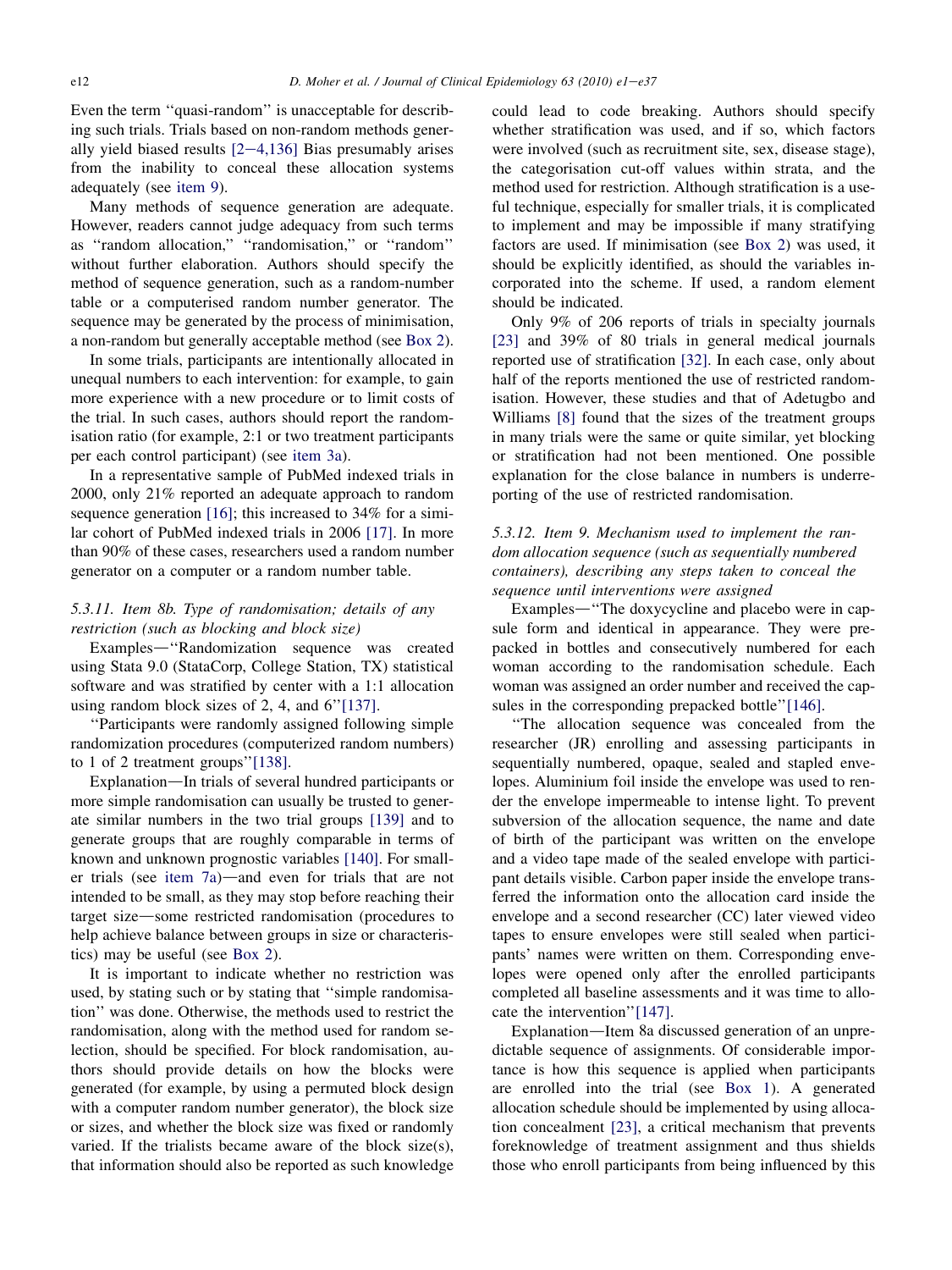#### Box 2. Randomisation and minimisation

Simple randomisation—Pure randomisation based on a single allocation ratio is known as simple randomisation. Simple randomisation with a 1:1 allocation ratio is analogous to a coin toss, although we do not advocate coin tossing for randomisation in an RCT. ''Simple'' is somewhat of a misnomer. While other randomisation schemes sound complex and more sophisticated, in reality, simple randomisation is elegantly sophisticated in that it is more unpredictable and surpasses the bias prevention levels of all other alternatives.

Restricted randomisation—Any randomised approach that is not simple randomisation. Blocked randomisation is the most common form. Other means of restricted randomisation include replacement, biased coin, and urn randomisation, although these are used much less frequently [\[141\]](#page-32-0).

Blocked randomisation—Blocking is used to ensure that comparison groups will be generated according to a predetermined ratio, usually 1:1 or groups of approximately the same size. Blocking can be used to ensure close balance of the numbers in each group at any time during the trial. For every block of eight participants, for example, four would be allocated to each arm of the trial [\[142\].](#page-32-0) Improved balance comes at the cost of reducing the unpredictability of the sequence. Although the order of interventions varies randomly within each block, a person running the trial could deduce some of the next treatment allocations if he or she knew the block size [\[143\]](#page-32-0). Blinding the interventions, using larger block sizes, and randomly varying the block size can ameliorate this problem.

Stratified randomisation—Stratification is used to ensure good balance of participant characteristics in each group. By chance, particularly in small trials, study groups may not be well matched for baseline characteristics, such as age and stage of disease. This weakens the trial's credibility [\[144\]](#page-32-0). Such imbalances can be avoided without sacrificing the advantages of randomisation. Stratification ensures that the numbers of participants receiving each intervention are closely balanced within each stratum. Stratified randomisation is achieved by performing a separate randomisation procedure within each of two or more subsets of participants (for example, those defining each study centre, age, or disease severity). Stratification by centre is common in multicentre trials. Stratification requires some form of restriction (such as blocking within strata). Stratification without blocking is ineffective.

Minimisation—Minimisation ensures balance between intervention groups for several selected patient factors (such as age) [\[22,60\].](#page-30-0) The first patient is truly randomly allocated; for each subsequent participant, the treatment allocation that minimises the imbalance on the selected factors between groups at that time is identified. That allocation may then be used, or a choice may be made at random with a heavy weighting in favour of the intervention that would minimise imbalance (for example, with a probability of 0.8). The use of a random component is generally preferable. Minimisation has the advantage of making small groups closely similar in terms of participant characteristics at all stages of the trial. Minimisation offers the only acceptable alternative to randomisation, and some have argued that it is superior [\[145\]](#page-32-0). On the other hand, minimisation lacks the theoretical basis for eliminating bias on all known and unknown factors. Nevertheless, in general, trials that use minimisation are considered methodologically equivalent to randomised trials, even when a random element is not incorporated.

knowledge. The decision to accept or reject a participant should be made, and informed consent should be obtained from the participant, in ignorance of the next assignment in the sequence [\[148\]](#page-32-0).

The allocation concealment should not be confused with blinding (see item 11). Allocation concealment seeks to prevent selection bias, protects the assignment sequence until allocation, and can always be successfully implemented [\[2\]](#page-29-0). In contrast, blinding seeks to prevent performance and ascertainment bias, protects the sequence after allocation, and cannot always be implemented [\[23\].](#page-30-0) Without adequate allocation concealment, however, even random, unpredictable assignment sequences can be subverted [\[2,149\].](#page-29-0)

Centralised or ''third-party'' assignment is especially desirable. Many good allocation concealment mechanisms incorporate external involvement. Use of a pharmacy or central telephone randomisation system are two common techniques. Automated assignment systems are likely to become more common [\[150\].](#page-32-0) When external involvement is not feasible, an excellent method of allocation concealment is the use of numbered containers. The interventions (often drugs) are sealed in sequentially numbered identical containers according to the allocation sequence [\[151\].](#page-32-0) Enclosing assignments in sequentially numbered, opaque, sealed envelopes can be a good allocation concealment mechanism if it is developed and monitored diligently. This method can be corrupted, however, particularly if it is poorly executed. Investigators should ensure that the envelopes are opaque when held to the light, and opened sequentially and only after the participant's name and other details are written on the appropriate envelope [\[143\].](#page-32-0)

A number of methodological studies provide empirical evidence to support these precautions [\[152,153\].](#page-32-0) Trials in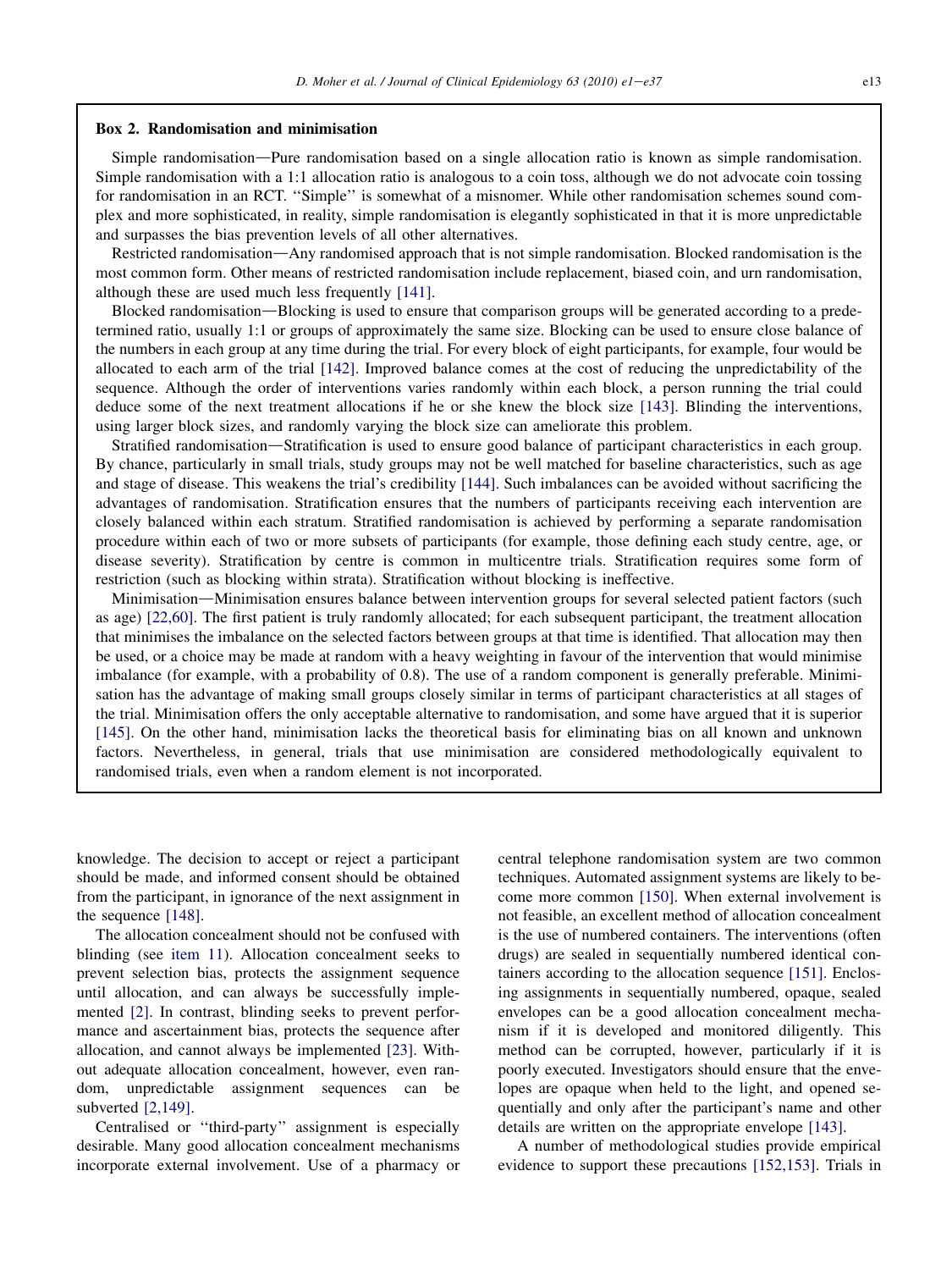which the allocation sequence had been inadequately or unclearly concealed yielded larger estimates of treatment effects than did trials in which authors reported adequate allocation concealment. These findings provide strong empirical evidence that inadequate allocation concealment contributes to bias in estimating treatment effects.

Despite the importance of the mechanism of allocation concealment, published reports often omit such details. The mechanism used to allocate interventions was omitted in reports of 89% of trials in rheumatoid arthritis [\[108\],](#page-31-0) 48% of trials in obstetrics and gynaecology journals [\[23\],](#page-30-0) and 44% of trials in general medical journals [\[32\].](#page-30-0) In a more broadly representative sample of all randomised trials indexed on PubMed, only 18% reported any allocation concealment mechanism, but some of those reported mechanisms were inadequate [\[16\].](#page-29-0)

### 5.3.13. Item 10. Who generated the allocation sequence, who enrolled participants, and who assigned participants to interventions

Examples—"Determination of whether a patient would be treated by streptomycin and bed-rest (S case) or by bedrest alone (C case) was made by reference to a statistical series based on random sampling numbers drawn up for each sex at each centre by Professor Bradford Hill; the details of the series were unknown to any of the investigators or to the co-ordinator ... After acceptance of a patient by the panel, and before admission to the streptomycin centre, the appropriate numbered envelope was opened at the central office; the card inside told if the patient was to be an S or a C case, and this information was then given to the medical officer of the centre'['\[24\].](#page-30-0)

''Details of the allocated group were given on coloured cards contained in sequentially numbered, opaque, sealed envelopes. These were prepared at the NPEU and kept in an agreed location on each ward. Randomisation took place at the end of the 2nd stage of labour when the midwife considered a vaginal birth was imminent. To enter a women into the study, the midwife opened the next consecutively numbered envelope"[154].

''Block randomisation was by a computer generated random number list prepared by an investigator with no clinical involvement in the trial. We stratified by admission for an oncology related procedure. After the research nurse had obtained the patient's consent, she telephoned a contact who was independent of the recruitment process for allocation consignment'['\[155\].](#page-33-0)

Explanation $-As$  noted in item 9, concealment of the allocated intervention at the time of enrolment is especially important. Thus, in addition to knowing the methods used, it is also important to understand how the random sequence was implemented—specifically, who generated the allocation sequence, who enrolled participants, and who assigned participants to trial groups.

The process of randomising participants into a trial has three different steps: sequence generation, allocation

concealment, and implementation (see Box 3). Although the same people may carry out more than one process under each heading, investigators should strive for complete separation of the people involved with generation and allocation concealment from the people involved in the implementation of assignments. Thus, if someone is involved in the sequence generation or allocation concealment steps, ideally they should not be involved in the implementation step.

Even with flawless sequence generation and allocation concealment, failure to separate creation and concealment of the allocation sequence from assignment to study group may introduce bias. For example, the person who generated an allocation sequence could retain a copy and consult it when interviewing potential participants for a trial. Thus, that person could bias the enrolment or assignment process, regardless of the unpredictability of the assignment sequence. Investigators must then ensure that the assignment schedule is unpredictable and locked away (such as in a safe deposit box in a building rather inaccessible to the enrolment location) from even the person who generated it. The report of the trial should specify where the investigators stored the allocation list.

### 5.3.14. Item 11a. If done, who was blinded after assignment to interventions (for example, participants, care providers, those assessing outcomes) and how

Examples—"Whereas patients and physicians allocated to the intervention group were aware of the allocated arm, outcome assessors and data analysts were kept blinded to the allocation'['\[156\].](#page-33-0)

''Blinding and equipoise were strictly maintained by emphasising to intervention staff and participants that each diet adheres to healthy principles, and each is advocated by certain experts to be superior for long-term weight-loss. Except for the interventionists (dieticians and behavioural psychologists), investigators and staff were kept blind to diet assignment of the participants. The trial adhered to established procedures to maintain separation between staff that take outcome measurements and staff that deliver the intervention. Staff members who obtained outcome measurements were not informed of the diet group assignment. Intervention staff, dieticians and behavioural psychologists who delivered the intervention did not take outcome measurements. All investigators, staff, and participants were kept masked to outcome measurements and trial results'['\[157\].](#page-33-0)

Explanation-The term "blinding" or "masking" refers to withholding information about the assigned interventions from people involved in the trial who may potentially be influenced by this knowledge. Blinding is an important safeguard against bias, particularly when assessing subjective outcomes [\[153\].](#page-32-0)

Benjamin Franklin has been credited as being the first to use blinding in a scientific experiment [\[158\]](#page-33-0). He blindfolded participants so they would not know when he was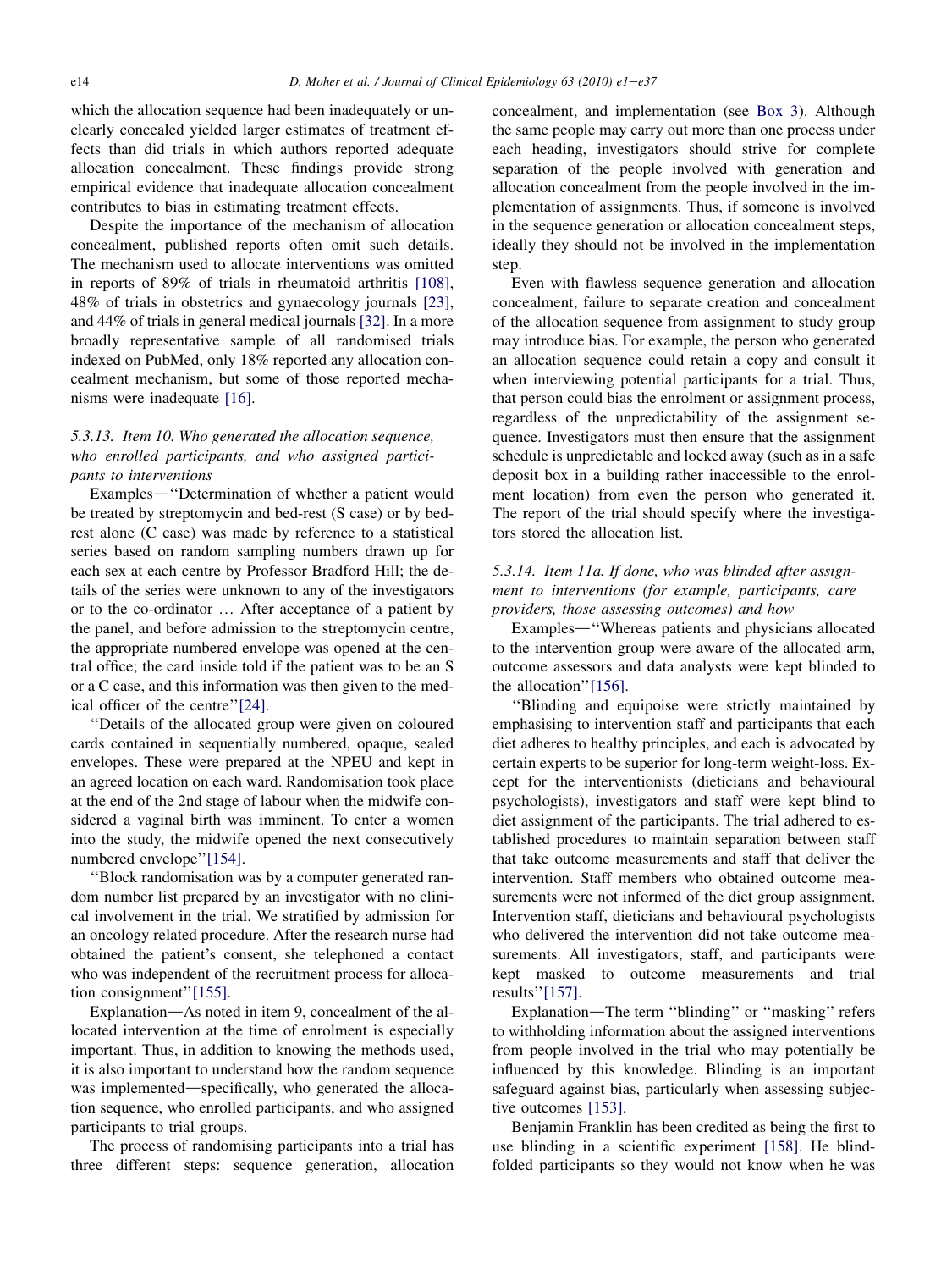#### Box 3. Steps in a typical randomisation process

Sequence generation

- Generate allocation sequence by some random procedure

Allocation concealment

- Develop allocation concealment mechanism (such as numbered, identical bottles or sequentially numbered, sealed, opaque envelopes)
- Prepare the allocation concealment mechanism using the allocation sequence from the sequence generation step

Implementation

- Enrol participants:

Assess eligibility

Discuss the trial

Obtain informed consent

- Enrol participant in trial
- $\bullet$ Ascertain intervention assignment (such as opening next envelope)
- Administer intervention

applying mesmerism (a popular ''healing fluid'' of the 18th century) and in so doing showed that mesmerism was a sham. Based on this experiment, the scientific community recognised the power of blinding to reduce bias, and it has remained a commonly used strategy in scientific experiments.

Box 4, on blinding terminology, defines the groups of individuals (that is, participants, healthcare providers, data collectors, outcome adjudicators, and data analysts) who can potentially introduce bias into a trial through knowledge of the treatment assignments. Participants may respond differently if they are aware of their treatment assignment (such as responding more favourably when they receive the new treatment) [\[153\].](#page-32-0) Lack of blinding may also influence compliance with the intervention, use of co-interventions, and risk of dropping out of the trial.

Unblinded healthcare providers may introduce similar biases, and unblinded data collectors may differentially assess outcomes (such as frequency or timing), repeat measurements of abnormal findings, or provide encouragement during performance testing. Unblinded outcome adjudicators may differentially assess subjective outcomes, and unblinded data analysts may introduce bias through the choice of analytical strategies, such as the selection of favourable time points or outcomes, and by decisions to remove patients from the analyses. These biases have been well documented  $[71, 153, 159 - 162]$ .

Blinding, unlike allocation concealment (see item 10), may not always be appropriate or possible. An example is a trial comparing levels of pain associated with sampling blood from the ear or thumb [\[163\].](#page-33-0) Blinding is particularly important when outcome measures involve some subjectivity, such as assessment of pain. Blinding of data collectors and outcome adjudicators is unlikely to matter for objective outcomes, such as death from any cause. Even then, however, lack of participant or healthcare provider blinding can lead to other problems, such as differential attrition [\[164\]](#page-33-0). In certain trials, especially surgical trials, blinding of participants and surgeons is often difficult or impossible, but blinding of data collectors and outcome adjudicators is often achievable. For example, lesions can be photographed before and after treatment and assessed by an external observer [\[165\]](#page-33-0). Regardless of whether blinding is possible, authors can and should always state who was blinded (that is, participants, healthcare providers, data collectors, and outcome adjudicators).

Unfortunately, authors often do not report whether blinding was used [\[166\].](#page-33-0) For example, reports of 51% of 506 trials in cystic fibrosis [\[167\]](#page-33-0), 33% of 196 trials in rheumatoid arthritis [\[108\],](#page-31-0) and 38% of 68 trials in dermatology [\[8\]](#page-29-0) did not state whether blinding was used. Until authors of trials improve their reporting of blinding, readers will have difficulty in judging the validity of the trials that they may wish to use to guide their clinical practice.

The term masking is sometimes used in preference to blinding to avoid confusion with the medical condition of being without sight. However, ''blinding'' in its methodological sense seems to be understood worldwide and is acceptable for reporting clinical trials [\[165,168\]](#page-33-0)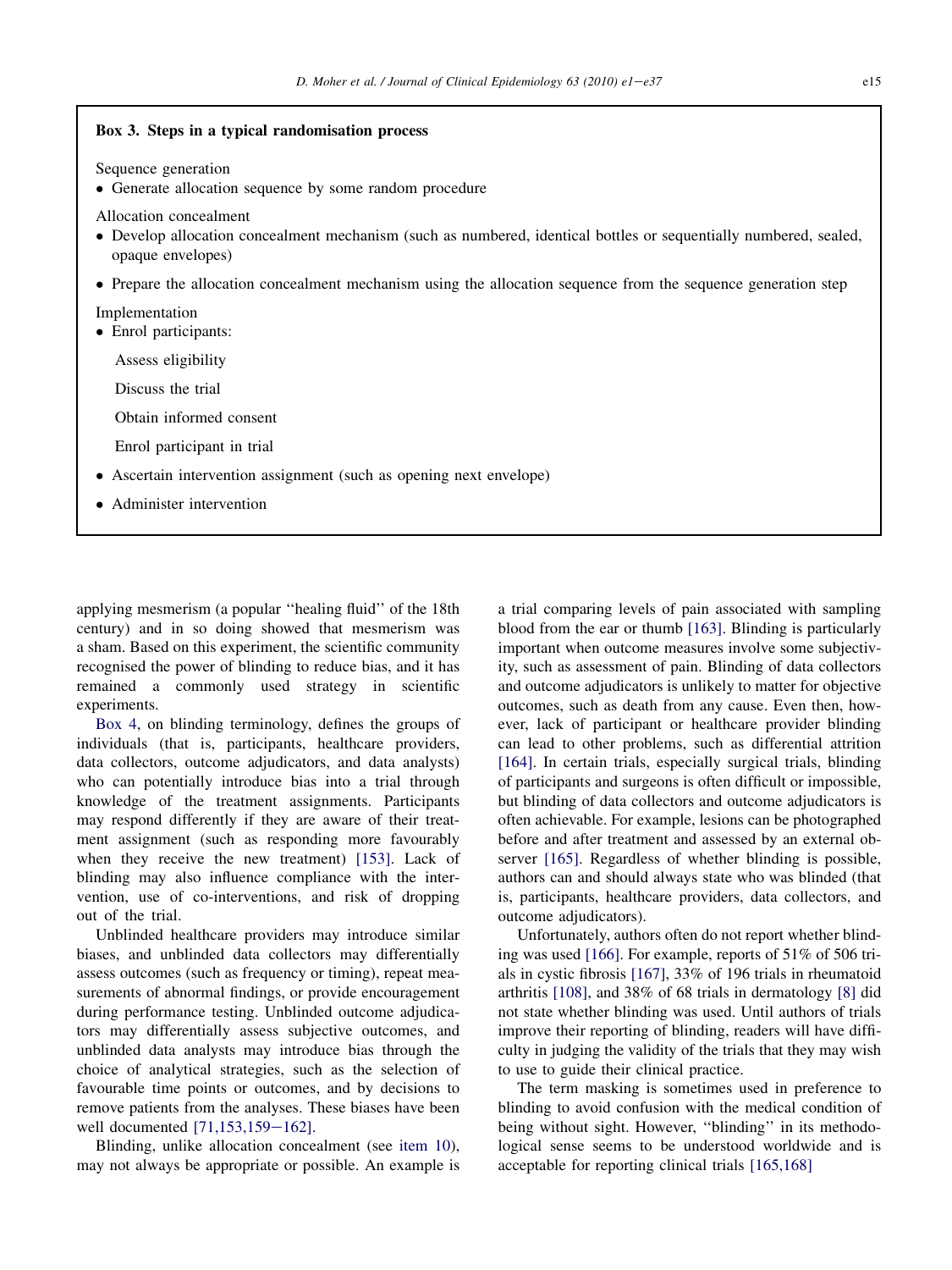#### Box 4. Blinding terminology

In order for a technical term to have utility it must have consistency in its use and interpretation. Authors of trials commonly use the term ''double blind'' and, less commonly, the terms ''single blind''or ''triple blind.'' A problem with this lexicon is that there is great variability in clinician interpretations and epidemiological textbook definitions of these terms [\[169\]](#page-33-0). Moreover, a study of 200 RCTs reported as double blind found 18 different combinations of groups actually blinded when the authors of these trials were surveyed, and about one in every five of these trials—reported as double blind—did not blind participants, healthcare providers, or data collectors [\[170\]](#page-33-0).

This research shows that terms are ambiguous and, as such, authors and editors should abandon their use. Authors should instead explicitly report the blinding status of the people involved for whom blinding may influence the validity of a trial.

Healthcare providers include all personnel (for example, physicians, chiropractors, physiotherapists, nurses) who care for the participants during the trial. Data collectors are the individuals who collect data on the trial outcomes. Outcome adjudicators are the individuals who determine whether a participant did experience the outcomes of interest.

Some researchers have also advocated blinding and reporting the blinding status of the data monitoring committee and the manuscript writers [\[160\].](#page-33-0) Blinding of these groups is uncommon, and the value of blinding them is debated [\[171\].](#page-33-0)

Sometimes one group of individuals (such as the healthcare providers) are the same individuals fulfilling another role in a trial (such as data collectors). Even if this is the case, the authors should explicitly state the blinding status of these groups to allow readers to judge the validity of the trial.

### 5.3.15. Item 11b. If relevant, description of the similarity of interventions

Example-"Jamieson Laboratories Inc provided 500mg immediate release niacin in a white, oblong, bisect caplet. We independently confirmed caplet content using high performance liquid chromatography ... The placebo was matched to the study drug for taste, color, and size, and contained microcrystalline cellulose, silicon dioxide, dicalcium phosphate, magnesium stearate, and stearic acid''[\[172\]](#page-33-0).

Explanation—Just as we seek evidence of concealment to assure us that assignment was truly random, we seek evidence of the method of blinding. In trials with blinding of participants or healthcare providers, authors should state the similarity of the characteristics of the interventions (such as appearance, taste, smell, and method of administration) [\[35,173\]](#page-30-0)

Some people have advocated testing for blinding by asking participants or healthcare providers at the end of a trial whether they think the participant received the experimental or control intervention [\[174\]](#page-33-0). Because participants and healthcare providers will usually know whether the participant has experienced the primary outcome, this makes it difficult to determine if their responses reflect failure of blinding or accurate assumptions about the efficacy of the intervention [\[175\].](#page-33-0) Given the uncertainty this type of information provides, we have removed advocating reporting this type of testing for blinding from the CONSORT 2010 Statement. We do, however, advocate that the authors report any known compromises in blinding. For example, authors should report if it was necessary to unblind any participants at any point during the conduct of a trial.

#### 5.3.16. Item 12a. Statistical methods used to compare groups for primary and secondary outcomes

Example—"The primary endpoint was change in bodyweight during the 20 weeks of the study in the intention-totreat population ... Secondary efficacy endpoints included change in waist circumference, systolic and diastolic blood pressure, prevalence of metabolic syndrome ... We used an analysis of covariance (ANCOVA) for the primary endpoint and for secondary endpoints waist circumference, blood pressure, and patient-reported outcome scores; this was supplemented by a repeated measures analysis. The AN-COVA model included treatment, country, and sex as fixed effects, and bodyweight at randomisation as covariate. We aimed to assess whether data provided evidence of superiority of each liraglutide dose to placebo (primary objective) and to orlistat (secondary objective)'['\[176\].](#page-33-0)

Explanation—Data can be analysed in many ways, some of which may not be strictly appropriate in a particular situation. It is essential to specify which statistical procedure was used for each analysis, and further clarification may be necessary in the results section of the report. The principle to follow is to, ''Describe statistical methods with enough detail to enable a knowledgeable reader with access to the original data to verify the reported results'' ([www.](http://www.icmje.org) [icmje.org](http://www.icmje.org)). It is also important to describe details of the statistical analysis such as intention-to-treat analysis (see Box 6).

Almost all methods of analysis yield an estimate of the treatment effect, which is a contrast between the outcomes in the comparison groups. Authors should accompany this by a confidence interval for the estimated effect, which indicates a central range of uncertainty for the true treatment effect. The confidence interval may be interpreted as the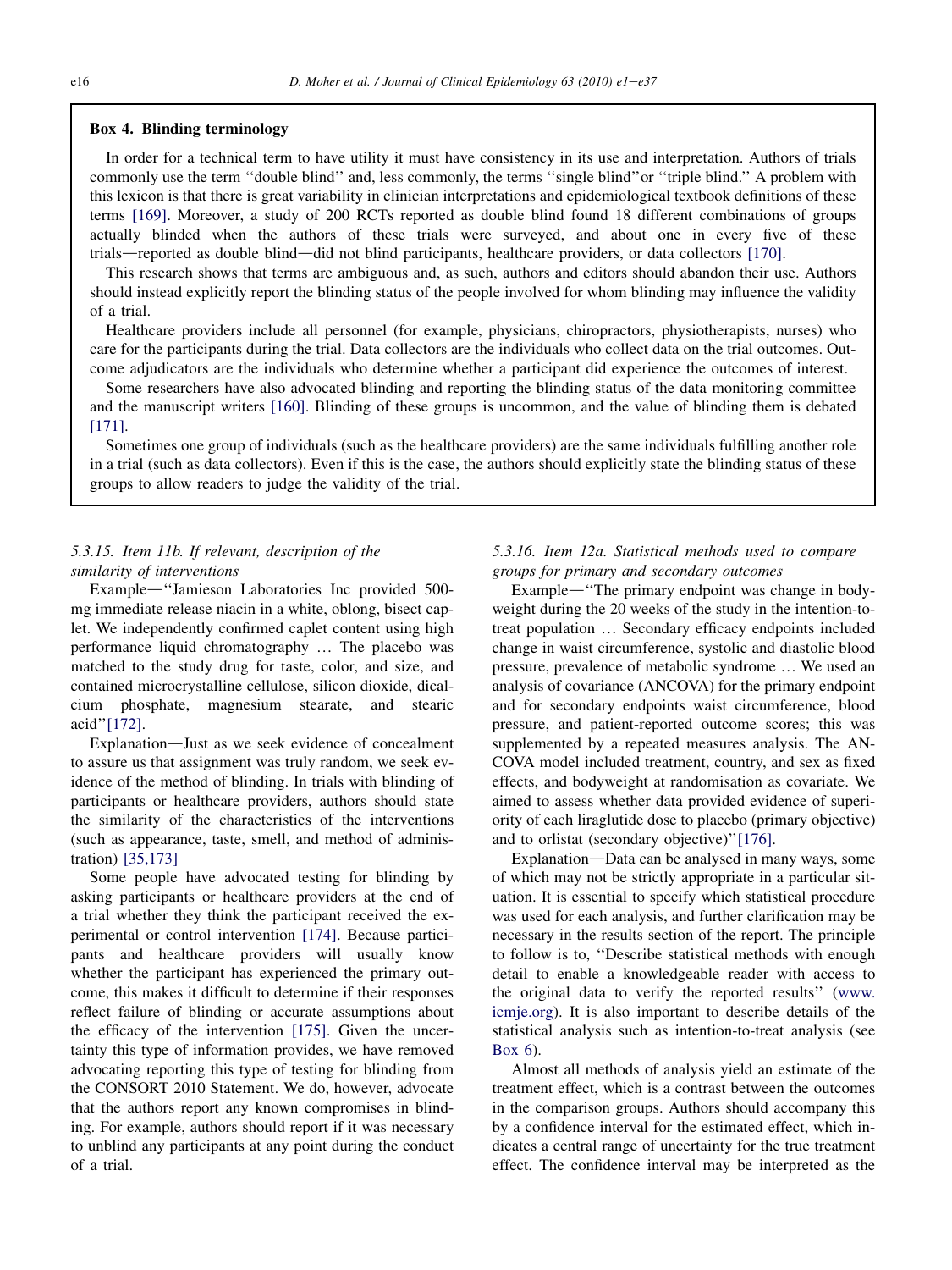range of values for the treatment effect that is compatible with the observed data. It is customary to present a 95% confidence interval, which gives the range expected to include the true value in 95 of 100 similar studies.

Study findings can also be assessed in terms of their statistical significance. The P value represents the probability that the observed data (or a more extreme result) could have arisen by chance when the interventions did not truly differ. Actual P values (for example,  $P=0.003$ ) are strongly preferable to imprecise threshold reports such as  $P < 0.05$ [\[48,177\].](#page-30-0)

Standard methods of analysis assume that the data are ''independent.'' For controlled trials, this usually means that there is one observation per participant. Treating multiple observations from one participant as independent data is a serious error; such data are produced when outcomes can be measured on different parts of the body, as in dentistry or rheumatology. Data analysis should be based on counting each participant once [\[178,179\]](#page-33-0) or should be done by using more complex statistical procedures [\[180\].](#page-33-0) Incorrect analysis of multiple observations per individual was seen in 123 (63%) of 196 trials in rheumatoid arthritis [\[108\]](#page-31-0).

### 5.3.17. Item 12b. Methods for additional analyses, such as subgroup analyses and adjusted analyses

Examples—"Proportions of patients responding were compared between treatment groups with the Mantel-Haenszel  $\chi^2$  test, adjusted for the stratification variable, methotrexate use"[\[103\]](#page-31-0).

''Pre-specified subgroup analyses according to antioxidant treatment assignment(s), presence or absence of prior CVD, dietary folic acid intake, smoking, diabetes, aspirin, hormone therapy, and multivitamin use were performed using stratified Cox proportional hazards models. These analyses used baseline exposure assessments and were restricted to participants with nonmissing subgroup data at baseline'['\[181\].](#page-33-0)

Explanation $-As$  is the case for primary analyses, the method of subgroup analysis should be clearly specified. The strongest analyses are those that look for evidence of a difference in treatment effect in complementary subgroups (for example, older and younger participants), a comparison known as a test of interaction [\[182,183\]](#page-33-0). A common but misleading approach is to compare P values for separate analyses of the treatment effect in each group. It is incorrect to infer a subgroup effect (interaction) from one significant and one non-significant P value [\[184\].](#page-33-0) Such inferences have a high false positive rate.

Because of the high risk for spurious findings, subgroup analyses are often discouraged [\[14,185\].](#page-29-0) Post hoc subgroup comparisons (analyses done after looking at the data) are especially likely not to be confirmed by further studies. Such analyses do not have great credibility.

In some studies, imbalances in participant characteristics are adjusted for by using some form of multiple regression

analysis. Although the need for adjustment is much less in RCTs than in epidemiological studies, an adjusted analysis may be sensible, especially if one or more variables is thought to be prognostic [\[186\]](#page-33-0). Ideally, adjusted analyses should be specified in the study protocol (see item 24). For example, adjustment is often recommended for any stratification variables (see item 8b) on the principle that the analysis strategy should follow the design. In RCTs, the decision to adjust should not be determined by whether baseline differences are statistically significant (see item 16) [\[183,187\].](#page-33-0) The rationale for any adjusted analyses and the statistical methods used should be specified.

Authors should clarify the choice of variables that were adjusted for, indicate how continuous variables were handled, and specify whether the analysis was planned or suggested by the data [\[188\].](#page-33-0) Reviews of published studies show that reporting of adjusted analyses is inadequate with regard to all of these aspects  $[188-191]$ .

#### 5.4. Results

### 5.4.1. Item 13. Participant flow (a diagram is strongly recommended)

5.4.1.1. Item 13a. For each group, the numbers of participants who were randomly assigned, received intended treatment, and were analysed for the primary outcome. Examples—See [Figs 2 and 3.](#page-17-0)

Explanation—The design and conduct of some RCTs is straightforward, and the flow of participants, particularly were there are no losses to follow-up or exclusions, through each phase of the study can be described adequately in a few sentences. In more complex studies, it may be difficult for readers to discern whether and why some participants did not receive the treatment as allocated, were lost to follow-up, or were excluded from the analysis [\[51\].](#page-30-0) This information is crucial for several reasons. Participants who were excluded after allocation are unlikely to be representative of all participants in the study. For example, patients may not be available for follow-up evaluation because they experienced an acute exacerbation of their illness or harms of treatment [\[22,192\].](#page-30-0)

Attrition as a result of loss to follow up, which is often unavoidable, needs to be distinguished from investigatordetermined exclusion for such reasons as ineligibility, withdrawal from treatment, and poor adherence to the trial protocol. Erroneous conclusions can be reached if participants are excluded from analysis, and imbalances in such omissions between groups may be especially indicative of bias  $[192-194]$ . Information about whether the investigators included in the analysis all participants who underwent randomisation, in the groups to which they were originally allocated (intention-to-treat analysis (see item 16 and Box 6)), is therefore of particular importance. Knowing the number of participants who did not receive the intervention as allocated or did not complete treatment permits the reader to assess to what extent the estimated efficacy of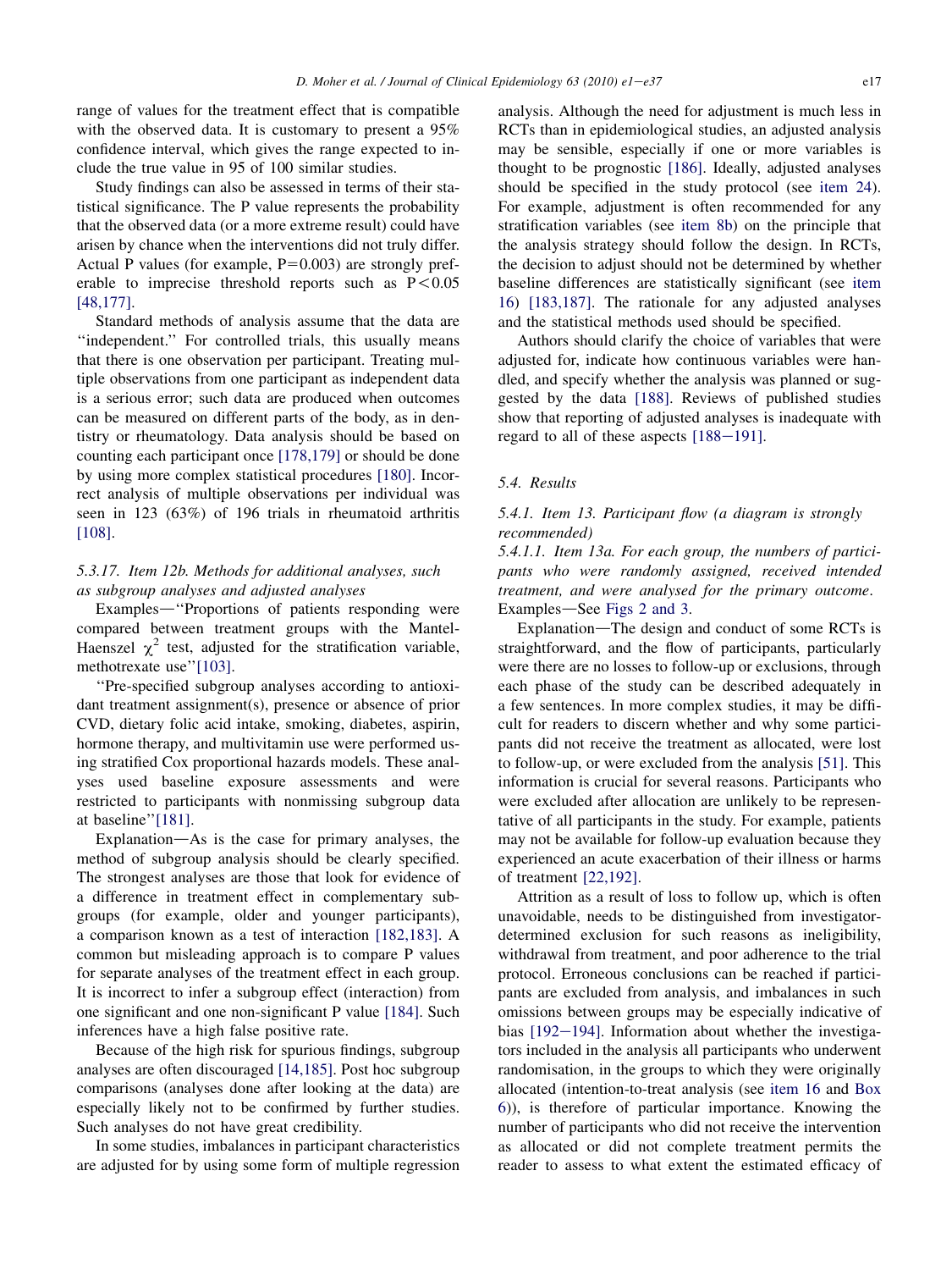<span id="page-17-0"></span>

Fig. 2. Flow diagram of a multicentre trial of fractional flow reserve versus angiography for guiding percutaneous coronary intervention (PCI) (adapted from Tonino et al [\[313\]](#page-36-0)). The diagram includes detailed information on the excluded participants.

therapy might be underestimated in comparison with ideal circumstances.

If available, the number of people assessed for eligibility should also be reported. Although this number is relevant to external validity only and is arguably less important than the other counts [\[195\]](#page-33-0), it is a useful indicator of whether trial participants were likely to be representative of all eligible participants.

A review of RCTs published in five leading general and internal medicine journals in 1998 found that reporting of the flow of participants was often incomplete, particularly with regard to the number of participants receiving the allocated intervention and the number lost to follow-up [\[51\].](#page-30-0) Even information as basic as the number of participants who underwent randomisation and the number

excluded from analyses was not available in up to 20% of articles [\[51\]](#page-30-0). Reporting was considerably more thorough in articles that included a diagram of the flow of participants through a trial, as recommended by CONSORT. This study informed the design of the revised flow diagram in the revised CONSORT statement  $[52-54]$  $[52-54]$ . The suggested template is shown in [Fig 1,](#page-5-0) and the counts required are described in detail in [Table 3.](#page-19-0)

Some information, such as the number of individuals assessed for eligibility, may not always be known [\[14\]](#page-29-0), and, depending on the nature of a trial, some counts may be more relevant than others. It will sometimes be useful or necessary to adapt the structure of the flow diagram to a particular trial. In some situations, other information may usefully be added. For example, the flow diagram of a parallel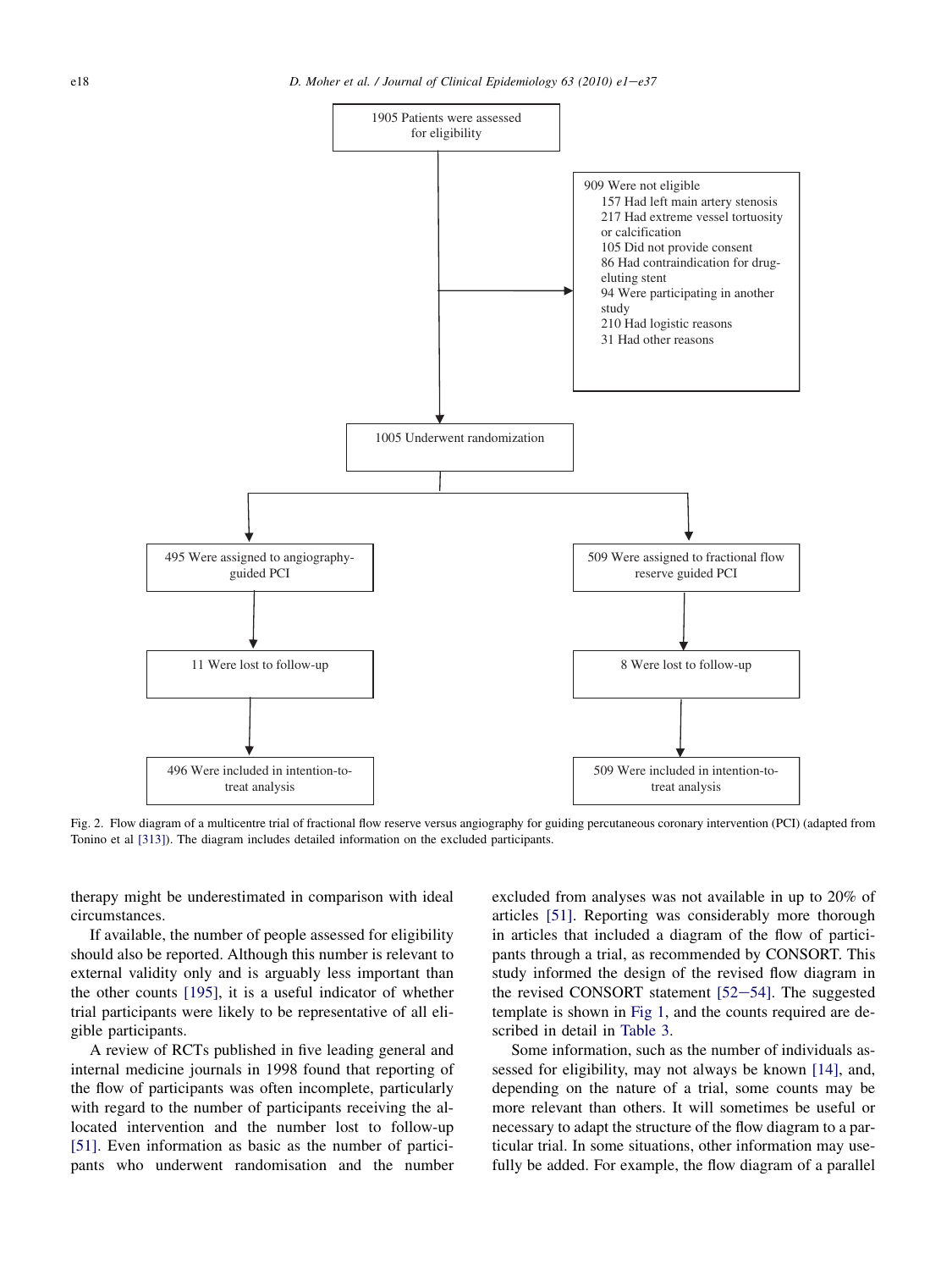<span id="page-18-0"></span>

Fig. 3. Flow diagram of minimal surgery compared with medical management for chronic gastro-oesophageal reflux disease (adapted from Grant et al [\[196\]](#page-33-0)). The diagram shows a multicentre trial with a parallel non-randomised preference group.

group trial of minimal surgery compared with medical management for chronic gastro-oesophageal reflux also included a parallel non-randomised preference group (see Fig 3) [\[196\].](#page-33-0)

The exact form and content of the flow diagram may be varied according to specific features of a trial. For example, many trials of surgery or vaccination do not include the possibility of discontinuation. Although CONSORT strongly recommends using this graphical device to communicate participant flow throughout the study, there is no specific, prescribed format.

### 5.4.1.2. Item 13b. For each group, losses and exclusions after randomisation, together with reasons.

Examples—"There was only one protocol deviation, in a woman in the study group. She had an abnormal pelvic measurement and was scheduled for elective caesarean section. However, the attending obstetrician judged a trial of labour acceptable; caesarean section was done when there was no progress in the first stage of labour''[\[197\]](#page-33-0).

''The monitoring led to withdrawal of nine centres, in which existence of some patients could not be proved, or other serious violations of good clinical practice had occurred''[\[198\]](#page-33-0).

Explanation—Some protocol deviations may be reported in the flow diagram (see item  $13a$ )—for example, participants who did not receive the intended intervention. If participants were excluded after randomisation (contrary to the intention-to-treat principle) because they were found not to meet eligibility criteria (see item 16), they should be included in the flow diagram. Use of the term ''protocol deviation'' in published articles is not sufficient to justify exclusion of participants after randomisation. The nature of the protocol deviation and the exact reason for excluding participants after randomisation should always be reported.

### 5.4.2. Item 14a. Dates defining the periods of recruitment and follow-up

Example—"Age-eligible participants were recruited ... from February 1993 to September 1994 ... Participants attended clinic visits at the time of randomisation (baseline) and at 6-month intervals for 3 years'['\[199\].](#page-33-0)

Explanation-Knowing when a study took place and over what period participants were recruited places the study in historical context. Medical and surgical therapies, including concurrent therapies, evolve continuously and may affect the routine care given to participants during a trial. Knowing the rate at which participants were recruited may also be useful, especially to other investigators.

The length of follow-up is not always a fixed period after randomisation. In many RCTs in which the outcome is time to an event, follow-up of all participants is ended on a specific date. This date should be given, and it is also useful to report the minimum, maximum, and median duration of follow-up [\[200,201\]](#page-34-0).

A review of reports in oncology journals that used survival analysis, most of which were not RCTs [\[201\],](#page-34-0) found that nearly 80% (104 of 132 reports) included the starting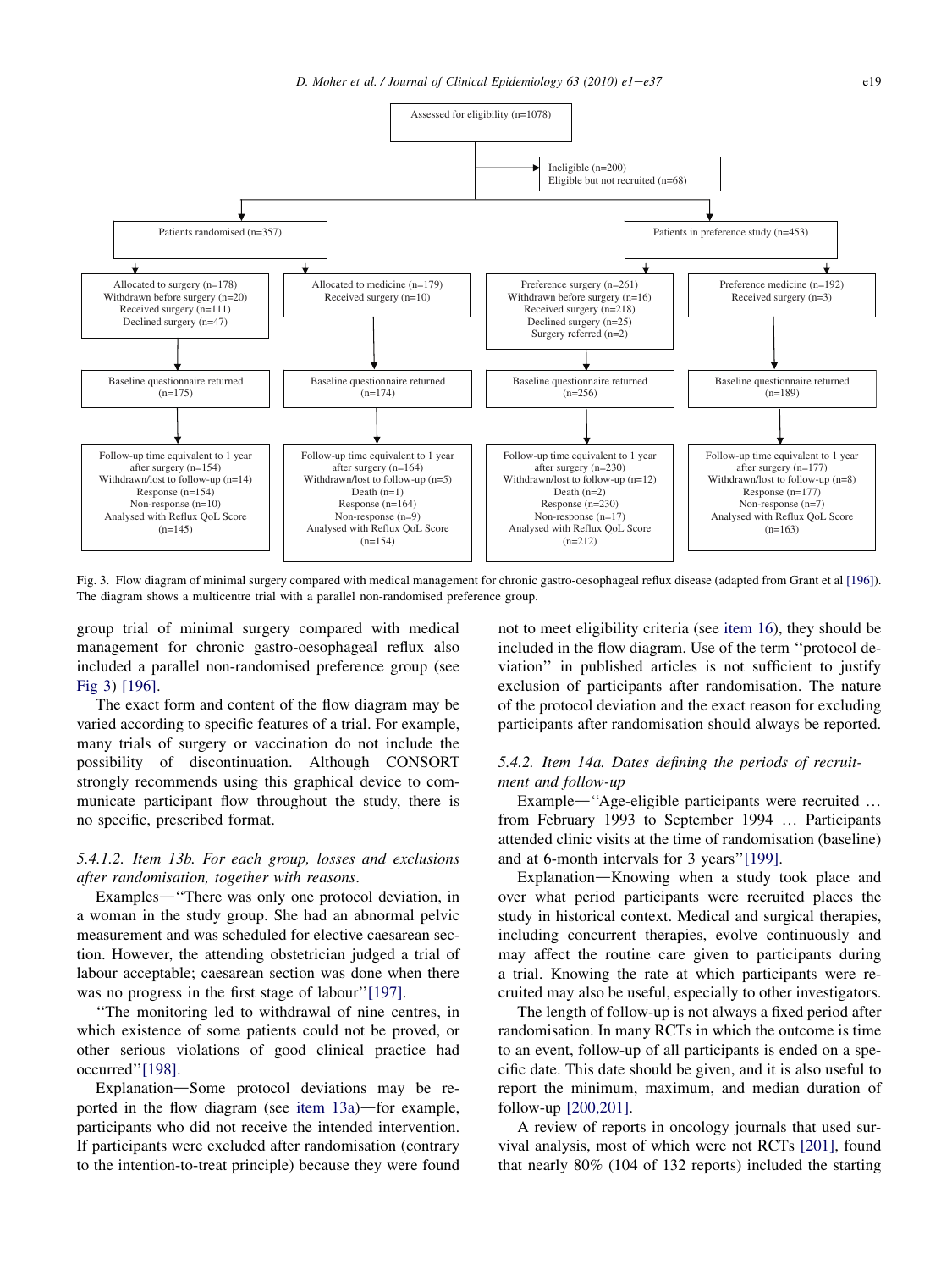#### <span id="page-19-0"></span>Table 3

Information required to document the flow of participants through each stage of a randomised trial

| Stage                | Number of people included                                                                                                                        | Number of people not<br>included or excluded                                                                                                                   | Rationale                                                                                                                                                                                                              |
|----------------------|--------------------------------------------------------------------------------------------------------------------------------------------------|----------------------------------------------------------------------------------------------------------------------------------------------------------------|------------------------------------------------------------------------------------------------------------------------------------------------------------------------------------------------------------------------|
| Enrolment            | People evaluated for potential<br>enrolment                                                                                                      | People who did not meet the<br>inclusion criteria or met the<br>inclusion criteria but declined to<br>be enrolled                                              | These counts indicate whether trial<br>participants were likely to be<br>representative of all patients<br>seen; they are relevant to<br>assessment of external validity<br>only, and they are often not<br>available. |
| Randomisation        | Participants randomly assigned                                                                                                                   |                                                                                                                                                                | Crucial count for defining trial size<br>and assessing whether a trial has<br>been analysed by intention to<br>treat                                                                                                   |
| Treatment allocation | Participants who completed<br>treatment as allocated.<br>by study group                                                                          | Participants who did not<br>complete treatment as<br>allocated, by study group                                                                                 | Important counts for assessment of<br>internal validity and<br>interpretation of results; reasons<br>for not receiving treatment as<br>allocated should be given.                                                      |
| Follow-up            | Participants who completed<br>treatment as allocated,<br>by study group<br>Participants who completed<br>follow-up as planned,<br>by study group | Participants who did not<br>complete treatment as<br>allocated, by study group<br>Participants who did not<br>complete follow-up as<br>planned, by study group | Important counts for assessment of<br>internal validity and<br>interpretation of results; reasons<br>for not completing treatment or<br>follow-up should be given.                                                     |
| Analysis             | Participants included in main<br>analysis, by study group                                                                                        | Participants excluded from main<br>analysis, by study group                                                                                                    | Crucial count for assessing<br>whether a trial has been<br>analysed by intention to treat;<br>reasons for excluding<br>participants should be given.                                                                   |

and ending dates for accrual of patients, but only 24% (32 of 132 reports) also reported the date on which follow-up ended.

5.4.3. Item 14b. Why the trial ended or was stopped

 $Examples$ —"At the time of the interim analysis, the total follow-up included an estimated 63% of the total number of patient-years that would have been collected at the end of the study, leading to a threshold value of 0.0095, as determined by the Lan-DeMets alpha-spending function method ... At the interim analysis, the RR was 0.37 in the intervention group, as compared with the control group, with a p value of 0.00073, below the threshold value. The Data and Safety Monitoring Board advised the investigators to interrupt the trial and offer circumcision to the control group, who were then asked to come to the investigation centre, where MC (medical circumcision) was advised and proposed ... Because the study was interrupted, some participants did not have a full follow-up on that date, and their visits that were not yet completed are described as ''planned'' in this article''[\[202\]](#page-34-0).

''In January 2000, problems with vaccine supply necessitated the temporary nationwide replacement of the whole cell component of the combined DPT/Hib vaccine with acellular pertussis vaccine. As this vaccine has a different local reactogenicity profile, we decided to stop the trial early'['\[203\].](#page-34-0)

Explanation—Arguably, trialists who arbitrarily conduct unplanned interim analyses after very few events accrue using no statistical guidelines run a high risk of ''catching'' the data at a random extreme, which likely represents a large overestimate of treatment benefit [\[204\].](#page-34-0)

Readers will likely draw weaker inferences from a trial that was truncated in a data-driven manner versus one that reports its findings after reaching a goal independent of results. Thus, RCTs should indicate why the trial came to an end (see Box 5). The report should also disclose factors extrinsic to the trial that affected the decision to stop the trial, and who made the decision to stop the trial, including reporting the role the funding agency played in the deliberations and in the decision to stop the trial [\[134\]](#page-32-0).

A systematic review of 143 RCTs stopped earlier than planned for benefit found that these trials reported stopping after accruing a median of 66 events, estimated a median relative risk of 0.47 and a strong relation between the number of events accrued and the size of the effect, with smaller trials with fewer events yielding the largest treatment effects (odds ratio 31, 95% confidence interval 12 to 82) [\[134\]](#page-32-0). While an increasing number of trials published in high impact medical journals report stopping early, only 0.1% of trials reported stopping early for benefit, which contrasts with estimates arising from simulation studies [\[205\]](#page-34-0) and surveys of data safety and monitoring committees [\[206\].](#page-34-0) Thus, many trials accruing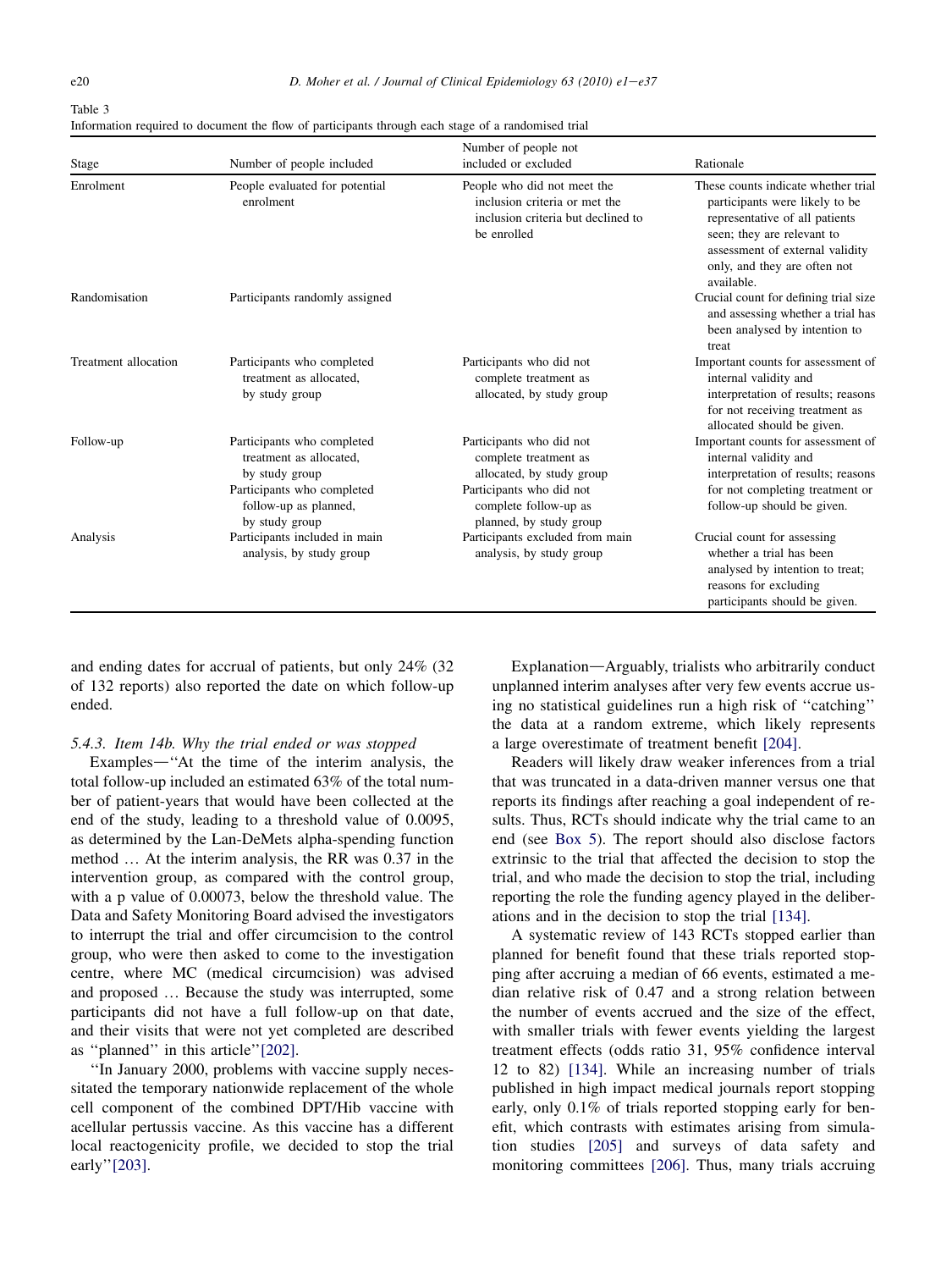few participants and reporting large treatment effects may have been stopped earlier than planned but failed to report this action.

### 5.4.4. Item 15. A table showing baseline demographic and clinical characteristics for each group

Example-See [Table 4](#page-21-0)

Explanation-Although the eligibility criteria (see item 4a) indicate who was eligible for the trial, it is also important to know the characteristics of the participants who were actually included. This information allows readers, especially clinicians, to judge how relevant the results of a trial might be to an individual patient.

Randomised trials aim to compare groups of participants that differ only with respect to the intervention (treatment). Although proper random assignment prevents selection bias, it does not guarantee that the groups are equivalent at baseline. Any differences in baseline characteristics are, however, the result of chance rather than bias [\[32\]](#page-30-0). The study groups should be compared at baseline for important demographic and clinical characteristics so that readers can assess how similar they were. Baseline data are especially valuable for outcomes that can also be measured at the start of the trial (such as blood pressure).

Baseline information is most efficiently presented in a table (see [Table 4\)](#page-21-0). For continuous variables, such as weight or blood pressure, the variability of the data should be reported, along with average values. Continuous variables can be summarised for each group by the mean and standard deviation. When continuous data have an asymmetrical distribution, a preferable approach may be to quote the median and a centile range (such as the 25th and 75th centiles) [\[177\]](#page-33-0). Standard errors and confidence intervals are not appropriate for describing variability—they are inferential rather than descriptive statistics. Variables with a small number of ordered categories (such as stages of disease I to IV) should not be treated as continuous variables; instead, numbers and proportions should be reported for each category [\[48,177\]](#page-30-0).

Unfortunately significance tests of baseline differences are still common [\[23,32,210\];](#page-30-0) they were reported in half of 50 RCTs trials published in leading general journals in 1997 [\[183\].](#page-33-0) Such significance tests assess the probability that observed baseline differences could have occurred by chance; however, we already know that any differences are caused by chance. Tests of baseline differences are not necessarily wrong, just illogical [\[211\]](#page-34-0). Such hypothesis testing is superfluous and can mislead investigators and their readers. Rather, comparisons at baseline should be based on consideration of the prognostic strength of the variables measured and the size of any chance imbalances that have occurred [\[211\].](#page-34-0)

#### Box 5. Early stopping

RCTs can end when they reach their sample size goal, their event count goal, their length of follow-up goal, or when they reach their scheduled date of closure. In these situations the trial will stop in a manner independent of its results, and stopping is unlikely to introduce bias in the results. Alternatively, RCTs can stop earlier than planned because of the result of an interim analysis showing larger than expected benefit or harm on the experimental intervention. Also RCTs can stop earlier than planned when investigators find evidence of no important difference between experimental and control interventions (that is, stopping for futility). In addition, trials may stop early because the trial becomes unviable: funding vanishes, researchers cannot access eligible patients or study interventions, or the results of other studies make the research question irrelevant.

Full reporting of why a trial ended is important for evidence based decision making (see item 14b). Researchers examining why 143 trials stopped early for benefit found that many failed to report key methodological information regarding how the decision to stop was reached—the planned sample size  $(n=28)$ , interim analysis after which the trial was stopped (n=45), or whether a stopping rule informed the decision (n=48) [\[134\]](#page-32-0). Item 7b of the checklist requires the reporting of timing of interim analyses, what triggered them, how many took place, whether these were planned or ad hoc, and whether there were statistical guidelines and stopping rules in place a priori. Furthermore, it is helpful to know whether an independent data monitoring committee participated in the analyses (and who composed it, with particular attention to the role of the funding source) and who made the decision to stop. Often the data safety and monitoring committee makes recommendations and the funders (sponsors) or the investigators make the decision to stop.

Trials that stop early for reasons apparently independent of trial findings, and trials that reach their planned termination, are unlikely to introduce bias by stopping [\[207\].](#page-34-0) In these cases, the authors should report whether interim analyses took place and whether these results were available to the funder.

The push for trials that change the intervention in response to interim results, thus enabling a faster evaluation of promising interventions for rapidly evolving and fatal conditions, will require even more careful reporting of the process and decision to stop trials early [\[208\].](#page-34-0)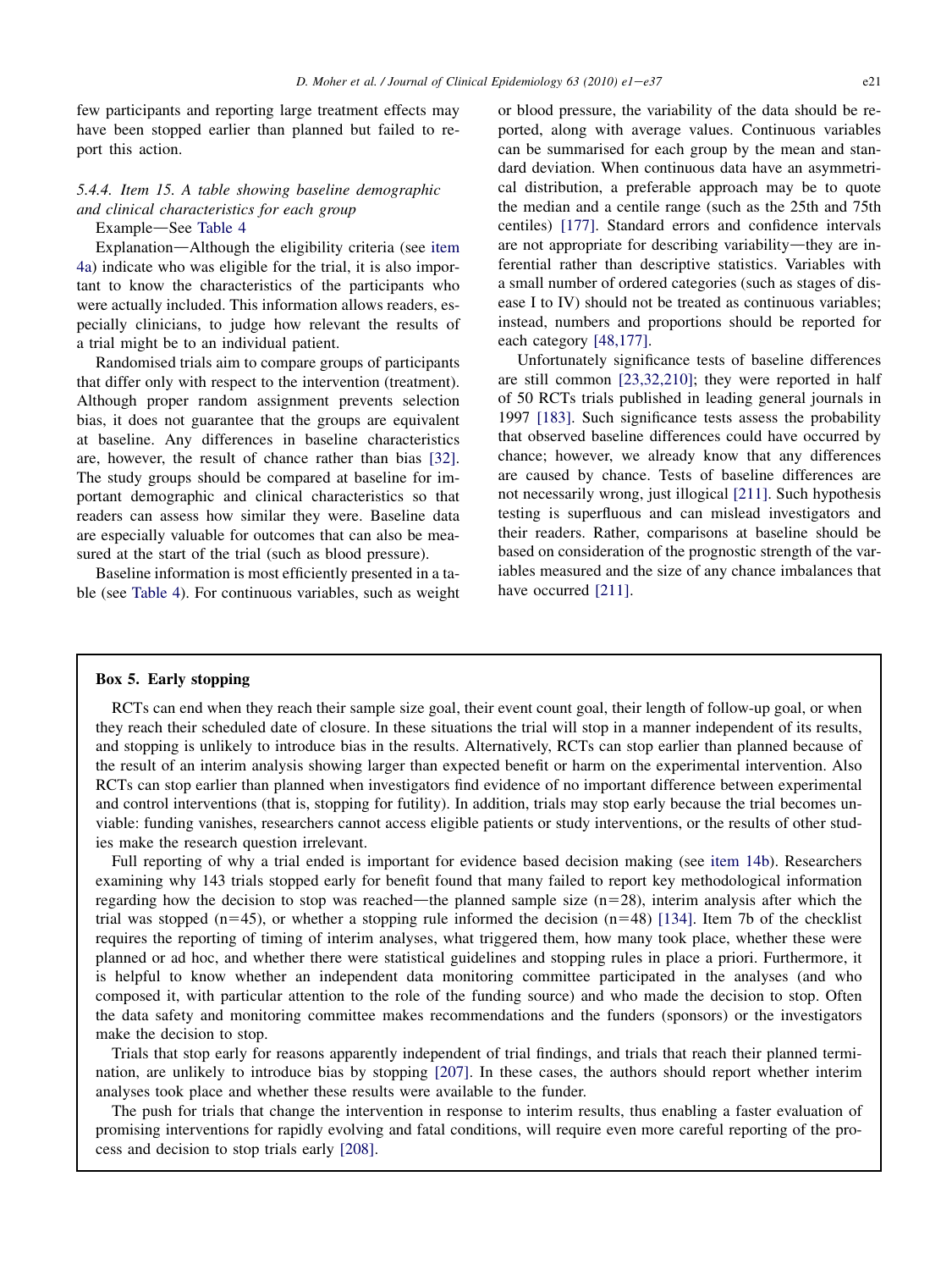<span id="page-21-0"></span>Table 4

Example of reporting baseline demographic and clinical characteristics\*

|                           | Telmisartan $(N=2954)$ | Placebo $(N=2972)$ |
|---------------------------|------------------------|--------------------|
| Age (years)               | 66.9(7.3)              | 66.9(7.4)          |
| Sex (female)              | 1280 (43.3%)           | 1267 (42.6%)       |
| Smoking status:           |                        |                    |
| Current                   | 293 (9.9%)             | 289 (9.7%)         |
| Past                      | 1273 (43.1%)           | 1283 (43.2%)       |
| Ethnic origin:            |                        |                    |
| Asian                     | 637 (21.6%)            | 624 (21.0%)        |
| Arab                      | $37(1.3\%)$            | 40 (1.3%)          |
| African                   | 51 (1.7%)              | 55 (1.9%)          |
| European                  | 1801 (61.0%)           | 1820 (61.2%)       |
| Native or Aboriginal      | 390 (13.2%)            | 393 (13.2%)        |
| Other                     | 38 (1.3%)              | 40 (1.3%)          |
| Blood pressure            | 140.7 (16.8/81.8)      | 141.3 (16.4/82.0)  |
| (mm Hg)                   | (10.1)                 | (10.2)             |
| Heart rate                | 68.8 (11.5)            | 68.8 (12.1)        |
| (beats per min)           |                        |                    |
| Cholesterol (mmol/l):     |                        |                    |
| Total                     | 5.09 (1.18)            | 5.08(1.15)         |
| LDL                       | 3.02(1.01)             | 3.03(1.02)         |
| HDL                       | 1.27(0.37)             | 1.28(0.41)         |
| Coronary artery disease   | 2211 (74.8%)           | 2207 (74.3%)       |
| Myocardial infarction     | 1381 (46.8%)           | 1360 (45.8%)       |
| Angina pectoris           | 1412 (47.8%)           | 1412 (47.5%)       |
| Peripheral artery disease | 349 (11.8%)            | 323 (10.9%)        |
| Hypertension              | 2259 (76.5%)           | 2269 (76.3%)       |
| <b>Diabetes</b>           | 1059 (35.8%)           | 1059 (35.6%)       |

\* Data are means (SD) or numbers (%).

Adapted from [Table 1](#page-3-0) of Yusuf et al [\[209\]](#page-34-0).

### 5.4.5. Item 16. For each group, number of participants (denominator) included in each analysis and whether the analysis was by original assigned groups

Examples—"The primary analysis was intention-totreat and involved all patients who were randomly assigned'['\[212\]](#page-34-0).

''One patient in the alendronate group was lost to follow up; thus data from 31 patients were available for the intention-to-treat analysis. Five patients were considered protocol violators ... consequently 26 patients remained for the per-protocol analyses'['\[213\].](#page-34-0)

Explanation—The number of participants in each group is an essential element of the analyses. Although the flow diagram (see item 13a) may indicate the numbers of participants analysed, these numbers often vary for different outcome measures. The number of participants per group should be given for all analyses. For binary outcomes, (such as risk ratio and risk difference) the denominators or event rates should also be reported. Expressing results as fractions also aids the reader in assessing whether some of the randomly assigned participants were excluded from the analysis. It follows that results should not be presented solely as summary measures, such as relative risks.

Participants may sometimes not receive the full intervention, or some ineligible patients may have been

randomly allocated in error. One widely recommended way to handle such issues is to analyse all participants according to their original group assignment, regardless of what subsequently occurred (see Box 6). This ''intention-to-treat'' strategy is not always straightforward to implement. It is common for some patients not to complete a study—they may drop out or be withdrawn from active treatment—and thus are not assessed at the end. If the outcome is mortality, such patients may be included in the analysis based on register information, whereas imputation techniques may need to be used if other outcome data are missing. The term ''intention-to-treat analysis'' is often inappropriately used—for example, when those who did not receive the first dose of a trial drug are excluded from the analyses [\[18\].](#page-29-0)

Conversely, analysis can be restricted to only participants who fulfil the protocol in terms of eligibility, interventions, and outcome assessment. This analysis is known as an ''on-treatment'' or ''per protocol'' analysis. Excluding participants from the analysis can lead to erroneous conclusions. For example, in a trial that compared medical with surgical therapy for carotid stenosis, analysis limited to participants who were available for follow-up showed that surgery reduced the risk for transient ischaemic attack, stroke, and death. However, intention-to-treat analysis based on all participants as originally assigned did not show a superior effect of surgery [\[214\]](#page-34-0).

Intention-to-treat analysis is generally favoured because it avoids bias associated with non-random loss of participants  $[215-217]$ . Regardless of whether authors use the term ''intention-to-treat,'' they should make clear which and how many participants are included in each analysis (see item 13). Non-compliance with assigned therapy may mean that the intention-to-treat analysis underestimates the potential benefit of the treatment, and additional analyses, such as a per protocol analysis, may therefore be considered [\[218,219\]](#page-34-0). It should be noted, however, that such analyses are often considerably flawed [\[220\].](#page-34-0)

In a review of 403 RCTs published in 10 leading medical journals in 2002, 249 (62%) reported the use of intention-to-treat analysis for their primary analysis. This proportion was higher for journals adhering to the CONSORT statement (70%  $v$  48%). Among articles that reported the use of intention-to-treat analysis, only 39% actually analysed all participants as randomised, with more than 60% of articles having missing data in their primary analysis [\[221\].](#page-34-0) Other studies show similar findings [\[18,222,223\].](#page-29-0) Trials with no reported exclusions are methodologically weaker in other respects than those that report on some excluded participants [\[173\]](#page-33-0), strongly indicating that at least some researchers who have excluded participants do not report it. Another study found that reporting an intention-to-treat analysis was associated with other aspects of good study design and reporting, such as describing a sample size calculation [\[224\].](#page-34-0)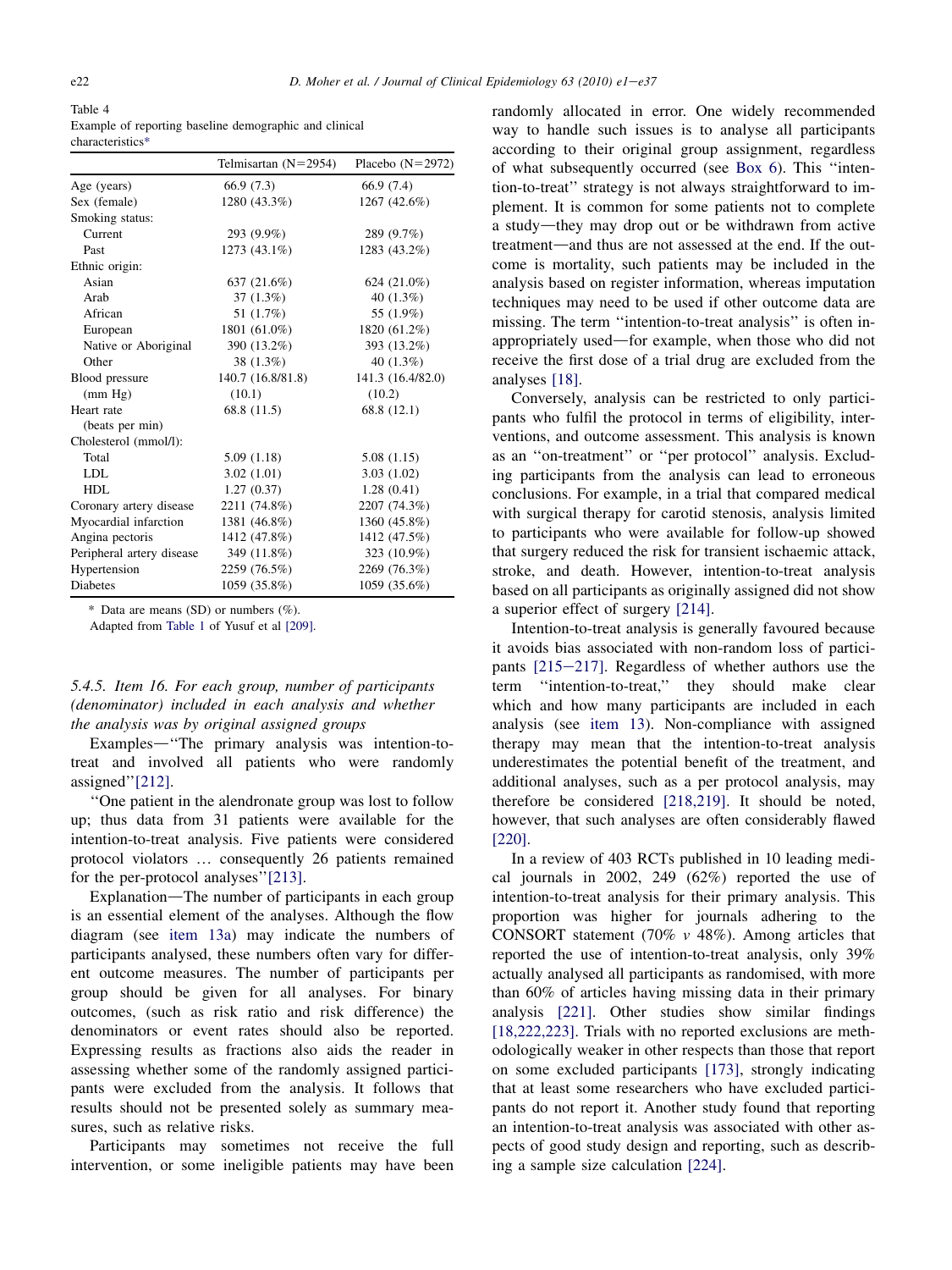#### Box 6. Intention-to-treat analysis

The special strength of the RCT is the avoidance of bias when allocating interventions to trial participants (see Box 1). That strength allows strong inferences about cause and effect that are not justified with other study designs. In order to preserve fully the huge benefit of randomisation we should include all randomised participants in the analysis, all retained in the group to which they were allocated. Those two conditions define an ''intention-to-treat'' analysis, which is widely recommended as the preferred analysis strategy [\[18,223\].](#page-29-0) Intention-to-treat analysis corresponds to analysing the groups exactly as randomised. Strict intention-to-treat analysis is often hard to achieve for two main reasons—missing outcomes for some participants and non-adherence to the trial protocol.

#### Missing outcomes

Many trialists exclude patients without an observed outcome. Often this is reasonable, but once any randomised participants are excluded the analysis is not strictly an intention-to-treat analysis. Indeed, most randomised trials have some missing observations. Trialists effectively must choose between omitting the participants without final outcome data or imputing their missing outcome data [\[225\].](#page-34-0) A ''complete case'' (or ''available case'') analysis includes only those whose outcome is known. While a few missing outcomes will not cause a problem, in half of trials more than 10% of randomised patients may have missing outcomes [\[226\].](#page-34-0) This common approach will lose power by reducing the sample size, and bias may well be introduced if being lost to follow-up is related to a patient's response to treatment. There should be concern when the frequency or the causes of dropping out differ between the intervention groups.

Participants with missing outcomes can be included in the analysis only if their outcomes are imputed (that is, their outcomes are estimated from other information that was collected). Imputation of the missing data allows the analysis to conform to intention-to-treat analysis but requires strong assumptions, which may be hard to justify [\[227\].](#page-34-0) Simple imputation methods are appealing, but their use may be inadvisable. In particular, a widely used method is ''last observation carried forward'' in which missing final values of the outcome variable are replaced by the last known value before the participant was lost to follow up. This is appealing through its simplicity, but the method may introduce bias [\[228\]](#page-34-0), and no allowance is made for the uncertainty of imputation [\[229\].](#page-34-0) Many authors have severely criticised last observation carried forward  $[229-231]$  $[229-231]$  $[229-231]$ .

#### Non-adherence to the protocol

A separate issue is that the trial protocol may not have been followed fully for some trial participants. Common examples are participants who did not meet the inclusion criteria (such as wrong diagnosis, too young), received a proscribed co-intervention, did not take all the intended treatment, or received a different treatment or no intervention. The simple way to deal with any protocol deviations is to ignore them: all participants can be included in the analysis regardless of adherence to the protocol, and this is the intention-to-treat approach. Thus, exclusion of any participants for such reasons is incompatible with intention-to-treat analysis.

The term ''modified intention-to-treat'' is quite widely used to describe an analysis that excludes participants who did not adequately adhere to the protocol, in particular those who did not receive a defined minimum amount of the intervention [\[232\]](#page-34-0). An alternative term is ''per protocol.'' Though a per protocol analysis may be appropriate in some settings, it should be properly labelled as a non-randomised, observational comparison. Any exclusion of patients from the analysis compromises the randomisation and may lead to bias in the results.

Like ''intention-to-treat,'' none of these other labels reliably clarifies exactly which patients were included. Thus, in the CONSORT checklist we have dropped the specific request for intention-to-treat analysis in favour of a clear description of exactly who was included in each analysis.

5.4.6. Item 17a. For each primary and secondary outcome, results for each group, and the estimated effect size and its precision (such as 95% confidence interval)

Examples—See [Tables 5 and 6](#page-23-0).

Explanation-For each outcome, study results should be reported as a summary of the outcome in each group (for example, the number of participants with or without the event and the denominators, or the mean and standard deviation of measurements), together with the contrast between the groups, known as the effect size. For binary outcomes, the effect size could be the risk ratio (relative risk), odds ratio, or risk difference; for survival time data, it could be the hazard ratio or difference in median survival time; and for continuous data, it is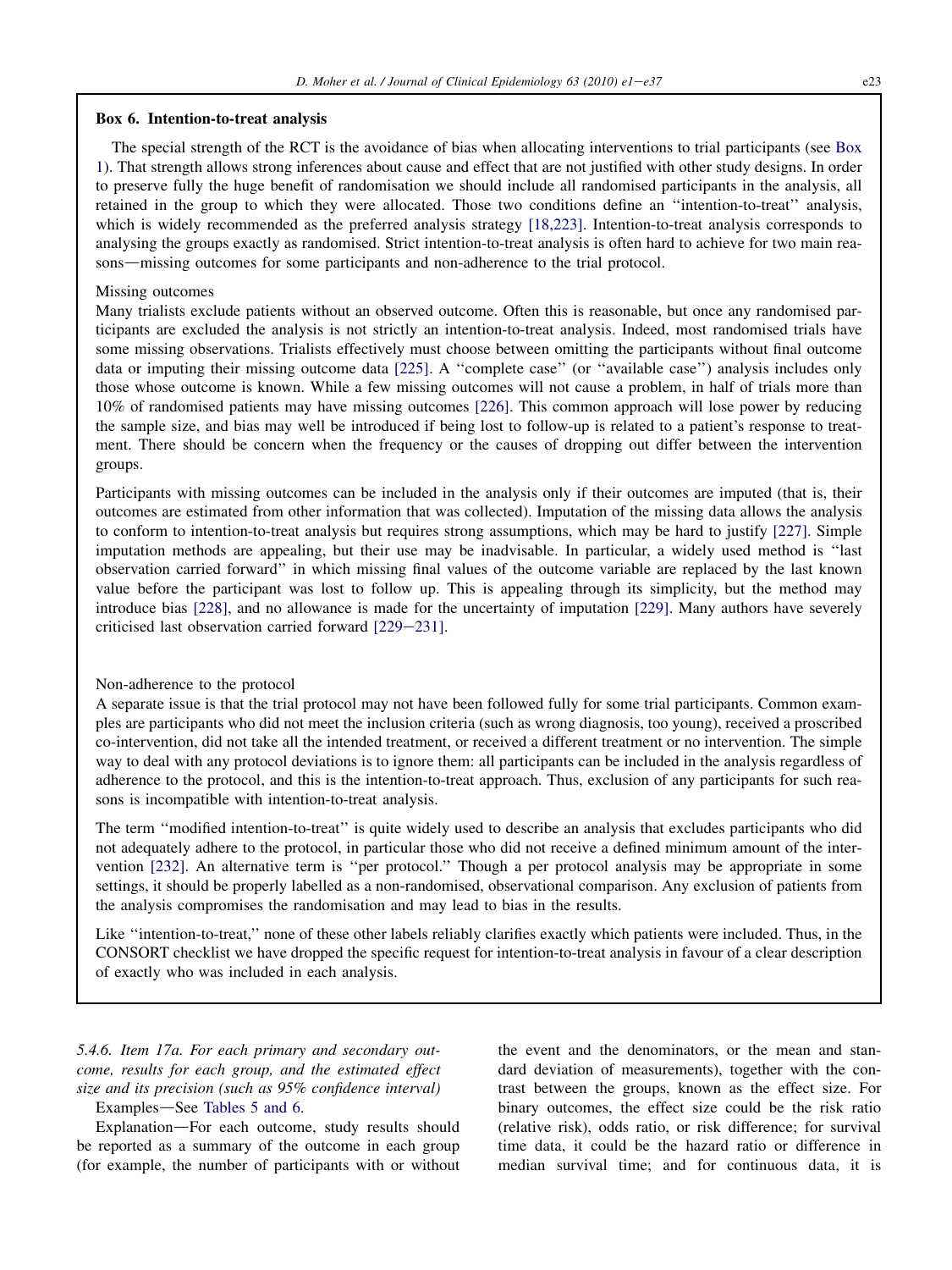#### <span id="page-23-0"></span>Table 5

Example of reporting of summary results for each study group (binary outcomes)\*

|                         | Number $(\%)$          |                     | Risk                              |
|-------------------------|------------------------|---------------------|-----------------------------------|
| Endpoint                | Etanercept<br>$(n=30)$ | Placebo<br>$(n=30)$ | difference<br>$(95\% \text{ CI})$ |
| <b>Primary endpoint</b> |                        |                     |                                   |
| Achieved PsARC          | 26 (87)                | 7(23)               | $63\%$ (44 to 83)                 |
| at 12 weeks             |                        |                     |                                   |
| Secondary endpoint      |                        |                     |                                   |
| Proportion of patients  |                        |                     |                                   |
| meeting ACR criteria:   |                        |                     |                                   |
| ACR20                   | 22 (73)                | 4 (13)              | $60\%$ (40 to 80)                 |
| ACR50                   | 15(50)                 | 1(3)                | 47\% (28 to 66)                   |
| ACR70                   | 4(13)                  | 0(0)                | 13\% (1 to 26)                    |

PsARC=psoriatic arthritis response criteria. ACR=American College of Rheumatology.

\* See also example for item 6a.

Adapted from [table 2](#page-6-0) of Mease et al [\[103\].](#page-31-0)

usually the difference in means. Confidence intervals should be presented for the contrast between groups. A common error is the presentation of separate confidence intervals for the outcome in each group rather than for the treatment effect [\[233\].](#page-34-0) Trial results are often more clearly displayed in a table rather than in the text, as shown in Tables 5 and 6.

For all outcomes, authors should provide a confidence interval to indicate the precision (uncertainty) of the estimate [\[48,235\]](#page-30-0). A 95% confidence interval is conventional, but occasionally other levels are used. Many journals require or strongly encourage the use of confidence intervals [\[236\]](#page-34-0). They are especially valuable in relation to differences that do not meet conventional statistical significance, for which they often indicate that the result does not rule out an important clinical difference. The use of confidence intervals has increased markedly in recent years, although not in all medical specialties [\[233\].](#page-34-0) Although P values may be provided in addition to confidence intervals, results should not be reported solely as P values [\[237,238\].](#page-34-0) Results should be reported for all planned primary and secondary end points, not just for analyses that were statistically significant or ''interesting.'' Selective reporting within a study is a widespread and serious problem [\[55,57\].](#page-30-0) In trials in

which interim analyses were performed, interpretation should focus on the final results at the close of the trial, not the interim results [\[239\].](#page-34-0)

For both binary and survival time data, expressing the results also as the number needed to treat for benefit or harm can be helpful (see item 21) [\[240,241\]](#page-34-0).

### 5.4.7. Item 17b. For binary outcomes, presentation of both absolute and relative effect sizes is recommended

Example—"The risk of oxygen dependence or death was reduced by 16% (95% CI 25% to 7%). The absolute difference was  $-6.3\%$  (95% CI  $-9.9\%$  to  $-2.7\%$ ); early administration to an estimated 16 babies would therefore prevent 1 baby dying or being long-term dependent on oxygen'' (also see [Table 7](#page-25-0)) [\[242\]](#page-34-0).

Explanation—When the primary outcome is binary, both the relative effect (risk ratio (relative risk) or odds ratio) and the absolute effect (risk difference) should be reported (with confidence intervals), as neither the relative measure nor the absolute measure alone gives a complete picture of the effect and its implications. Different audiences may prefer either relative or absolute risk, but both doctors and lay people tend to overestimate the effect when it is presented in terms of relative risk  $[243-245]$  $[243-245]$ . The size of the risk difference is less generalisable to other populations than the relative risk since it depends on the baseline risk in the unexposed group, which tends to vary across populations. For diseases where the outcome is common, a relative risk near unity might indicate clinically important differences in public health terms. In contrast, a large relative risk when the outcome is rare may not be so important for public health (although it may be important to an individual in a high risk category).

# 5.4.8. Item 18. Results of any other analyses performed, including subgroup analyses and adjusted analyses, distinguishing pre-specified from exploratory

Example—"On the basis of a study that suggested perioperative  $\beta$ -blocker efficacy might vary across baseline risk, we prespecified our primary subgroup analysis on the basis of the revised cardiac risk index scoring system. We also did prespecified secondary subgroup analyses based on sex, type of surgery, and use of an epidural or spinal anaesthetic. For all subgroup analyses, we used Cox proportional hazard models that incorporated tests for

Table 6

Example of reporting of summary results for each study group (continuous outcomes)

|                            | Exercise therapy $(n=65)$ |             | Control $(n=66)$ |                                                                                                        | Adjusted difference* (95%       |
|----------------------------|---------------------------|-------------|------------------|--------------------------------------------------------------------------------------------------------|---------------------------------|
|                            |                           |             |                  | Baseline (mean (SD)) 12 months (mean (SD)) Baseline (mean (SD)) 12 months (mean (SD)) CI) at 12 months |                                 |
| Function score $(0-100)$   | 64.4 (13.9)               | 83.2 (14.8) | 65.9 (15.2)      | 79.8 (17.5)                                                                                            | 4.52 $(-0.73 \text{ to } 9.76)$ |
| Pain at rest $(0-100)$     | 4.14(2.3)                 | 1.43(2.2)   | 4.03(2.3)        | 2.61(2.9)                                                                                              | $-1.29$ (-2.16 to -0.42)        |
| Pain on activity $(0-100)$ | 6.32(2.2)                 | 2.57(2.9)   | 5.97(2.3)        | 3.54(3.38)                                                                                             | $-1.19$ (-2.22 to -0.16)        |

\* Function score adjusted for baseline, age, and duration of symptoms.

Adapted from table 3 of van Linschoten [\[234\]](#page-34-0).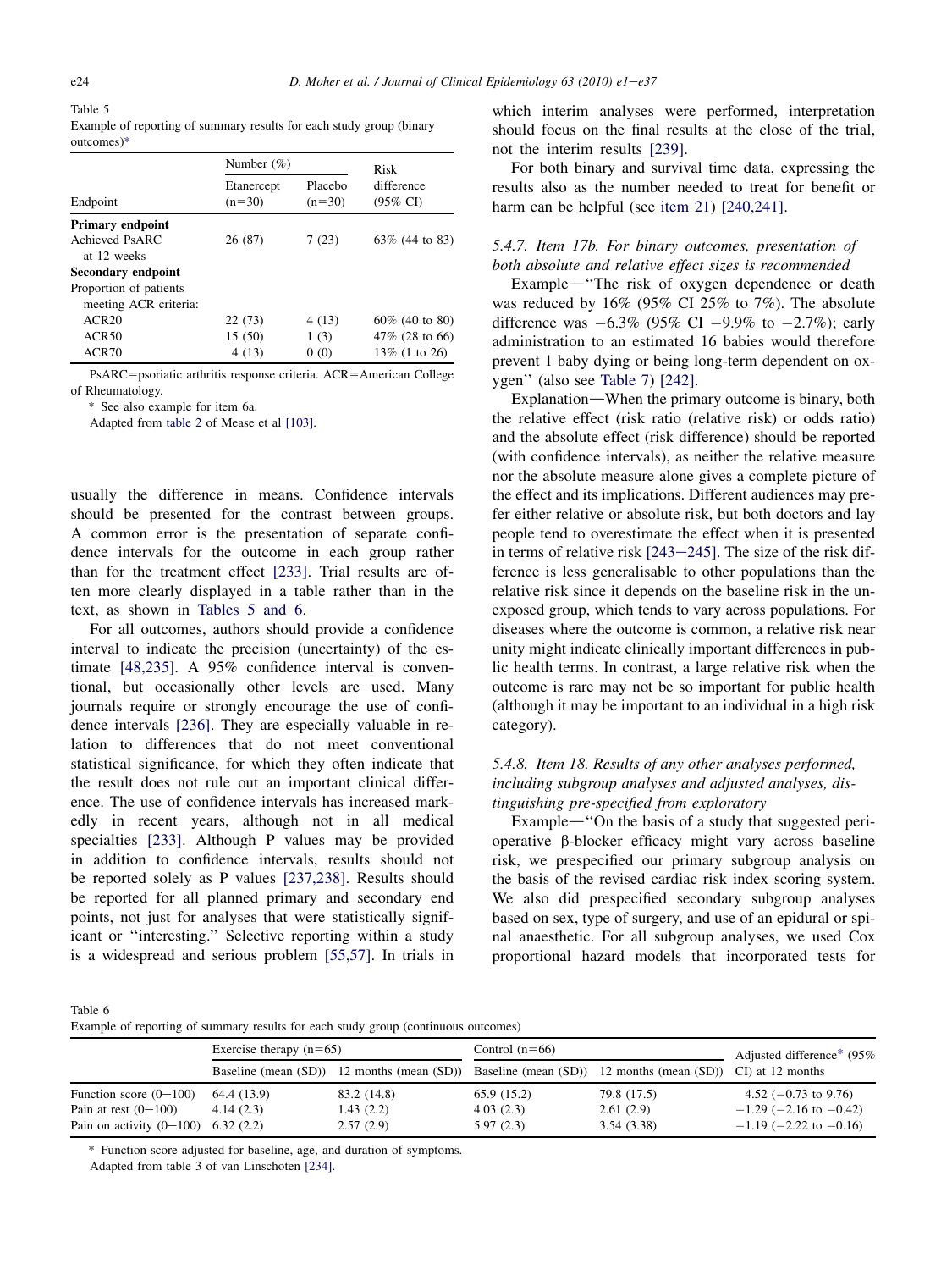interactions, designated to be significant at  $p < 0.05$  ... [Figure 3](#page-18-0) shows the results of our prespecified subgroup analyses and indicates consistency of effects ... Our subgroup analyses were underpowered to detect the modest differences in subgroup effects that one might expect to detect if there was a true subgroup effect''[\[100\].](#page-31-0)

Explanation-Multiple analyses of the same data create a risk for false positive findings [\[246\]](#page-35-0). Authors should resist the temptation to perform many subgroup analyses [\[183,185,247\]](#page-33-0). Analyses that were prespecified in the trial protocol (see item 24) are much more reliable than those suggested by the data, and therefore authors should report which analyses were prespecified. If subgroup analyses were undertaken, authors should report which subgroups were examined, why, if they were prespecified, and how many were prespecified. Selective reporting of subgroup analyses could lead to bias [\[248\].](#page-35-0) When evaluating a subgroup the question is not whether the subgroup shows a statistically significant result but whether the subgroup treatment effects are significantly different from each other. To determine this, a test of interaction is helpful, although the power for such tests is typically low. If formal evaluations of interaction are undertaken (see item 12b) they should be reported as the estimated difference in the intervention effect in each subgroup (with a confidence interval), not just as P values.

In one survey, 35 of 50 trial reports included subgroup analyses, of which only 42% used tests of interaction [\[183\]](#page-33-0). It was often difficult to determine whether subgroup analyses had been specified in the protocol. In another survey of surgical trials published in high impact journals, 27 of 72 trials reported 54 subgroup analyses, of which 91% were post hoc and only 6% of subgroup analyses used a test of interaction to assess whether a subgroup effect existed [\[249\].](#page-35-0)

Similar recommendations apply to analyses in which adjustment was made for baseline variables. If done, both unadjusted and adjusted analyses should be reported. Authors should indicate whether adjusted analyses, including the choice of variables to adjust for, were planned. Ideally, the trial protocol should state whether adjustment is made for nominated baseline variables by using analysis of covariance [\[187\]](#page-33-0). Adjustment for variables because they differ significantly at baseline is likely to bias the estimated treatment effect [\[187\]](#page-33-0). A survey found that unacknowledged discrepancies between protocols and publications were found for all 25 trials reporting subgroup analyses and for 23 of 28 trials reporting adjusted analyses [\[92\]](#page-31-0).

#### 5.4.9. Item 19. All important harms or unintended effects in each group

For specific guidance see CONSORT for harms [\[42\].](#page-30-0)

Example—"The proportion of patients experiencing any adverse event was similar between the rBPI21 [recombinant bactericidal/permeability-increasing protein] and placebo groups: 168 (88.4%) of 190 and 180 (88.7%) of 203, respectively, and it was lower in patients treated with rBPI21 than in those treated with placebo for 11 of 12 body systems ... the proportion of patients experiencing a severe adverse event, as judged by the investigators, was numerically lower in the rBPI21 group than the placebo group: 53 (27.9%) of 190 versus 74 (36.5%) of 203 patients, respectively. There were only three serious adverse events reported as drug-related and they all occurred in the placebo group''[\[250\]](#page-35-0).

Explanation-Readers need information about the harms as well as the benefits of interventions to make rational and balanced decisions. The existence and nature of adverse effects can have a major impact on whether a particular intervention will be deemed acceptable and useful. Not all reported adverse events observed during a trial are necessarily a consequence of the intervention; some may be a consequence of the condition being treated. Randomised trials offer the best approach for providing safety data as well as efficacy data, although they cannot detect rare harms.

Many reports of RCTs provide inadequate information on adverse events. A survey of 192 drug trials published from 1967 to 1999 showed that only 39% had adequate reporting of clinical adverse events and 29% had adequate reporting of laboratory defined toxicity [\[72\]](#page-31-0). More recently, a comparison between the adverse event data submitted to the trials database of the National Cancer Institute, which sponsored the trials, and the information reported in journal articles found that low grade adverse events were underreported in journal articles. High grade events (Common Toxicity Criteria grades 3 to 5) were reported inconsistently in the articles, and the information regarding attribution to investigational drugs was incomplete [\[251\].](#page-35-0) Moreover, a review of trials published in six general medical journals in 2006 to 2007 found that, although 89% of 133 reports mentioned adverse events, no information on severe adverse events and withdrawal of patients due to an adverse event was given on 27% and 48% of articles, re-spectively [\[252\]](#page-35-0).

An extension of the CONSORT statement has been developed to provide detailed recommendations on the reporting of harms in randomised trials [\[42\]](#page-30-0). Recommendations and examples of appropriate reporting are freely available from the CONSORT website ([www.consort-statement.](http://www.consort-statement.org) [org](http://www.consort-statement.org)). They complement the CONSORT 2010 Statement and should be consulted, particularly if the study of harms was a key objective. Briefly, if data on adverse events were collected, events should be listed and defined, with reference to standardised criteria where appropriate. The methods used for data collection and attribution of events should be described. For each study arm the absolute risk of each adverse event, using appropriate metrics for recurrent events, and the number of participants withdrawn due to harms should be presented. Finally, authors should provide a balanced discussion of benefits and harms [\[42\]](#page-30-0).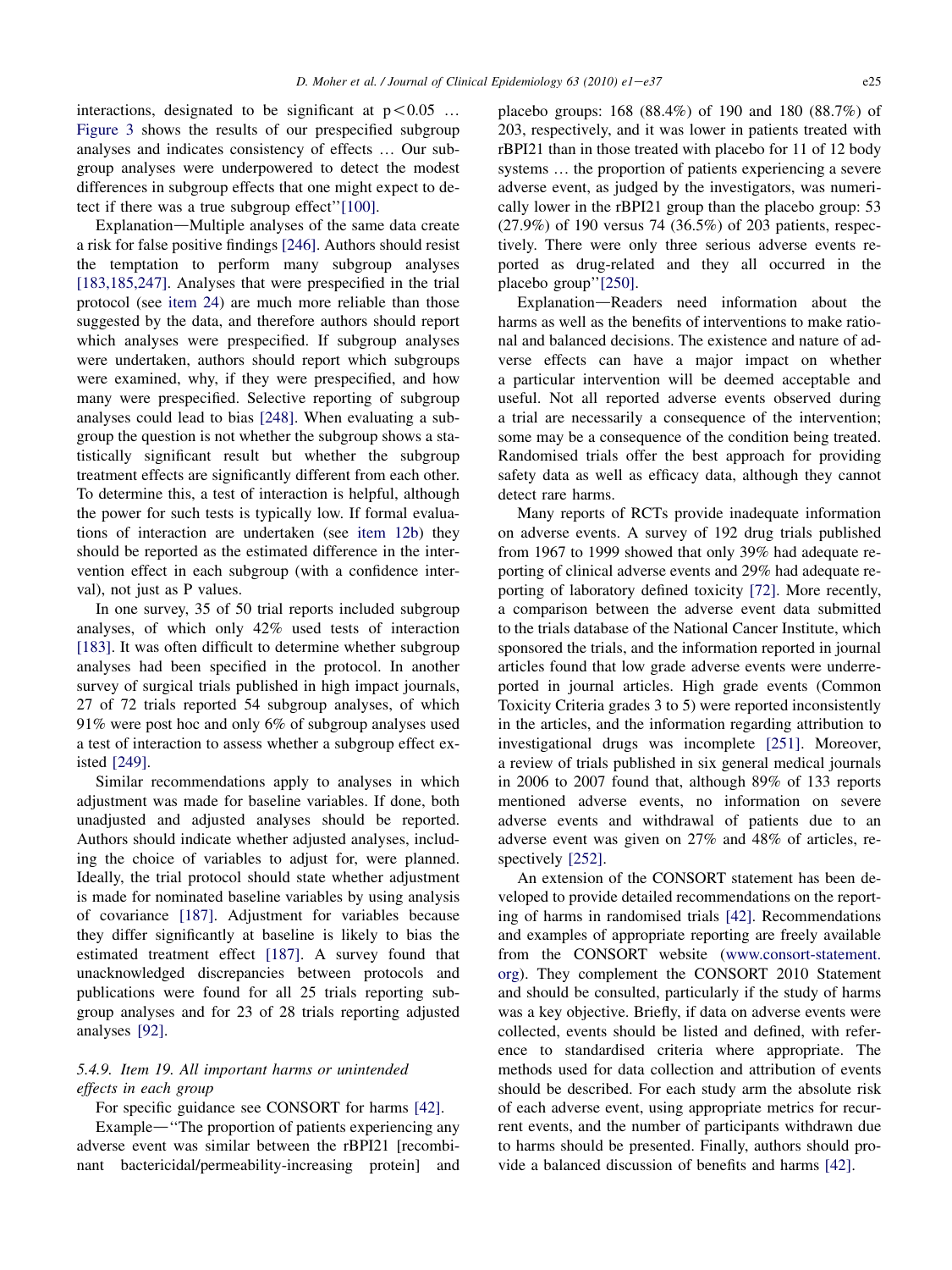<span id="page-25-0"></span>

| Table 7                                                      |
|--------------------------------------------------------------|
| Example of reporting both absolute and relative effect sizes |

| Primary outcome                                                     | Percentage (No)                    |                                                | Risk ratio $(95\% \text{ CI})$ | Risk difference (95% CI) |
|---------------------------------------------------------------------|------------------------------------|------------------------------------------------|--------------------------------|--------------------------|
|                                                                     | Early administration<br>$(n=1344)$ | Delayed selective<br>administration $(n=1346)$ |                                |                          |
| Death or oxygen<br>dependence at<br>"expected date"<br>of delivery" | 31.9 (429)                         | 38.2 (514)                                     | $0.84$ (0.75 to 0.93)          | $-6.3$ (-9.9 to -2.7)    |

Adapted from table 3 of The OSIRIS Collaborative Group [\[242\].](#page-34-0)

#### 5.5. Discussion

### 5.5.1. Item 20. Trial limitations, addressing sources of potential bias, imprecision, and, if relevant, multiplicity of analyses

Example—"The preponderance of male patients  $(85%)$ is a limitation of our study ... We used bare-metal stents, since drug-eluting stents were not available until late during accrual. Although the latter factor may be perceived as a limitation, published data indicate no benefit (either short-term or long-term) with respect to death and myocardial infarction in patients with stable coronary artery disease who receive drug-eluting stents, as compared with those who receive bare-metal stents''[\[253\]](#page-35-0).

Explanation-The discussion sections of scientific reports are often filled with rhetoric supporting the authors' findings [\[254\]](#page-35-0) and provide little measured argument of the pros and cons of the study and its results. Some journals have attempted to remedy this problem by encouraging more structure to authors' discussion of their results [\[255,256\]](#page-35-0). For example, Annals of Internal Medicine recommends that authors structure the discussion section by presenting (1) a brief synopsis of the key findings, (2) consideration of possible mechanisms and explanations, (3) comparison with relevant findings from other published studies (whenever possible including a systematic review combining the results of the current study with the results of all previous relevant studies), (4) limitations of the present study (and methods used to minimise and compensate for those limitations), and (5) a brief section that summarises the clinical and research implications of the work, as appropriate [\[255\]](#page-35-0). We recommend that authors follow these sensible suggestions, perhaps also using suitable subheadings in the discussion section.

Although discussion of limitations is frequently omitted from research reports [\[257\],](#page-35-0) identification and discussion of the weaknesses of a study have particular importance [\[258\].](#page-35-0) For example, a surgical group reported that laparoscopic cholecystectomy, a technically difficult procedure, had significantly lower rates of complications than the more traditional open cholecystectomy for management of acute cholecystitis [\[259\]](#page-35-0). However, the authors failed to discuss an obvious bias in their results. The study investigators had completed all the laparoscopic cholecystectomies, whereas 80% of the open cholecystectomies had been completed by trainees.

Authors should also discuss any imprecision of the results. Imprecision may arise in connection with several aspects of a study, including measurement of a primary outcome (see item 6a) or diagnosis (see item 4a). Perhaps the scale used was validated on an adult population but used in a paediatric one, or the assessor was not trained in how to administer the instrument.

The difference between statistical significance and clinical importance should always be borne in mind. Authors should particularly avoid the common error of interpreting a non-significant result as indicating equivalence of interventions. The confidence interval (see item 17a) provides valuable insight into whether the trial result is compatible with a clinically important effect, regardless of the P value [\[120\].](#page-32-0)

Authors should exercise special care when evaluating the results of trials with multiple comparisons. Such multiplicity arises from several interventions, outcome measures, time points, subgroup analyses, and other factors. In such circumstances, some statistically significant findings are likely to result from chance alone.

#### 5.5.2. Item 21. Generalisability (external validity, applicability) of the trial findings

Examples—"As the intervention was implemented for both sexes, all ages, all types of sports, and at different levels of sports, the results indicate that the entire range of athletes, from young elite to intermediate and recreational senior athletes, would benefit from using the presented training programme for the prevention of recurrences of ankle sprain. By including non-medically treated and medically treated athletes, we covered a broad spectrum of injury severity. This suggests that the present training programme can be implemented in the treatment of all athletes. Furthermore, as it is reasonable to assume that ankle sprains not related to sports are comparable with those in sports, the programme could benefit the general population''[\[260\].](#page-35-0)

''This replicates and extends the work of Clarke and colleagues and demonstrates that this CB (cognitive behavioural) prevention program can be reliably and effectively delivered in different settings by clinicians outside of the group who originally developed the intervention. The effect size was consistent with those of previously reported,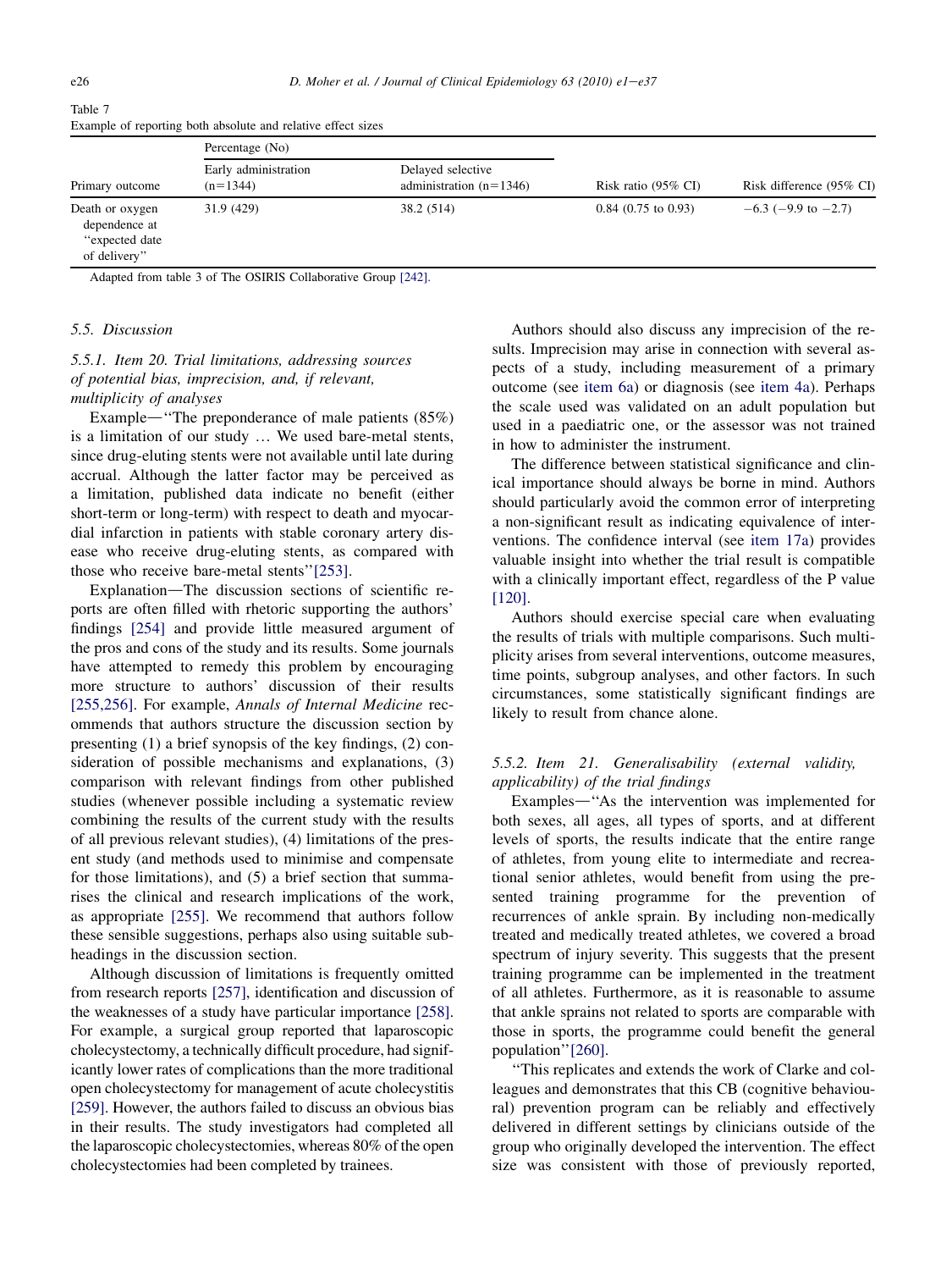single-site, indicated depression prevention studies and was robust across sites with respect to both depressive disorders and symptoms ... In this generalisability trial, we chose a comparison condition that is relevant to public health— $u$ sual care ... The sample also was predominantly working class to middle class with access to health insurance. Given evidence that CB therapy can be more efficacious for adolescents from homes with higher incomes, it will be important to test the effects of this prevention program with more economically and ethnically diverse samples''[\[261\].](#page-35-0)

Explanation—External validity, also called generalisability or applicability, is the extent to which the results of a study can be generalised to other circumstances [\[262\]](#page-35-0). Internal validity, the extent to which the design and conduct of the trial eliminate the possibility of bias, is a prerequisite for external validity: the results of a flawed trial are invalid and the question of its external validity becomes irrelevant. There is no absolute external validity; the term is meaningful only with regard to clearly specified conditions that were not directly examined in the trial. Can results be generalised to an individual participant or groups that differ from those enrolled in the trial with regard to age, sex, severity of disease, and comorbid conditions? Are the results applicable to other drugs within a class of similar drugs, to a different dose, timing, and route of administration, and to different concomitant therapies? Can similar results be expected at the primary, secondary, and tertiary levels of care? What about the effect on related outcomes that were not assessed in the trial, and the importance of length of followup and duration of treatment, especially with respect to harms? [\[263\].](#page-35-0)

External validity is a matter of judgment and depends on the characteristics of the participants included in the trial, the trial setting, the treatment regimens tested, and the outcomes assessed [\[5,136\].](#page-29-0) It is therefore crucial that adequate information be described about eligibility criteria and the setting and location (see item 4b), the interventions and how they were administered (see item 5), the definition of outcomes (see item 6), and the period of recruitment and follow-up (see item 14). The proportion of control group participants in whom the outcome develops (control group risk) is also important. The proportion of eligible participants who refuse to enter the trial as indicated on the flowchart (see item 13) is relevant for the generalisability of the trial, as it may indicate preferences for or acceptability of an intervention. Similar considerations may apply to clinician preferences [\[264,265\]](#page-35-0).

Several issues are important when results of a trial are applied to an individual patient  $[266-268]$  $[266-268]$ . Although some variation in treatment response between an individual patient and the patients in a trial or systematic review is to be expected, the differences tend to be in magnitude rather than direction.

Although there are important exceptions [\[268\],](#page-35-0) therapies (especially drugs [\[269\]](#page-35-0)) found to be beneficial in a narrow range of patients generally have broader application in

actual practice. Frameworks for the evaluation of external validity have been proposed, including qualitative studies, such as in integral ''process evaluations'['\[270\]](#page-35-0) and checklists [\[271\].](#page-35-0) Measures that incorporate baseline risk when calculating therapeutic effects, such as the number needed to treat to obtain one additional favourable outcome and the number needed to treat to produce one adverse effect, are helpful in assessing the benefit-to-risk balance in an individual patient or group with characteristics that differ from the typical trial participant [\[268,272,273\]](#page-35-0). Finally, after deriving patient centred estimates for the potential benefit and harm from an intervention, the clinician must integrate them with the patient's values and preferences for therapy. Similar considerations apply when assessing the generalisability of results to different settings and interventions.

### 5.5.3. Item 22. Interpretation consistent with results, balancing benefits and harms, and considering other relevant evidence

Example—"Studies published before 1990 suggested that prophylactic immunotherapy also reduced nosocomial infections in very-low-birth-weight infants. However, these studies enrolled small numbers of patients; employed varied designs, preparations, and doses; and included diverse study populations. In this large multicenter, randomised controlled trial, the repeated prophylactic administration of intravenous immune globulin failed to reduce the incidence of nosocomial infections significantly in premature infants weighing 501 to 1500 g at birth'['\[274\]](#page-35-0).

Explanation-Readers will want to know how the present trial's results relate to those of other RCTs. This can best be achieved by including a formal systematic review in the results or discussion section of the report  $[83,275-277]$  $[83,275-277]$ . Such synthesis may be impractical for trial authors, but it is often possible to quote a systematic review of similar trials. A systematic review may help readers assess whether the results of the RCT are similar to those of other trials in the same topic area and whether participants are similar across studies. Reports of RCTs have often not dealt adequately with these points [\[277\].](#page-35-0) Bayesian methods can be used to statistically combine the trial data with previous evidence [\[278\]](#page-35-0).

We recommend that, at a minimum, the discussion should be as systematic as possible and be based on a comprehensive search, rather than being limited to studies that support the results of the current trial [\[279\]](#page-35-0).

#### 5.6. Other information

#### 5.6.1. Item 23. Registration number and name of trial registry

Example—"The trial is registered at [ClinicalTrials.gov,](http://ClinicalTrials.gov) number NCT00244842''[\[280\]](#page-35-0).

Explanation—The consequences of non-publication of entire trials [\[281,282\]](#page-35-0), selective reporting of outcomes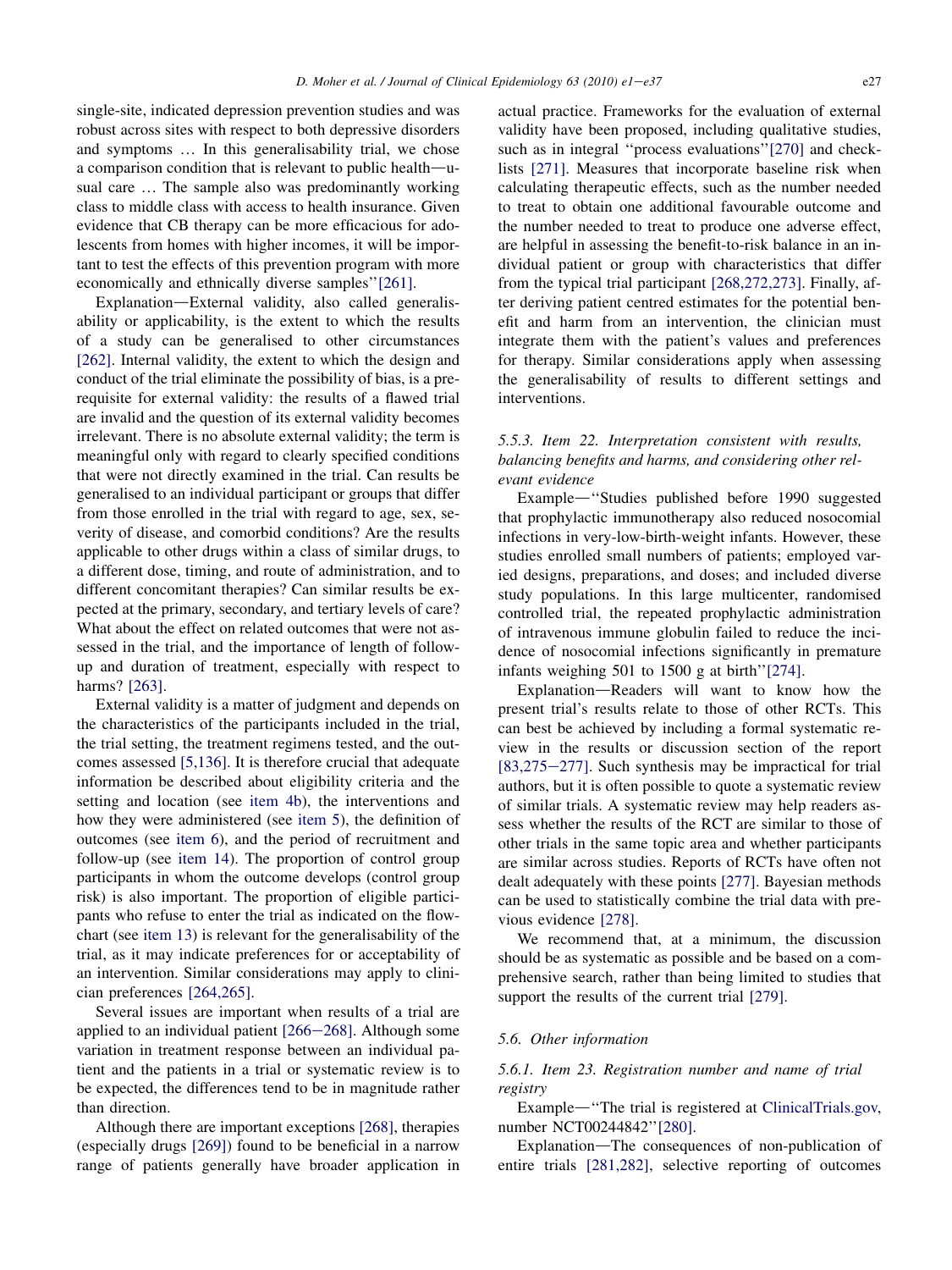within trials, and of per protocol rather than intention-totreat analysis have been well documented [\[55,56,283\].](#page-30-0) Covert redundant publication of clinical trials can also cause problems, particularly for authors of systematic reviews when results from the same trial are inadvertently included more than once [\[284\]](#page-35-0).

To minimise or avoid these problems there have been repeated calls over the past 25 years to register clinical trials at their inception, to assign unique trial identification numbers, and to record other basic information about the trial so that essential details are made publicly available  $[285-288]$  $[285-288]$ . Provoked by recent serious problems of with-holding data [\[289\]](#page-35-0), there has been a renewed effort to register randomised trials. Indeed, the World Health Organisation states that ''the registration of all interventional trials is a scientific, ethical and moral responsibility'' [\(www.who.int/ictrp/en\)](http://www.who.int/ictrp/en). By registering a randomised trial, authors typically report a minimal set of information and obtain a unique trial registration number.

In September 2004 the International Committee of Medical Journal Editors (ICMJE) changed their policy, saying that they would consider trials for publication only if they had been registered before the enrolment of the first participant [\[290\]](#page-35-0). This resulted in a dramatic increase in the number of trials being registered [\[291\].](#page-35-0) The ICMJE gives guidance on acceptable registries ([www.icmje.org/faq.pdf](http://www.icmje.org/faq.pdf)).

In a recent survey of 165 high impact factor medical journals' instructions to authors, 44 journals specifically stated that all recent clinical trials must be registered as a requirement of submission to that journal [\[292\].](#page-35-0)

Authors should provide the name of the register and the trial's unique registration number. If authors had not registered their trial they should explicitly state this and give the reason.

#### 5.6.2. Item 24. Where the full trial protocol can be accessed, if available

Example—"Full details of the trial protocol can be found in the Supplementary Appendix, available with the full text of this article at [www.nejm.org](http://www.nejm.org)'['\[293\].](#page-36-0)

Explanation $-A$  protocol for the complete trial (rather than a protocol of a specific procedure within a trial) is important because it pre-specifies the methods of the randomised trial, such as the primary outcome (see item 6a). Having a protocol can help to restrict the likelihood of undeclared post hoc changes to the trial methods and selective outcome reporting (see item 6b). Elements that may be important for inclusion in the protocol for a randomised trial are described elsewhere [\[294\]](#page-36-0).

There are several options for authors to consider ensuring their trial protocol is accessible to interested readers. As described in the example above, journals reporting a trial's primary results can make the trial protocol available on their web site. Accessibility to the trial results and protocol is enhanced when the journal is open access. Some journals (such as Trials) publish trial protocols, and such

a publication can be referenced when reporting the trial's principal results. Trial registration (see item 23) will also ensure that many trial protocol details are available, as the minimum trial characteristics included in an approved trial registration database includes several protocol items and results [\(www.who.int/ictrp/en](http://www.who.int/ictrp/en)). Trial investigators may also be able to post their trial protocol on a website through their employer. Whatever mechanism is used, we encourage all trial investigators to make their protocol easily accessible to interested readers.

### 5.6.3. Item 25. Sources of funding and other support (such as supply of drugs), role of funders

Examples—"Grant support was received for the intervention from Plan International and for the research from the Wellcome Trust and Joint United Nations Programme on HIV/AIDS (UNAIDS). The funders had no role in study design, data collection and analysis, decision to publish, or preparation of the manuscript''[\[295\]](#page-36-0).

''This study was funded by GlaxoSmithKline Pharmaceuticals. GlaxoSmithKline was involved in the design and conduct of the study and provided logistical support during the trial. Employees of the sponsor worked with the investigators to prepare the statistical analysis plan, but the analyses were performed by the University of Utah. The manuscript was prepared by Dr Shaddy and the steering committee members. GlaxoSmithKline was permitted to review the manuscript and suggest changes, but the final decision on content was exclusively retained by the authors'['\[296\]](#page-36-0).

Explanation-Authors should report the sources of funding for the trial, as this is important information for readers assessing a trial. Studies have showed that research sponsored by the pharmaceutical industry are more likely to produce results favouring the product made by the company sponsoring the research than studies funded by other sources  $[297-300]$ . A systematic review of 30 studies on funding found that research funded by the pharmaceutical industry had four times the odds of having outcomes favouring the sponsor than research funded by other sources (odds ratio 4.05, 95% confidence interval 2.98 to 5.51) [\[297\].](#page-36-0) A large proportion of trial publications do not currently report sources of funding. The degree of underreporting is difficult to quantify. A survey of 370 drug trials found that 29% failed to report sources of funding [\[301\].](#page-36-0) In another survey, of PubMed indexed randomised trials published in December 2000, source of funding was reported for 66% of the 519 trials [\[16\].](#page-29-0)

The level of involvement by a funder and their influence on the design, conduct, analysis, and reporting of a trial varies. It is therefore important that authors describe in detail the role of the funders. If the funder had no such involvement, the authors should state so. Similarly, authors should report any other sources of support, such as supply and preparation of drugs or equipment, or in the analysis of data and writing of the manuscript [\[302\].](#page-36-0)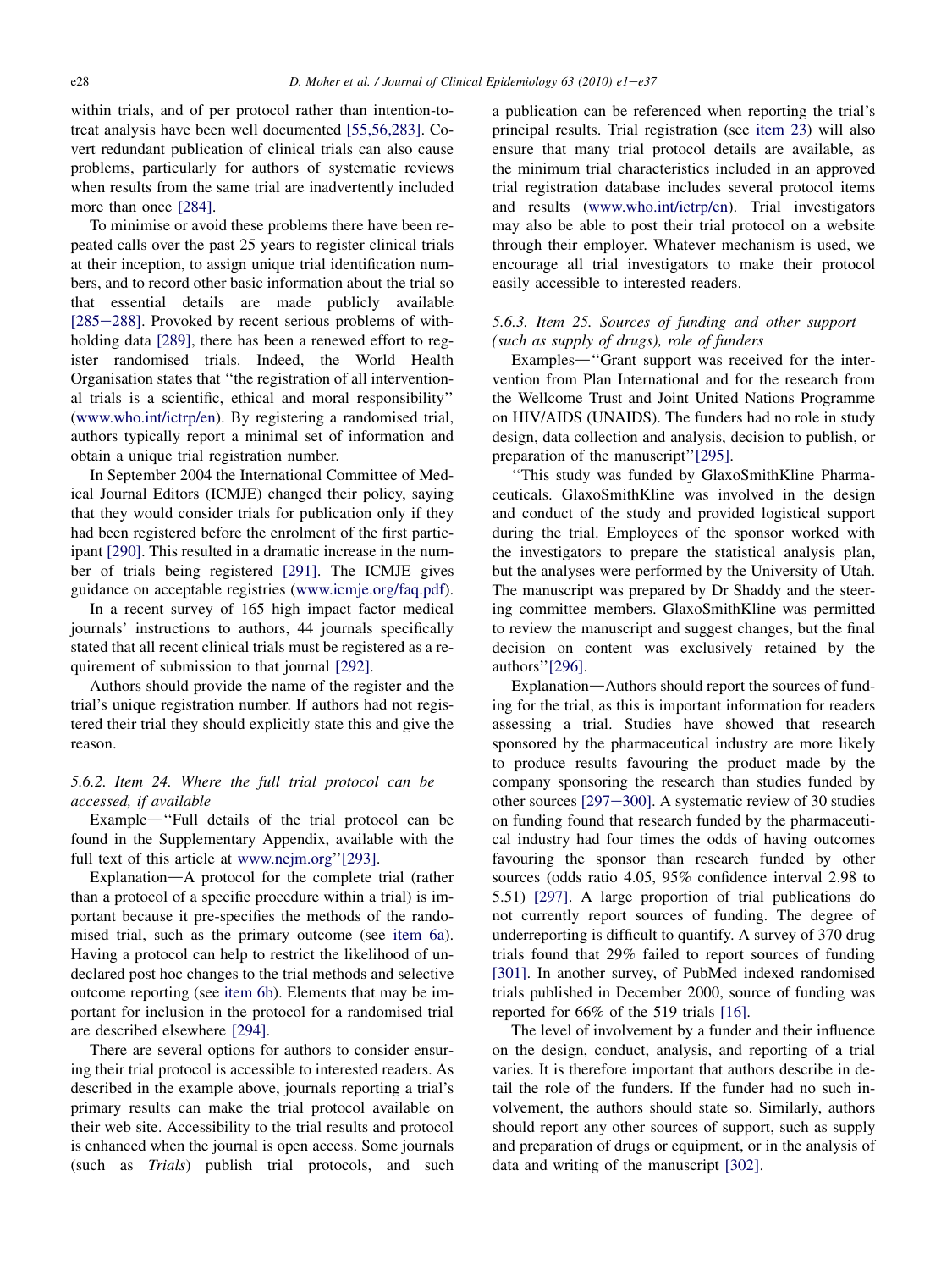#### 6. Reporting RCTs that did not have a two group parallel design

The primary focus of the CONSORT recommendations is RCTs with a parallel design and two treatment groups. Most RCTs have that design, but a substantial minority do not: 45% (233/519) of RCTs published in December 2000 [\[16\],](#page-29-0) and 39% (242/616) in December 2006 [\[17\]](#page-29-0).

Most of the CONSORT statement applies equally to all trial designs, but there are a few additional issues to address for each design. Before the publication of the revised CON-SORT statement in 2001, the CONSORT Group decided to develop extensions to the main CONSORT statement relevant to specific trial designs. Extensions have been published relating to reporting of cluster randomised trials [\[40\]](#page-30-0) and non-inferiority and equivalence trials [\[39\]](#page-30-0). Lack of resources has meant that other planned extensions have not been completed; they will cover trials with the following designs: multiarm parallel, factorial, crossover, within-person.

Authors reporting trials with a cluster design or using a non-inferiority or equivalence framework should consult the CONSORT recommendations in addition to those in this document. Here we make a few interim comments about the other designs. In each case, the trial design should be made clear in both the main text and the article's abstract.

Multiarm  $(2 \text{ group})$  parallel group trials need the least modification of the standard CONSORT guidance. The flow diagram can be extended easily. The main differences from trials with two groups relate to clarification of how the study hypotheses relate to the multiple groups, and the consequent methods of data analysis and interpretation. For factorial trials, the possibility of interaction between the interventions generally needs to be considered. In addition to overall comparisons of participants who did or did not receive each intervention under study, investigators should consider also reporting results for each treatment combination [\[303\]](#page-36-0).

In crossover trials, each participant receives two (or more) treatments in a random order. The main additional issues to address relate to the paired nature of the data, which affect design and analysis [\[304\].](#page-36-0) Similar issues affect within-person comparisons, in which participants receive two treatments simultaneously (often to paired organs). Also, because of the risk of temporal or systemic carryover effects, respectively, in both cases the choice of design needs justification.

The CONSORT Group intends to publish extensions to CONSORT to cover all these designs. In addition, wewill publish updates to existing guidance for cluster randomised trials and non-inferiority and equivalence trials to take account of this major update of the generic CONSORT guidance.

#### 7. Discussion

Assessment of healthcare interventions can be misleading unless investigators ensure unbiased comparisons. Random allocation to study groups remains the only method that eliminates selection and confounding biases. Nonrandomised trials tend to result in larger estimated treatment effects than randomised trials [\[305,306\]](#page-36-0).

Bias jeopardises even RCTs, however, if investigators carry out such trials improperly [\[307\]](#page-36-0). A recent systematic review, aggregating the results of several methodological investigations, found that, for subjective outcomes, trials that used inadequate or unclear allocation concealment yielded 31% larger estimates of effect than those that used adequate concealment, and trials that were not blinded yielded 25% larger estimates [\[153\]](#page-32-0). As might be expected, there was a strong association between the two.

The design and implementation of an RCT require methodological as well as clinical expertise, meticulous effort [\[143,308\]](#page-32-0), and a high level of alertness for unanticipated difficulties. Reports of RCTs should be written with similarly close attention to reducing bias. Readers should not have to speculate; the methods used should be complete and transparent so that readers can readily differentiate trials with unbiased results from those with questionable results. Sound science encompasses adequate reporting, and the conduct of ethical trials rests on the footing of sound science [\[309\]](#page-36-0).

We hope this update of the CONSORT explanatory article will assist authors in using the 2010 version of CONSORT and explain in general terms the importance of adequately reporting of trials. The CONSORT statement can help researchers designing trials in future [\[310\]](#page-36-0) and can guide peer reviewers and editors in their evaluation of manuscripts. Indeed, we encourage peer reviewers and editors to use the CONSORT checklist to assess whether authors have reported on these items. Such assessments will likely improve the clarity and transparency of published trials. Because CONSORT is an evolving document, it requires a dynamic process of continual assessment, refinement, and, if necessary, change, which is why we have this update of the checklist and explanatory article. As new evidence and critical comments accumulate, we will evaluate the need for future updates.

The first version of the CONSORT statement, from 1996, seems to have led to improvement in the quality of reporting of RCTs in the journals that have adopted it  $[50-54]$ . Other groups are using the CONSORT template to improve the reporting of other research designs, such as diagnostic tests [\[311\]](#page-36-0) and observational studies [\[312\].](#page-36-0)

The CONSORT website [\(www.consort-statement.org\)](http://www.consort-statement.org) has been established to provide educational material and a repository database of materials relevant to the reporting of RCTs. The site includes many examples from real trials, including all of the examples included in this article. We will continue to add good and bad examples of reporting to the database, and we invite readers to submit further suggestions by contacting us through the website. The CONSORT Group will continue to survey the literature to find relevant articles that address issues relevant to the reporting of RCTs, and we invite authors of any such articles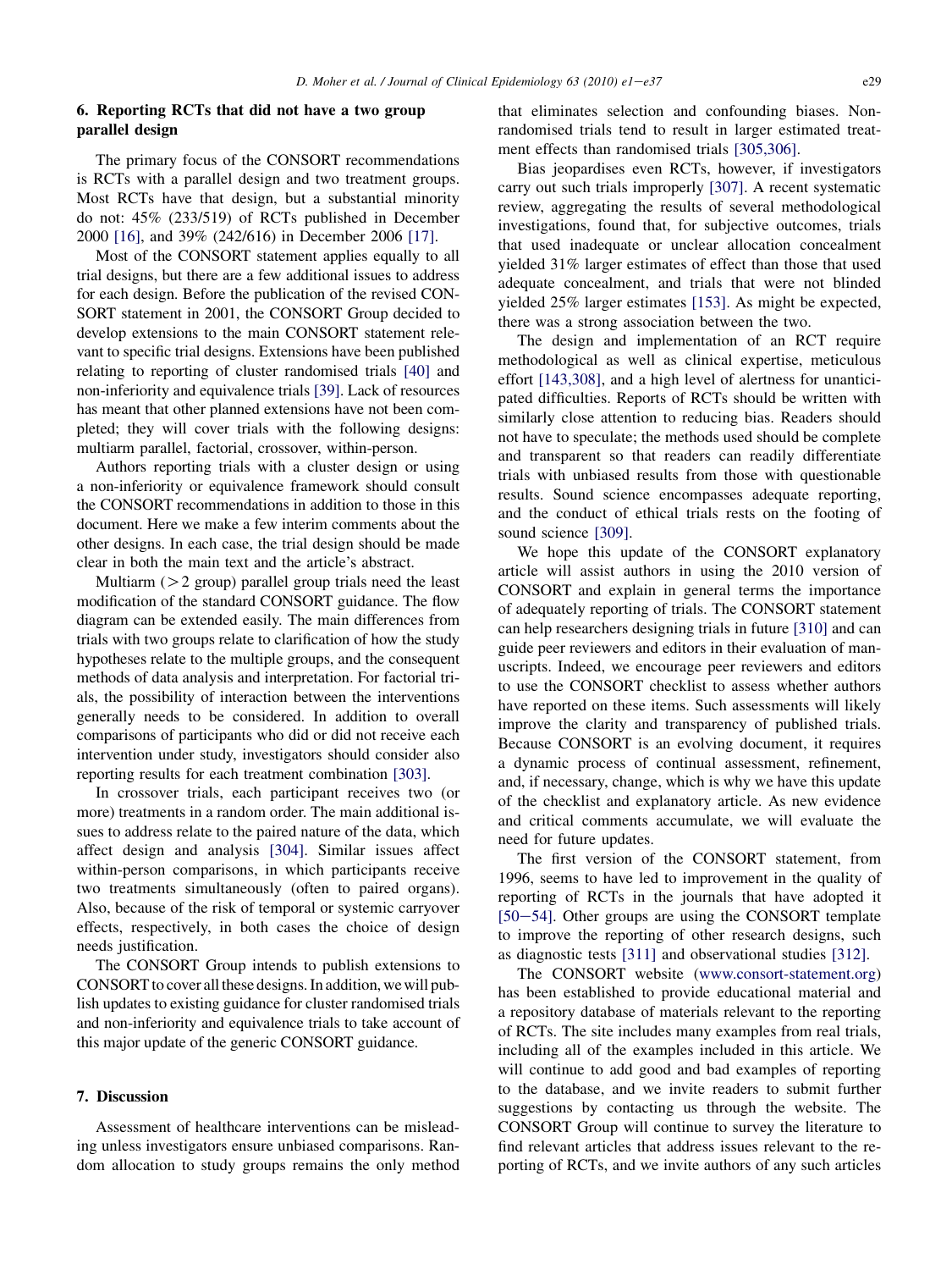<span id="page-29-0"></span>to notify us about them. All of this information will be made accessible through the CONSORT website, which is updated regularly.

More than 400 leading general and specialty journals and biomedical editorial groups, including the ICMJE, World Association of Medical Journal Editors, and the Council of Science Editors, have given their official support to CONSORT. We invite other journals concerned about the quality of reporting of clinical trials to endorse the CON-SORT statement and contact us through our website to let us know of their support. The ultimate benefactors of these collective efforts should be people who, for whatever reason, require intervention from the healthcare community.

#### Acknowledgments

We are grateful to Frank Davidoff and Tom Lang for their involvement in the 2001 version of CONSORT explanation and elaboration document. A special thanks to Mary Ocampo, the Ottawa CONSORT coordinator, who helped deliver this explanation and elaboration paper and the CONSORT statement.

The CONSORT Group contributors to CONSORT 2010: Douglas G Altman, Centre for Statistics in Medicine, University of Oxford, UK; Virginia Barbour, PLoS Medicine, UK; Jesse A Berlin, Johnson & Johnson Pharmaceutical Research and Development, USA; Isabelle Boutron, University Paris 7 Denis Diderot, Assistance Publique des Hôpitaux de Paris, INSERM, France; PJ Devereaux, McMaster University, Canada; Kay Dickersin, Johns Hopkins Bloomberg School of Public Health, USA; Diana Elbourne, London School of Hygiene & Tropical Medicine, UK; Susan Ellenberg, University of Pennsylvania School of Medicine, USA; Val Gebski, University of Sydney, Australia; Steven Goodman, Journal of the Society for Clinical Trials, USA; Peter C Gøtzsche, Nordic Cochrane Centre, Denmark; Trish Groves, BMJ, UK; Steven Grunberg, American Society of Clinical Oncology, USA; Brian Haynes, McMaster University, Canada; Sally Hopewell, Centre for Statistics in Medicine, University of Oxford, UK; Astrid James, Lancet; Peter Juhn, Johnson & Johnson, USA; Philippa Middleton, University of Adelaide, Australia; Don Minckler, University of California Irvine, USA; David Moher, Ottawa Methods Centre, Clinical Epidemiology Program, Ottawa Hospital Research Institute, Canada; Victor M Montori, Knowledge and Encounter Research Unit, Mayo Clinic College of Medicine, USA; Cynthia Mulrow, Annals of Internal Medicine, USA; Stuart Pocock, London School of Hygiene & Tropical Medicine, UK; Drummond Rennie, JAMA, USA; David L Schriger, Annals of Emergency Medicine, USA; Kenneth F Schulz, Family Health International, USA; Iveta Simera, EQUATOR Network, UK; Elizabeth Wager, Sideview, UK.

Funding: We gratefully acknowledge financial support from United Kingdom National Institute for Health Research; Canadian Institutes of Health Research; Presidents Fund, Canadian Institutes of Health Research; Johnson & Johnson; BMJ; and the American Society for Clinical Oncology.

#### References

- [1] Rennie D. CONSORT revised-improving the reporting of randomized trials. JAMA 2001;285:2006-7.
- [2] Schulz KF, Chalmers I, Hayes RJ, Altman DG. Empirical evidence of bias. Dimensions of methodological quality associated with estimates of treatment effects in controlled trials. JAMA 1995;273:  $408 - 12$ .
- [3] Moher D. CONSORT: an evolving tool to help improve the quality of reports of randomized controlled trials. Consolidated Standards of Reporting Trials. JAMA 1998;279:1489-91.
- [4] Kjaergard LL, Villumsen J, Gluud C. Quality of randomised clinical trials affects estimates of intervention efficacy. Rome, Italy: 7th Cochrane Colloquium; 1999.
- [5] Juni P, Altman DG, Egger M. Systematic reviews in health care: Assessing the quality of controlled clinical trials. BMJ 2001;323:42-6.
- [6] Veldhuyzen van Zanten SJ, Cleary C, Talley NJ, Peterson TC, Nyren O, Bradley LA, et al. Drug treatment of functional dyspepsia: a systematic analysis of trial methodology with recommendations for design of future trials. Am J Gastroenterol 1996;91:660-73.
- [7] Talley NJ, Owen BK, Boyce P, Paterson K. Psychological treatments for irritable bowel syndrome: a critique of controlled treatment trials. Am J Gastroenterol 1996;91:277-83.
- [8] Adetugbo K, Williams H. How well are randomized controlled trials reported in the dermatology literature? Arch Dermatol 2000;136:  $381 - 5$ .
- [9] Kjaergard LL, Nikolova D, Gluud C. Randomized clinical trials in HEPATOLOGY: predictors of quality. Hepatology 1999;30:1134-8.
- [10] Schor S, Karten I. Statistical evaluation of medical journal manuscripts. JAMA 1966;195:1123-8.
- [11] Gore SM, Jones IG, Rytter EC. Misuse of statistical methods: critical assessment of articles in BMJ from January to March 1976. BMJ 1977;1:85-7.
- [12] Hall JC, Hill D, Watts JM. Misuse of statistical methods in the Australasian surgical literature. Aust N Z J Surg  $1982;52:541-3$ .
- [13] Altman DG. Statistics in medical journals. Stat Med  $1982;1:59-71$ .
- [14] Pocock SJ, Hughes MD, Lee RJ. Statistical problems in the reporting of clinical trials. A survey of three medical journals. N Engl J Med 1987:317:426-32.
- [15] Altman DG. The scandal of poor medical research. BMJ 1994;308:  $283 - 4.$
- [16] Chan AW, Altman DG. Epidemiology and reporting of randomised trials published in PubMed journals. Lancet  $2005;365:1159-62$ .
- [17] Hopewell S, Dutton S, Yu LM, Chan AW, Altman DG. The quality of reports of randomised trials in 2000 and 2006: comparative study of articles indexed in PubMed. BMJ 2010;340. c723.
- [18] Hollis S, Campbell F. What is meant by intention to treat analysis? Survey of published randomised controlled trials. BMJ 1999;319:  $670 - 4.$
- [19] Lai TY, Wong VW, Lam RF, Cheng AC, Lam DS, Leung GM. Quality of reporting of key methodological items of randomized controlled trials in clinical ophthalmic journals. Ophthalmic Epidemiol 2007;14:390-8.
- [20] Moher D, Fortin P, Jadad AR, Juni P, Klassen T, Le LJ, et al. Completeness of reporting of trials published in languages other than English: implications for conduct and reporting of systematic reviews. Lancet 1996;347:363-6.
- [21] Junker CA. Adherence to published standards of reporting: a comparison of placebo-controlled trials published in English or German. JAMA 1998;280:247-9.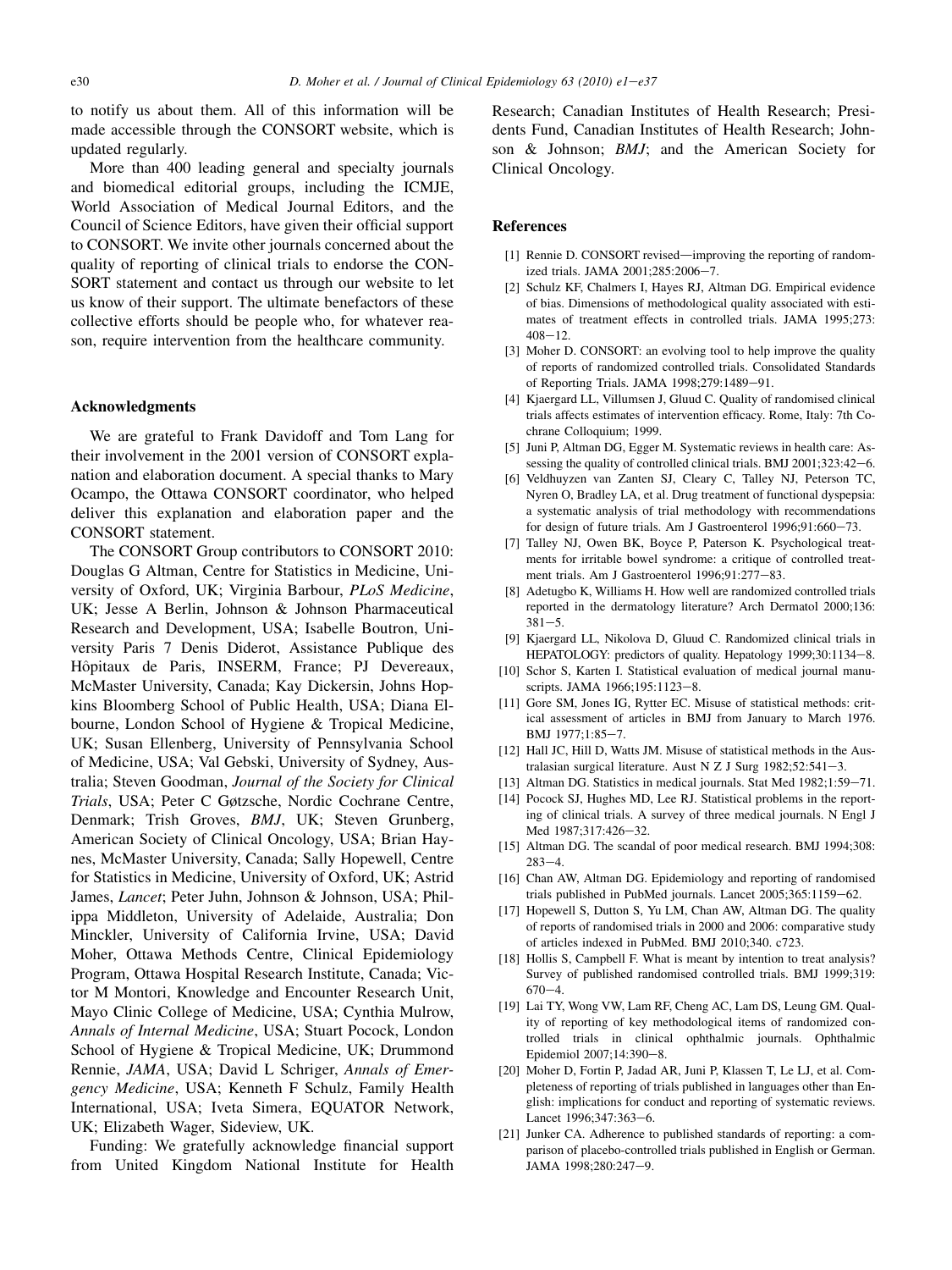- <span id="page-30-0"></span>[22] Altman DG. Randomisation. BMJ 1991;302:1481-2.
- [23] Schulz KF, Chalmers I, Grimes DA, Altman DG. Assessing the quality of randomization from reports of controlled trials published in obstetrics and gynecology journals. JAMA 1994;272:125-8.
- [24] Streptomycin treatment of pulmonary tuberculosis: a Medical Research Council investigation. BMJ 1948;2:769-82.
- [25] Schulz KF. Randomized controlled trials. Clin Obstet Gynecol 1998;41:245-56.
- [26] Greenland S. Randomization, statistics, and causal inference. Epidemiology 1990;1:421-9.
- [27] Armitage P. The role of randomization in clinical trials. Stat Med 1982;1:345-52.
- [28] Kleijnen J, Gotzsche PC, Kunz R, Oxman AD, Chalmers I. So what's so special about randomisation. In: Maynard A, Chalmers I, editors. Non-random reflections on health services research. BMJ Books; 1997. p. 93-106.
- [29] Chalmers I. Assembling comparison groups to assess the effects of health care. J R Soc Med 1997;90:379-86.
- [30] Nicolucci A, Grilli R, Alexanian AA, Apolone G, Torri V, Liberati A. Quality, evolution, and clinical implications of randomized, controlled trials on the treatment of lung cancer. A lost opportunity for meta-analysis. JAMA  $1989;262:2101-7$ .
- [31] Ah-See KW, Molony NC. A qualitative assessment of randomized controlled trials in otolaryngology. J Laryngol Otol 1998;112:460-3.
- [32] Altman DG, Dore CJ. Randomisation and baseline comparisons in clinical trials. Lancet  $1990:335:149-53$ .
- [33] Thornley B, Adams C. Content and quality of 2000 controlled trials in schizophrenia over 50 years. BMJ 1998;317:1181-4.
- [34] DerSimonian R, Charette LJ, McPeek B, Mosteller F. Reporting on methods in clinical trials. N Engl J Med 1982;306:1332-7.
- [35] A proposal for structured reporting of randomized controlled trials. The Standards of Reporting Trials Group. JAMA 1994;272:1926-31.
- [36] Call for comments on a proposal to improve reporting of clinical trials in the biomedical literature. Working Group on Recommendations for Reporting of Clinical Trials in the Biomedical Literature. Ann Intern Med 1994;121:894-5.
- [37] Rennie D. Reporting randomized controlled trials. An experiment and a call for responses from readers. JAMA  $1995;273:1054-5$ .
- [38] Begg C, Cho M, Eastwood S, Horton R, Moher D, Olkin I, et al. Improving the quality of reporting of randomized controlled trials: the CONSORT statement. JAMA 1996;276:637-9.
- [39] Piaggio G, Elbourne DR, Altman DG, Pocock SJ, Evans SJ. Reporting of noninferiority and equivalence randomized trials: an extension of the CONSORT statement. JAMA  $2006;295:1152-60$ .
- [40] Campbell MK, Elbourne DR, Altman DG. CONSORT statement: extension to cluster randomised trials. BMJ  $2004;328:702-8$ .
- [41] Zwarenstein M, Treweek S, Gagnier JJ, Altman DG, Tunis S, Haynes B, et al. Improving the reporting of pragmatic trials: an extension of the CONSORT statement. BMJ 2008;337. a2390.
- [42] Ioannidis JP, Evans SJ, Gotzsche PC, O'Neill RT, Altman DG, Schulz K, et al. Better reporting of harms in randomized trials: an extension of the CONSORT statement. Ann Intern Med 2004;141:  $781 - 8$
- [43] Boutron I, Moher D, Altman DG, Schulz KF, Ravaud P. Extending the CONSORT statement to randomized trials of nonpharmacologic treatment: explanation and elaboration. Ann Intern Med 2008;148:  $295 - 309$ .
- [44] Gagnier JJ, Boon H, Rochon P, Moher D, Barnes J, Bombardier C. Reporting randomized, controlled trials of herbal interventions: an elaborated CONSORT statement. Ann Intern Med 2006;144:364-7.
- [45] Hopewell S, Clarke M, Moher D, Wager E, Middleton P, Altman DG, et al. CONSORT for reporting randomized controlled trials in journal and conference abstracts: explanation and elaboration. PLoS Med 2008;5:e20.
- [46] Siegel JE, Weinstein MC, Russell LB, Gold MR. Recommendations for reporting cost-effectiveness analyses. Panel on Cost-Effectiveness in Health and Medicine. JAMA 1996;276:1339-41.
- [47] Drummond MF, Jefferson TO. Guidelines for authors and peer reviewers of economic submissions to the BMJ. The BMJ Economic Evaluation Working Party. BMJ 1996;313:275-83.
- [48] Lang TA, Secic M. How to report statistics in medicine. Annotated guidelines for authors, editors, and reviewers. ACP 1997.
- [49] Davidoff F. News from the International Committee of Medical Journal Editors. Ann Intern Med 2000;133:229-31.
- [50] Plint AC, Moher D, Morrison A, Schulz K, Altman DG, Hill C, et al. Does the CONSORT checklist improve the quality of reports of randomised controlled trials? A systematic review. Med J Aust  $2006:185:263 - 7$ .
- [51] Egger M, Juni P, Bartlett C. Value of flow diagrams in reports of randomized controlled trials. JAMA 2001;285:1996-9.
- [52] Moher D, Schulz KF, Altman DG. The CONSORT statement: revised recommendations for improving the quality of reports of parallel-group randomized trials. Ann Intern Med 2001;134:657-62.
- [53] Moher D, Schulz KF, Altman D. The CONSORT statement: revised recommendations for improving the quality of reports of parallel-group randomized trials. JAMA 2001;285:1987-91.
- [54] Moher D, Schulz KF, Altman DG. The CONSORT statement: revised recommendations for improving the quality of reports of parallel-group randomised trials. Lancet 2001;357:1191-4.
- [55] Chan AW, Hrobjartsson A, Haahr MT, Gotzsche PC, Altman DG. Empirical evidence for selective reporting of outcomes in randomized trials: comparison of protocols to published articles. JAMA  $2004:291:2457-65.$
- [56] Al-Marzouki S, Roberts I, Evans S, Marshall T. Selective reporting in clinical trials: analysis of trial protocols accepted by the Lancet. Lancet 2008;372:201.
- [57] Dwan K, Altman DG, Arnaiz JA, Bloom J, Chan AW, Cronin E, et al. Systematic review of the empirical evidence of study publication bias and outcome reporting bias. PLoS ONE 2008;3:e3081.
- [58] Altman DG, Schulz KF, Moher D, Egger M, Davidoff F, Elbourne D, et al. The revised CONSORT statement for reporting randomized trials: explanation and elaboration. Ann Intern Med 2001:134:663-94.
- [59] Schulz KF, Altman DG, Moher Dfor the CONSORT Group. CON-SORT 2010 Statement: updated guidelines for reporting parallel group randomised trials. BMJ 2010;340:c332.
- [60] Pocock SJ. Clinical trials: a practical approach. John Wiley; 1983.
- [61] Meinert CL. Clinical trials: design, conduct and analysis. Oxford University Press; 1986.
- [62] Friedman LM, Furberg CD, DeMets DL. Fundamentals of clinical trials. 3rd ed. Springer; 1998.
- [63] Bolliger CT, Zellweger JP, Danielsson T, van Biljon X, Robidou A, Westin A, et al. Smoking reduction with oral nicotine inhalers: double blind, randomised clinical trial of efficacy and safety. BMJ  $2000:321:329-33.$
- [64] Dickersin K, Manheimer E, Wieland S, Robinson KA, Lefebvre C, McDonald S. Development of the Cochrane Collaboration's CEN-TRAL Register of controlled clinical trials. Eval Health Prof 2002;25:38-64.
- [65] Hopewell S, Clarke M, Moher D, Wager E, Middleton P, Altman DG, et al. CONSORT for reporting randomised trials in journal and conference abstracts. Lancet 2008;371:281-3.
- [66] The impact of open access upon public health. PLoS Med 2006;3: e252.
- [67] Harbourt AM, Knecht LS, Humphreys BL. Structured abstracts in MEDLINE, 1989-1991. Bull Med Libr Assoc 1995;83:190-5.
- [68] Harris AH, Standard S, Brunning JL, Casey SL, Goldberg JH, Oliver L, et al. The accuracy of abstracts in psychology journals. J Psychol 2002;136:141-8.
- [69] Pitkin RM, Branagan MA, Burmeister LF. Accuracy of data in abstracts of published research articles. JAMA 1999;281:1110-1.
- [70] Ward LG, Kendrach MG, Price SO. Accuracy of abstracts for original research articles in pharmacy journals. Ann Pharmacother 2004;38:1173-7.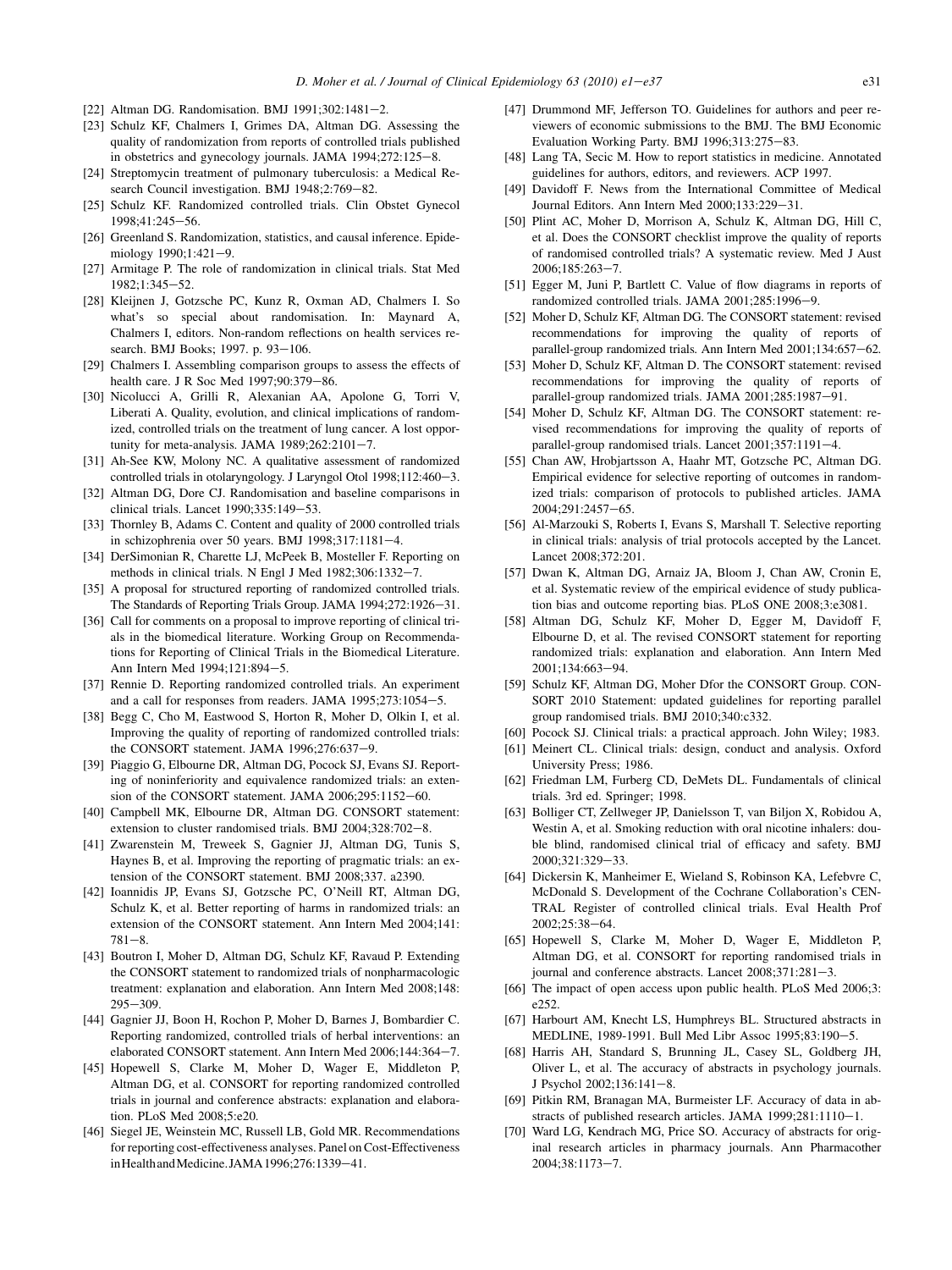- <span id="page-31-0"></span>[71] Gotzsche PC. Believability of relative risks and odds ratios in abstracts: cross sectional study. BMJ  $2006;333:231-4$ .
- [72] Ioannidis JP, Lau J. Completeness of safety reporting in randomized trials: an evaluation of 7 medical areas. JAMA  $2001;285:437-43$ .
- [73] Haynes RB, Mulrow CD, Huth EJ, Altman DG, Gardner MJ. More informative abstracts revisited. Ann Intern Med 1990;113:  $69 - 76.$
- [74] Taddio A, Pain T, Fassos FF, Boon H, Ilersich AL, Einarson TR. Quality of nonstructured and structured abstracts of original research articles in the British Medical Journal, the Canadian Medical Association Journal and the Journal of the American Medical Association. CMAJ 1994;150:1611-5.
- [75] Wager E, Middleton P. Technical editing of research reports in biomedical journals. Cochrane Database Syst Rev 2008;. MR000002.
- [76] Hartley J, Sydes M, Blurton A. Obtaining information accurately and quickly: Are structured abstracts more efficient? J Inform Sci 1996:22:349-56.
- [77] Gilligan D, Nicolson M, Smith I, Groen H, Dalesio O, Goldstraw P, et al. Preoperative chemotherapy in patients with resectable non-small cell lung cancer: results of the MRC LU22/NVALT 2/EORTC 08012 multicentre randomised trial and update of systematic review. Lancet 2007;369:1929-37.
- [78] Sandler AD, Sutton KA, DeWeese J, Girardi MA, Sheppard V, Bodfish JW. Lack of benefit of a single dose of synthetic human secretin in the treatment of autism and pervasive developmental disorder. N Engl J Med 1999;341:1801-6.
- [79] World Medical Association. Declaration of Helsinki: ethical principle for medical research involving human subjects. 59th WMA General Assembly, Seoul 2008; [www.wma.net/e/policy/b3.htm](http://www.wma.net/e/policy/b3.htm) (accessed 2 June 2009).
- [80] Lau J, Antman EM, Jimenez-Silva J, Kupelnick B, Mosteller F, Chalmers TC. Cumulative meta-analysis of therapeutic trials for myocardial infarction. N Engl J Med 1992;327:248-54.
- [81] Fergusson D, Glass KC, Hutton B, Shapiro S. Randomized controlled trials of aprotinin in cardiac surgery: could clinical equipoise have stopped the bleeding? Clin Trials  $2005;2:218-29$ .
- [82] Savulescu J, Chalmers I, Blunt J. Are research ethics committees behaving unethically? Some suggestions for improving performance and accountability. BMJ 1996;313:1390 $-3$ .
- [83] Sadler LC, Davison T, McCowan LM. A randomised controlled trial and meta-analysis of active management of labour. BJOG 2000;107:  $909 - 15$ .
- [84] Bath FJ, Owen VE, Bath PM. Quality of full and final publications reporting acute stroke trials: a systematic review. Stroke 1998;29:  $2203 - 10$ .
- [85] Blumer JL, Findling RL, Shih WJ, Soubrane C, Reed MD. Controlled clinical trial of zolpidem for the treatment of insomnia associated with attention-deficit/hyperactivity disorder in children 6 to 17 years of age. Pediatrics 2009;123:e770-6.
- [86] Sabatine MS, Antman EM, Widimsky P, Ebrahim IO, Kiss RG, Saaiman A, et al. Otamixaban for the treatment of patients with non-ST-elevation acute coronary syndromes (SEPIA-ACS1 TIMI 42): a randomised, double-blind, active-controlled, phase 2 trial. Lancet 2009;374:787-95.
- [87] Grant AM, Altman DG, Babiker AB, Campbell MK, Clemens FJ, Darbyshire JH, et al. Issues in data monitoring and interim analysis of trials. Health Technol Assess 2005;9:1-iv.
- [88] Gallo P, Krams M. PhRMA Working Group on adaptive designs, "White Paper." Drug Information Journal 2006;40:421-82.
- [89] Brown CH, Ten Have TR, Jo B, Dagne G, Wyman PA, Muthen B, et al. Adaptive designs for randomized trials in public health. Annu Rev Public Health  $2009;30:1-25$ .
- [90] Kelly PJ, Sooriyarachchi MR, Stallard N, Todd S. A practical comparison of group-sequential and adaptive designs. J Biopharm Stat 2005;15:719-38.
- [91] Pildal J, Chan AW, Hrobjartsson A, Forfang E, Altman DG, Gotzsche PC. Comparison of descriptions of allocation concealment

in trial protocols and the published reports: cohort study. BMJ 2005;330:1049.

- [92] Chan AW, Hrobjartsson A, Jorgensen KJ, Gotzsche PC, Altman DG. Discrepancies in sample size calculations and data analyses reported in randomised trials: comparison of publications with protocols. BMJ 2008;337:a2299.
- [93] Ndekha MJ, van Oosterhout JJ, Zijlstra EE, Manary M, Saloojee H, Manary MJ. Supplementary feeding with either ready-to-use fortified spread or corn-soy blend in wasted adults starting antiretroviral therapy in Malawi: randomised, investigator blinded, controlled trial. BMJ 2009;338:1867-75.
- [94] Rothwell PM. External validity of randomised controlled trials: ''to whom do the results of this trial apply?'' Lancet 2005;365:  $82 - 93.$
- [95] Fuks A, Weijer C, Freedman B, Shapiro S, Skrutkowska M, Riaz A. A study in contrasts: eligibility criteria in a twenty-year sample of NSABP and POG clinical trials. National Surgical Adjuvant Breast and Bowel Program. Pediatric Oncology Group. J Clin Epidemiol 1998;51:69-79.
- [96] Shapiro SH, Weijer C, Freedman B. Reporting the study populations of clinical trials. Clear transmission or static on the line? J Clin Epidemiol 2000;53:973-9.
- [97] Gandhi M, Ameli N, Bacchetti P, Sharp GB, French AL, Young M, et al. Eligibility criteria for HIV clinical trials and generalizability of results: the gap between published reports and study protocols. AIDS 2005;19:1885-96.
- [98] Hall JC, Mills B, Nguyen H, Hall JL. Methodologic standards in surgical trials. Surgery  $1996;119:466-72$ .
- [99] Weiss NS, Koepsell TD, Psaty BM. Generalizability of the results of randomized trials. Arch Intern Med 2008;168:133-5.
- [100] Devereaux PJ, Yang H, Yusuf S, Guyatt G, Leslie K, Villar JC, et al. Effects of extended-release metoprolol succinate in patients undergoing non-cardiac surgery (POISE trial): a randomised controlled trial. Lancet 2008;371:1839-47.
- [101] Rannou F, Dimet J, Boutron I, Baron G, Fayad F, Mace Y, et al. Splint for base-of-thumb osteoarthritis: a randomized trial. Ann Intern Med 2009;150:661-9.
- [102] Glasziou P, Meats E, Heneghan C, Shepperd S. What is missing from descriptions of treatment in trials and reviews? BMJ 2008;336:1472-4.
- [103] Mease PJ, Goffe BS, Metz J, VanderStoep A, Finck B, Burge DJ. Etanercept in the treatment of psoriatic arthritis and psoriasis: a randomised trial. Lancet  $2000;356:385-90$ .
- [104] McDowell I, Newell C. Measuring health: a guide to rating scales and questionnaires. 3rd ed. New York: Oxford University Press; 2006.
- [105] Streiner D, Norman C. Health measurement scales: a practical guide to their development and use. 3rd ed. Oxford: Oxford University Press; 2003.
- [106] Clarke M. Standardising outcomes for clinical trials and systematic reviews. Trials 2007;8:39.
- [107] Sanders C, Egger M, Donovan J, Tallon D, Frankel S. Reporting on quality of life in randomised controlled trials: bibliographic study. BMJ 1998;317:1191-4.
- [108] Gotzsche PC. Methodology and overt and hidden bias in reports of 196 double-blind trials of nonsteroidal antiinflammatory drugs in rheumatoid arthritis. Control Clin Trials 1989;10:31-56.
- [109] Marshall M, Lockwood A, Bradley C, Adams C, Joy C, Fenton M. Unpublished rating scales: a major source of bias in randomised controlled trials of treatments for schizophrenia. Br J Psychiatry 2000;176:249-52.
- [110] Jadad AR, Boyle M, Cunnigham C, Kim M, Schachar R. Treatment of Attention-Deficit/Hyperactivity Disorder. Evidence Report/Technology Assessment No. 11. Rockville, MD: U.S. Department of Health and Human Services, Public Health Service, Agency for Healthcare Research and Quality. AHQR publication no. 00-E005; 1999.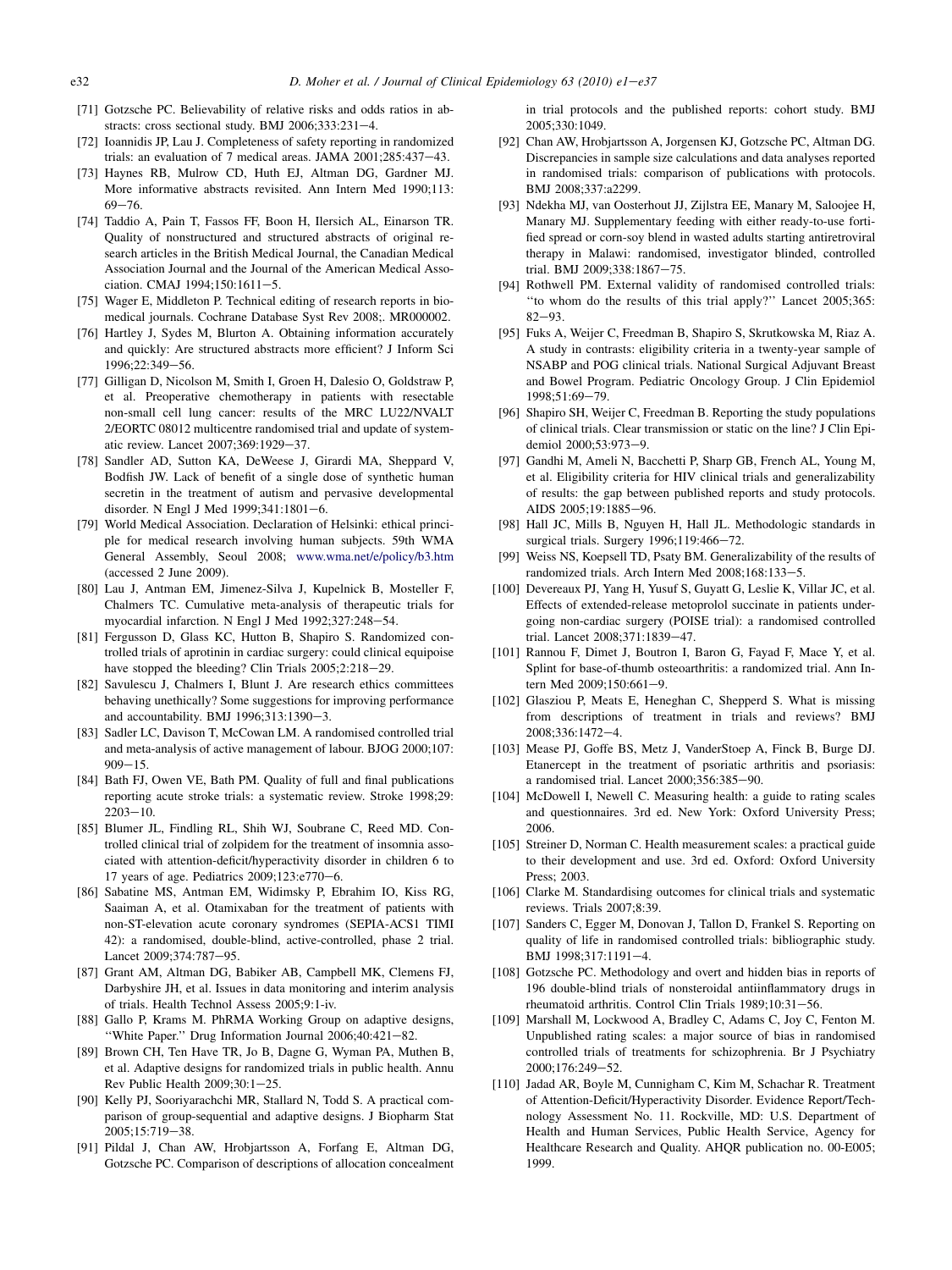- <span id="page-32-0"></span>[111] Schachter HM, Pham B, King J, Langford S, Moher D. The efficacy and safety of methylphenidate in attention deficit disorder: A systematic review and meta-analyis. Prepared for the Therapeutics Inititiative, Vancouver, B.C., and the British Columbia Ministry for Children and Families, 2000.
- [112] Dargie HJ. Effect of carvedilol on outcome after myocardial infarction in patients with left-ventricular dysfunction: the CAPRICORN randomised trial. Lancet 2001;357:1385-90.
- [113] Chan AW, Krleza-Jeric K, Schmid I, Altman DG. Outcome reporting bias in randomized trials funded by the Canadian Institutes of Health Research. CMAJ 2004;171:735-40.
- [114] Vermeulen H, Hofland J, Legemate DA, Ubbink DT. Intravenous fluid restriction after major abdominal surgery: a randomized blinded clinical trial. Trials 2009;10:50.
- [115] Fox K, Ford I, Steg PG, Tendera M, Ferrari R. Ivabradine for patients with stable coronary artery disease and left-ventricular systolic dysfunction (BEAUTIFUL): a randomised, double-blind, placebo-controlled trial. Lancet  $2008;372:807-16$ .
- [116] Campbell MJ, Julious SA, Altman DG. Estimating sample sizes for binary, ordered categorical, and continuous outcomes in two group comparisons. BMJ 1995;311:1145-8.
- [117] Guyatt GH, Mills EJ, Elbourne D. In the era of systematic reviews, does the size of an individual trial still matter. PLoS Med 2008;5:e4.
- [118] Schulz KF, Grimes DA. Sample size calculations in randomised trials: mandatory and mystical. Lancet  $2005;365:1348-53$ .
- [119] Halpern SD, Karlawish JH, Berlin JA. The continuing unethical conduct of underpowered clinical trials. JAMA 2002;288:358-62.
- [120] Altman DG, Bland JM. Absence of evidence is not evidence of absence. BMJ 1995;311:485.
- [121] Moher D, Dulberg CS, Wells GA. Statistical power, sample size, and their reporting in randomized controlled trials. JAMA 1994;272:122-4.
- [122] Freiman JA, Chalmers TC, Smith H Jr, Kuebler RR. The importance of beta, the type II error and sample size in the design and interpretation of the randomized control trial. Survey of 71 "negative" trials. N Engl J Med 1978;299:690-4.
- [123] Charles P, Giraudeau B, Dechartres A, Baron G, Ravaud P. Reporting of sample size calculation in randomised controlled trials: review. BMJ 2009;338:b1732.
- [124] Yusuf S, Collins R, Peto R. Why do we need some large, simple randomized trials? Stat Med 1984;3:409-22.
- [125] Goodman SN, Berlin JA. The use of predicted confidence intervals when planning experiments and the misuse of power when interpreting results. Ann Intern Med  $1994;121:200-6$ .
- [126] Galgiani JN, Catanzaro A, Cloud GA, Johnson RH, Williams PL, Mirels LF, et al. Comparison of oral fluconazole and itraconazole for progressive, nonmeningeal coccidioidomycosis. A randomized, double-blind trial. Mycoses Study Group. Ann Intern Med 2000;133:676-86.
- [127] Connolly SJ, Pogue J, Hart RG, Hohnloser SH, Pfeffer M, Chrolavicius S, et al. Effect of clopidogrel added to aspirin in patients with atrial fibrillation. N Engl J Med 2009;360:2066-78.
- [128] Geller NL, Pocock SJ. Interim analyses in randomized clinical trials: ramifications and guidelines for practitioners. Biometrics 1987;43:213-23.
- [129] Berry DA. Interim analyses in clinical trials: classical vs. Bayesian approaches. Stat Med  $1985;4:521-6$ .
- [130] Pocock SJ. When to stop a clinical trial. BMJ 1992;305:235 $-40$ .
- [131] DeMets DL, Pocock SJ, Julian DG. The agonising negative trend in monitoring of clinical trials. Lancet 1999;354:1983-8.
- [132] Buyse M. Interim analyses, stopping rules and data monitoring in clinical trials in Europe. Stat Med 1993;12:509-20.
- [133] Sydes MR, Altman DG, Babiker AB, Parmar MK, Spiegelhalter DJ. Reported use of data monitoring committees in the main published reports of randomized controlled trials: a cross-sectional study. Clin Trials 2004;1:48-59.
- [134] Montori VM, Devereaux PJ, Adhikari NK, Burns KE, Eggert CH, Briel M, et al. Randomized trials stopped early for benefit: a systematic review. JAMA 2005;294:2203-9.
- [135] Coutinho IC, Ramos de Amorim MM, Katz L, Bandeira de Ferraz AA. Uterine exteriorization compared with in situ repair at cesarean delivery: a randomized controlled trial. Obstet Gynecol 2008;111:639-47.
- [136] Juni P, Altman DG, Egger M. Assessing the quality of controlled clinical trials. In: Egger M, Davey Smith G, Altman DG, editors. Systematic reviews in health care: meta-analysis in context. BMJ Books; 2001.
- [137] Creinin MD, Meyn LA, Borgatta L, Barnhart K, Jensen J, Burke AE, et al. Multicenter comparison of the contraceptive ring and patch: a randomized controlled trial. Obstet Gynecol 2008;111:267-77.
- [138] Tate DF, Jackvony EH, Wing RR. Effects of internet behavioral counseling on weight loss in adults at risk for type 2 diabetes: a randomized trial. JAMA 2003;289:1833-6.
- [139] Lachin JM. Properties of simple randomization in clinical trials. Control Clin Trials 1988;9:312-26.
- [140] Peto R, Pike MC, Armitage P, Breslow NE, Cox DR, Howard SV, et al. Design and analysis of randomized clinical trials requiring prolonged observation of each patient. I. Introduction and design. Br J Cancer 1976;34:585-612.
- [141] Schulz KF, Grimes DA. The Lancet handbook of essential concepts in clinical research. Elsevier; 2006.
- [142] Altman DG, Bland JM. How to randomise. BMJ 1999;319:703-4.
- [143] Schulz KF. Subverting randomization in controlled trials. JAMA 1995;274:1456-8.
- [144] Enas GG, Enas NH, Spradlin CT, Wilson MG, Wiltse CG. Baseline comparability in clinical trials: prevention of poststudy anxiety. Drug Information Journal  $1990;24:541-8$ .
- [145] Treasure T, MacRae KD. Minimisation: the platinum standard for trials? Randomisation doesn't guarantee similarity of groups; minimisation does. BMJ 1998;317:362-3.
- [146] Sinei SK, Schulz KF, Lamptey PR, Grimes DA, Mati JK, Rosenthal SM, et al. Preventing IUCD-related pelvic infection: the efficacy of prophylactic doxycycline at insertion. Br J Obstet Gynaecol 1990;97:412-9.
- [147] Radford JA, Landorf KB, Buchbinder R, Cook C. Effectiveness of low-Dye taping for the short-term treatment of plantar heel pain: a randomised trial. BMC Musculoskelet Disord 2006;7:64.
- [148] Chalmers TC, Levin H, Sacks HS, Reitman D, Berrier J, Nagalingam R. Meta-analysis of clinical trials as a scientific discipline. I: Control of bias and comparison with large co-operative trials. Stat Med 1987;6:315-28.
- [149] Pocock SJ. Statistical aspects of clinical trial design. Statistician  $1982:31:1-18$ .
- [150] Haag U. Technologies for automating randomized treatment assignment in clinical trials. Drug Information Journal 1998;32:11.
- [151] Piaggio G, Elbourne D, Schulz KF, Villar J, Pinol AP, Gulmezoglu AM. The reporting of methods for reducing and detecting bias: an example from the WHO Misoprostol Third Stage of Labour equivalence randomised controlled trial. BMC Med Res Methodol 2003;3:19.
- [152] Pildal J, Hrobjartsson A, Jorgensen KJ, Hilden J, Altman DG, Gotzsche PC. Impact of allocation concealment on conclusions drawn from meta-analyses of randomized trials. Int J Epidemiol 2007;36:847-57.
- [153] Wood L, Egger M, Gluud LL, Schulz KF, Juni P, Altman DG, et al. Empirical evidence of bias in treatment effect estimates in controlled trials with different interventions and outcomes: meta-epidemiological study. BMJ 2008;336:601-5.
- [154] McCandlish R, Bowler U, van Asten H, Berridge G, Winter C, Sames L, et al. A randomised controlled trial of care of the perineum during second stage of normal labour. Br J Obstet Gynaecol 1998:105:1262-72.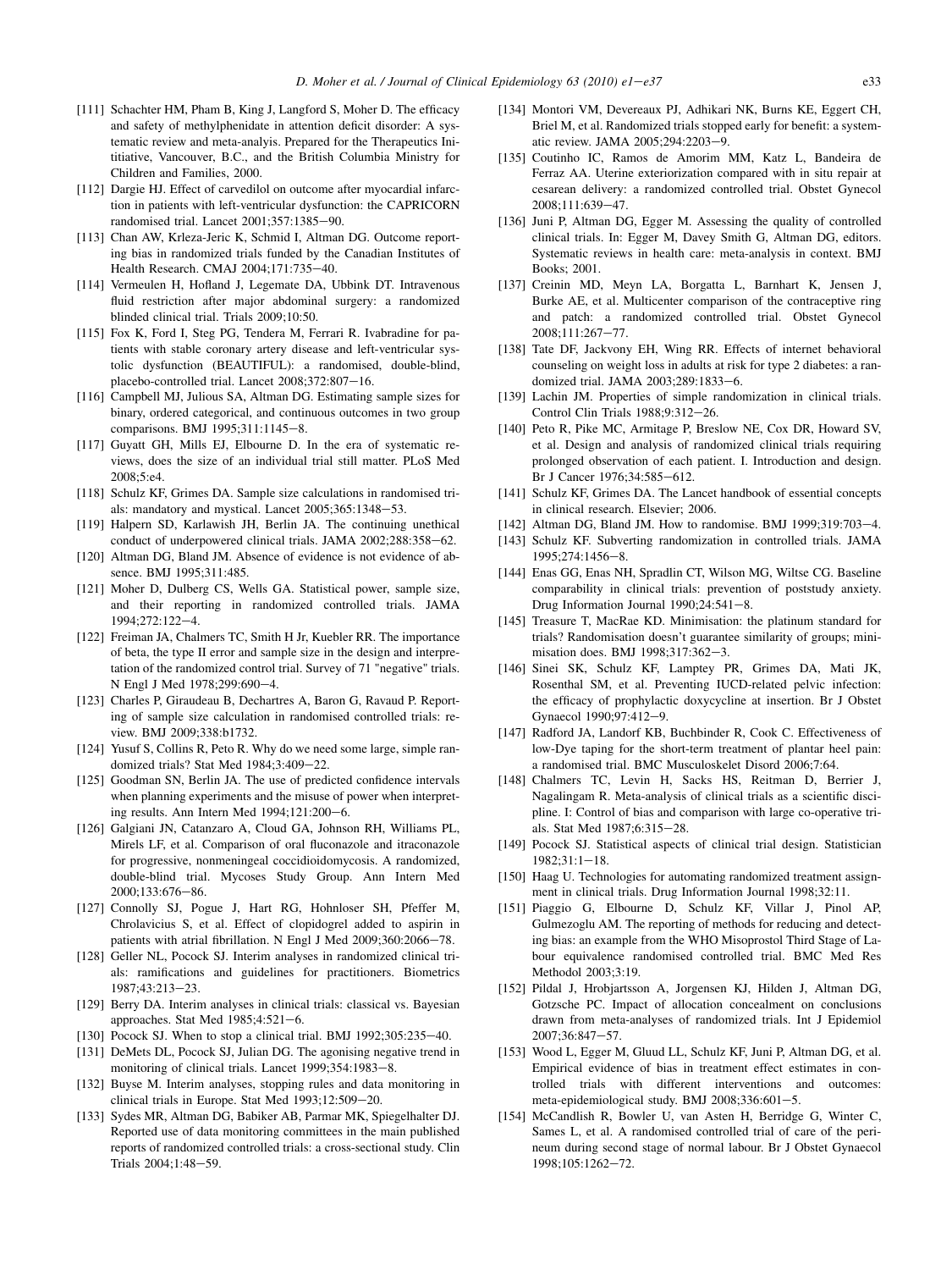- <span id="page-33-0"></span>[155] Webster J, Clarke S, Paterson D, Hutton A, van Dyk S, Gale C, et al. Routine care of peripheral intravenous catheters versus clinically indicated replacement: randomised controlled trial. BMJ 2008;337: a339.
- [156] Smith SA, Shah ND, Bryant SC, Christianson TJ, Bjornsen SS, Giesler PD, et al. Chronic care model and shared care in diabetes: randomized trial of an electronic decision support system. Mayo Clin Proc 2008;83:747-57.
- [157] Sacks FM, Bray GA, Carey VJ, Smith SR, Ryan DH, Anton SD, et al. Comparison of weight-loss diets with different compositions of fat, protein, and carbohydrates. N Engl J Med 2009;360:  $859 - 73$ .
- [158] Kaptchuk TJ. Intentional ignorance: a history of blind assessment and placebo controls in medicine. Bull Hist Med 1998;72:389-433.
- [159] Guyatt GH, Pugsley SO, Sullivan MJ, Thompson PJ, Berman L, Jones NL, et al. Effect of encouragement on walking test performance. Thorax 1984;39:818-22.
- [160] Gotzsche PC. Blinding during data analysis and writing of manuscripts. Control Clin Trials 1996;17:285-90.
- [161] Karlowski TR, Chalmers TC, Frenkel LD, Kapikian AZ, Lewis TL, Lynch JM. Ascorbic acid for the common cold. A prophylactic and therapeutic trial. JAMA 1975;231:1038-42.
- [162] Noseworthy JH, Ebers GC, Vandervoort MK, Farquhar RE, Yetisir E, Roberts R. The impact of blinding on the results of a randomized, placebo-controlled multiple sclerosis clinical trial. Neurology 1994;44:16-20.
- [163] Carley SD, Libetta C, Flavin B, Butler J, Tong N, Sammy I. An open prospective randomised trial to reduce the pain of blood glucose testing: ear versus thumb. BMJ 2000;321:20.
- [164] Schulz KF, Chalmers I, Altman DG. The landscape and lexicon of blinding in randomized trials. Ann Intern Med  $2002;136:254-9$ .
- [165] Day SJ, Altman DG. Statistics notes: blinding in clinical trials and other studies. BMJ 2000;321:504.
- [166] Montori VM, Bhandari M, Devereaux PJ, Manns BJ, Ghali WA, Guyatt GH. In the dark: the reporting of blinding status in randomized controlled trials. J Clin Epidemiol 2002;55:787-90.
- [167] Cheng K, Smyth RL, Motley J, O'Hea U, Ashby D. Randomized controlled trials in cystic fibrosis (1966-1997) categorized by time, design, and intervention. Pediatr Pulmonol  $2000;29:1-7$ .
- [168] Lang T. Masking or blinding? An unscientific survey of mostly medical journal editors on the great debate. Med Gen Med 2000;2:E25.
- [169] Devereaux PJ, Manns BJ, Ghali WA, Quan H, Lacchetti C, Montori VM, et al. Physician interpretations and textbook definitions of blinding terminology in randomized controlled trials. JAMA 2001;285:2000-3.
- [170] Haahr MT, Hrobjartsson A. Who is blinded in randomized clinical trials? A study of 200 trials and a survey of authors. Clin Trials  $2006:3:360-5$ .
- [171] Meinert CL. Masked monitoring in clinical trials—blind stupidity? N Engl J Med 1998;338:1381-2.
- [172] Mills E, Prousky J, Raskin G, Gagnier J, Rachlis B, Montori VM, et al. The safety of over-the-counter niacin. A randomized placebo-controlled trial [[ISRCTN18054903]]. BMC Clin Pharmacol 2003;3:4.
- [173] Schulz KF, Grimes DA, Altman DG, Hayes RJ. Blinding and exclusions after allocation in randomised controlled trials: survey of published parallel group trials in obstetrics and gynaecology. BMJ 1996;312:742-4.
- [174] Fergusson D, Glass KC, Waring D, Shapiro S. Turning a blind eye: the success of blinding reported in a random sample of randomised, placebo controlled trials. BMJ 2004;328:432.
- [175] Sackett DL. Turning a blind eye: why we don't test for blindness at the end of our trials. BMJ 2004;328:1136.
- [176] Astrup A, Rossner S, Van Gaal L, Rissanen A, Niskanen L, Al HM, et al. Effects of liraglutide in the treatment of obesity: a randomised, double-blind, placebo-controlled study. Lancet 2009;374:1606-16.
- [177] Altman DG, Gore SM, Gardner MJ, Pocock SJ. Statistical guidelines for contributors to medical journals. In: Altman DG, Machin D, Bryant TN, Gardner MJ, editors. Statistics with confidence: confidence intervals and statistical guidelines. 2nd ed. BMJ Books; 2000. p. 171-90.
- [178] Altman DG, Bland JM. Statistics notes. Units of analysis. BMJ 1997;314:1874.
- [179] Bolton S. Independence and statistical inference in clinical trial designs: a tutorial review. J Clin Pharmacol 1998;38:408-12.
- [180] Greenland S. Principles of multilevel modelling. Int J Epidemiol  $2000:29:158-67.$
- [181] Albert CM, Cook NR, Gaziano JM, Zaharris E, MacFadyen J, Danielson E, et al. Effect of folic acid and B vitamins on risk of cardiovascular events and total mortality among women at high risk for cardiovascular disease: a randomized trial. JAMA 2008;299:  $2027 - 36$ .
- [182] Matthews JN, Altman DG. Interaction 3: How to examine heterogeneity. BMJ 1996;313:862.
- [183] Assmann SF, Pocock SJ, Enos LE, Kasten LE. Subgroup analysis and other (mis)uses of baseline data in clinical trials. Lancet 2000;355:1064-9.
- [184] Matthews JN, Altman DG. Statistics notes. Interaction 2: Compare effect sizes not P values. BMJ 1996;313:808.
- [185] Oxman AD, Guyatt GH. A consumer's guide to subgroup analyses. Ann Intern Med 1992;116:78-84.
- [186] Steyerberg EW, Bossuyt PM, Lee KL. Clinical trials in acute myocardial infarction: should we adjust for baseline characteristics? Am Heart J 2000;139:745-51.
- [187] Altman DG. Adjustment for covariate imbalance. In: Armitage P, Colton T, editors. Encyclopedia of biostatistics. John Wiley; 1998. p.  $1000 - 5$ .
- [188] Mullner M, Matthews H, Altman DG. Reporting on statistical methods to adjust for confounding: a cross-sectional survey. Ann Intern Med 2002;136:122-6.
- [189] Concato J, Feinstein AR, Holford TR. The risk of determining risk with multivariable models. Ann Intern Med  $1993;118:201-10$ .
- [190] Bender R, Grouven U. Logistic regression models used in medical research are poorly presented. BMJ 1996;313:628.
- [191] Khan KS, Chien PF, Dwarakanath LS. Logistic regression models in obstetrics and gynecology literature. Obstet Gynecol 1999;93:  $1014 - 20.$
- [192] Sackett DL, Gent M. Controversy in counting and attributing events in clinical trials. N Engl J Med  $1979;301:1410-2$ .
- [193] May GS, DeMets DL, Friedman LM, Furberg C, Passamani E. The randomized clinical trial: bias in analysis. Circulation 1981;64: 669-73.
- [194] Altman DG, Cuzick J, Peto J. More on zidovudine in asymptomatic HIV infection. N Engl J Med 1994;330:1758-9.
- [195] Meinert CL. Beyond CONSORT: need for improved reporting standards for clinical trials. Consolidated Standards of Reporting Trials. JAMA 1998;279:1487-9.
- [196] Grant AM, Wileman SM, Ramsay CR, Mowat NA, Krukowski ZH, Heading RC, et al. Minimal access surgery compared with medical management for chronic gastro-oesophageal reflux disease: UK collaborative randomised trial. BMJ 2008;337:a2664.
- [197] van Loon AJ, Mantingh A, Serlier EK, Kroon G, Mooyaart EL, Huisjes HJ. Randomised controlled trial of magnetic-resonance pelvimetry in breech presentation at term. Lancet 1997;350: 1799-804.
- [198] Brown MJ, Palmer CR, Castaigne A, de Leeuw PW, Mancia G, Rosenthal T, et al. Morbidity and mortality in patients randomised to double-blind treatment with a long-acting calcium-channel blocker or diuretic in the International Nifedipine GITS study: Intervention as a Goal in Hypertension Treatment (INSIGHT). Lancet 2000;356:366-72.
- [199] LaCroix AZ, Ott SM, Ichikawa L, Scholes D, Barlow WE. Low-dose hydrochlorothiazide and preservation of bone mineral density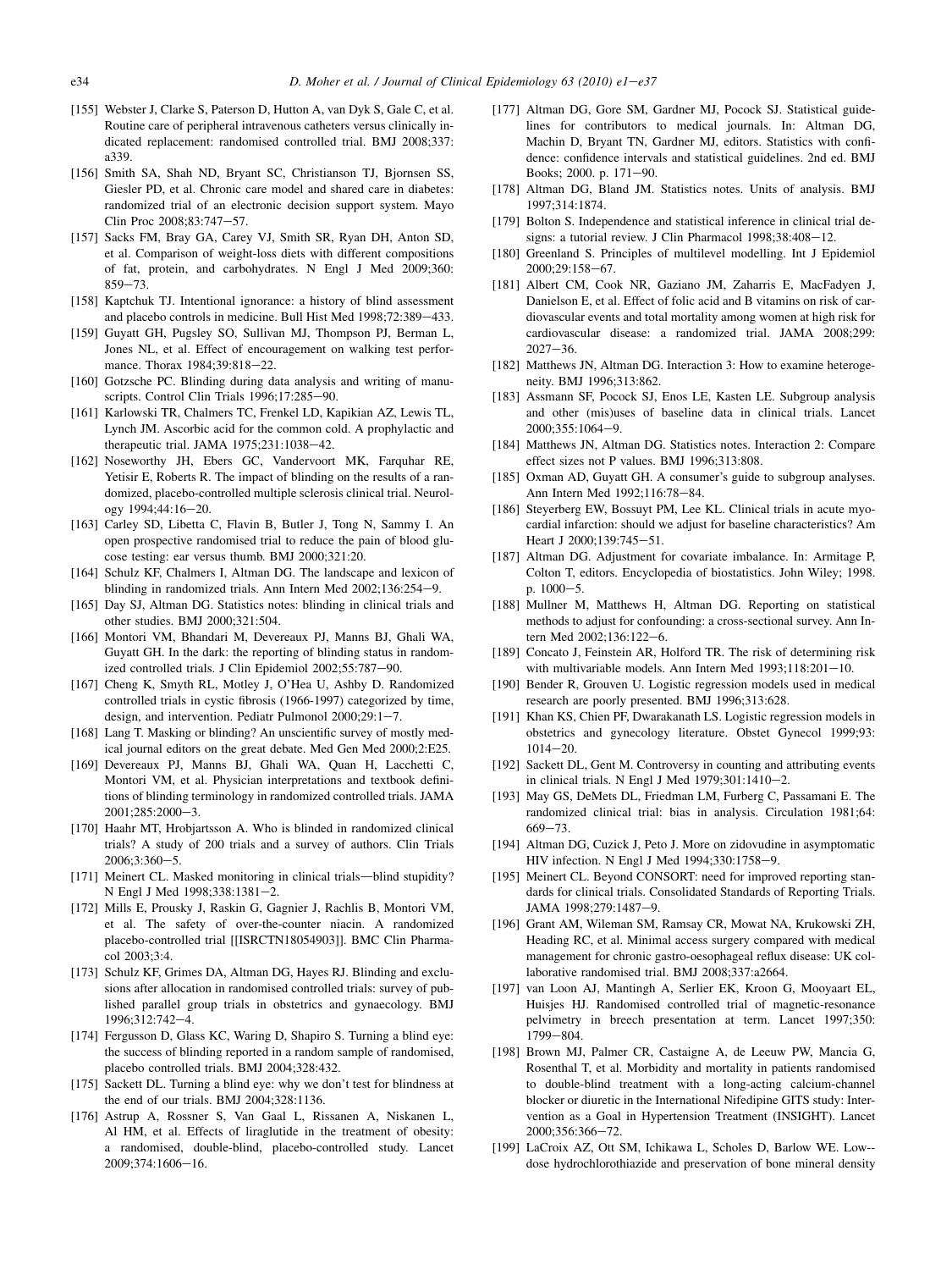<span id="page-34-0"></span>in older adults. A randomized, double-blind, placebo-controlled trial. Ann Intern Med 2000;133:516-26.

- [200] Shuster JJ. Median follow-up in clinical trials. J Clin Oncol 1991;9:  $191 - 2$
- [201] Altman DG, de Stavola BL, Love SB, Stepniewska KA. Review of survival analyses published in cancer journals. Br J Cancer 1995;72:  $511 - 8.$
- [202] Auvert B, Taljaard D, Lagarde E, Sobngwi-Tambekou J, Sitta R, Puren A. Randomized, controlled intervention trial of male circumcision for reduction of HIV infection risk: the ANRS 1265 Trial. PLoS Med 2005;2:e298.
- [203] Diggle L, Deeks J. Effect of needle length on incidence of local reactions to routine immunisation in infants aged 4 months: randomised controlled trial. BMJ  $2000;321:931-3$ .
- [204] Pocock S, White I. Trials stopped early: too good to be true? Lancet 1999:353:943-4.
- [205] Hughes MD, Pocock SJ. Stopping rules and estimation problems in clinical trials. Stat Med  $1988;7:1231-42$ .
- [206] Kiri A, Tonascia S, Meinert CL. Treatment effects monitoring committees and early stopping in large clinical trials. Clin Trials 2004;1:  $40 - 7$ .
- [207] Psaty BM, Rennie D. Stopping medical research to save money: a broken pact with researchers and patients. JAMA 2003;289:  $2128 - 31.$
- [208] Temple R. FDA perspective on trials with interim efficacy evaluations. Stat Med 2006;25:3245-9.
- [209] Yusuf S, Teo K, Anderson C, Pogue J, Dyal L, Copland I, et al. Effects of the angiotensin-receptor blocker telmisartan on cardiovascular events in high-risk patients intolerant angiotensin-converting enzyme inhibitors: a randomised controlled trial. Lancet 2008;372:1174-83.
- [210] Senn S. Base logic: tests of baseline balance in randomized clinical trials. Clin Res Regulatory Affairs 1995;12:171-82.
- [211] Altman DG. Comparability of randomised groups. Statistician 1985;34:125-36.
- [212] Heit JA, Elliott CG, Trowbridge AA, Morrey BF, Gent M, Hirsh J. Ardeparin sodium for extended out-of-hospital prophylaxis against venous thromboembolism after total hip or knee replacement. A randomized, double-blind, placebo-controlled trial. Ann Intern Med 2000;132:853-61.
- [213] Haderslev KV, Tjellesen L, Sorensen HA, Staun M. Alendronate increases lumbar spine bone mineral density in patients with Crohn's disease. Gastroenterology  $2000;119:639-46$ .
- [214] Fields WS, Maslenikov V, Meyer JS, Hass WK, Remington RD, Macdonald M. Joint study of extracranial arterial occlusion. V. Progress report of prognosis following surgery or nonsurgical treatment for transient cerebral ischemic attacks and cervical carotid artery lesions. JAMA  $1970:211:1993-2003$ .
- [215] Lee YJ, Ellenberg JH, Hirtz DG, Nelson KB. Analysis of clinical trials by treatment actually received: is it really an option? Stat Med 1991;10:1595-605.
- [216] Lewis JA, Machin D. Intention to treat—who should use ITT? Br J Cancer 1993;68:647-50.
- [217] Lachin JL. Statistical considerations in the intent-to-treat principle. Control Clin Trials 2000;21:526.
- [218] Sheiner LB, Rubin DB. Intention-to-treat analysis and the goals of clinical trials. Clin Pharmacol Ther 1995;57:6-15.
- [219] Nagelkerke N, Fidler V, Bernsen R, Borgdorff M. Estimating treatment effects in randomized clinical trials in the presence of noncompliance. Stat Med 2000;19:1849-64.
- [220] Melander H, hlqvist-Rastad J, Meijer G, Beermann B. Evidence b(i)ased medicine-selective reporting from studies sponsored by pharmaceutical industry: review of studies in new drug applications. BMJ 2003;326:1171-3.
- [221] Gravel J, Opatrny L, Shapiro S. The intention-to-treat approach in randomized controlled trials: are authors saying what they do and doing what they say? Clin Trials  $2007;4:350-6$ .
- [222] Kruse RL, Alper BS, Reust C, Stevermer JJ, Shannon S, Williams RH. Intention-to-treat analysis: who is in? Who is out? J Fam Pract 2002;51:969-71.
- [223] Herman A, Botser IB, Tenenbaum S, Chechick A. Intention-to-treat analysis and accounting for missing data in orthopaedic randomized clinical trials. J Bone Joint Surg Am 2009;91:2137-43.
- [224] Ruiz-Canela M, Martinez-Gonzalez MA, de Irala-Estevez J. Intention to treat analysis is related to methodological quality. BMJ 2000;320:1007-8.
- [225] Altman DG. Missing outcomes in randomised trials: addressing the dilemma. Open Med  $2009;3: e21-3$ .
- [226] Wood AM, White IR, Thompson SG. Are missing outcome data adequately handled? A review of published randomized controlled trials in major medical journals. Clin Trials 2004;1:  $368 - 76$ .
- [227] Streiner DL. Missing data and the trouble with LOCF. Evid Based Ment Health 2008:11:3-5.
- [228] Molnar FJ, Hutton B, Fergusson D. Does analysis using "last observation carried forward" introduce bias in dementia research? CMAJ  $2008:179:751-3.$
- [229] Ware JH. Interpreting incomplete data in studies of diet and weight loss. N Engl J Med 2003;348:2136-7.
- [230] Streiner DL. The case of the missing data: methods of dealing with dropouts and other research vagaries. Can J Psychiatry 2002;47:  $68 - 75.$
- [231] Lane P. Handling drop-out in longitudinal clinical trials: a comparison of the LOCF and MMRM approaches. Pharm Stat 2008;7:  $93 - 106$ .
- [232] Abraha I, Montedori A, Romagnoli C. Modified intention to treat: frequency, definition and implication for clinical trials [abstract]. Sao Paulo, Brazil: XV Cochrane Colloquium; 2007:86-7.
- [233] Altman DG. Confidence intervals in practice. In: Altman DG, Machin D, Bryant TN, Gardner MJ, editors. Statistics with confidence. 2nd ed. BMJ Books; 2000. p. 6-14.
- [234] van Linschoten R, van Middelkoop M, Berger MY, Heintjes EM, Verhaar JA, Willemsen SP, et al. Supervised exercise therapy versus usual care for patellofemoral pain syndrome: an open label randomised controlled trial. BMJ 2009;339:b4074.
- [235] Altman DG. Clinical trials and meta-analyses. In: Altman DG, Machin D, Bryant TN, Gardner MJ, editors. Statistics with confidence. 2nd ed. BMJ Books; 2000. p. 120-38.
- [236] Uniform requirements for manuscripts submitted to biomedical journals. International Committee of Medical Journal Editors. Ann Intern Med 1997;126:36-47.
- [237] Gardner MJ, Altman DG. Confidence intervals rather than P values: estimation rather than hypothesis testing. BMJ 1986;292:746-50.
- [238] Bailar JC III, Mosteller F. Guidelines for statistical reporting in articles for medical journals. Amplifications and explanations. Ann Intern Med 1988;108:266-73.
- [239] Bland JM. Quoting intermediate analyses can only mislead. BMJ 1997;314:1907-8.
- [240] Cook RJ, Sackett DL. The number needed to treat: a clinically useful measure of treatment effect. BMJ  $1995:310:452-4$ .
- [241] Altman DG, Andersen PK. Calculating the number needed to treat for trials where the outcome is time to an event. BMJ 1999;319:  $1492 - 5$ .
- [242] The OSIRIS Collaborative Group. Early versus delayed neonatal administration of a synthetic surfactant-the judgment of OSIRIS (open study of infants at high risk of or with respiratory insufficien $cy$ —the role of surfactant). Lancet 1992;340:1363-9.
- [243] Sorensen L, Gyrd-Hansen D, Kristiansen IS, Nexoe J, Nielsen JB. Laypersons' understanding of relative risk reductions: randomised cross-sectional study. BMC Med Inform Decis Mak 2008;8:31.
- [244] Bobbio M, Demichelis B, Giustetto G. Completeness of reporting trial results: effect on physicians' willingness to prescribe. Lancet 1994;343:1209-11.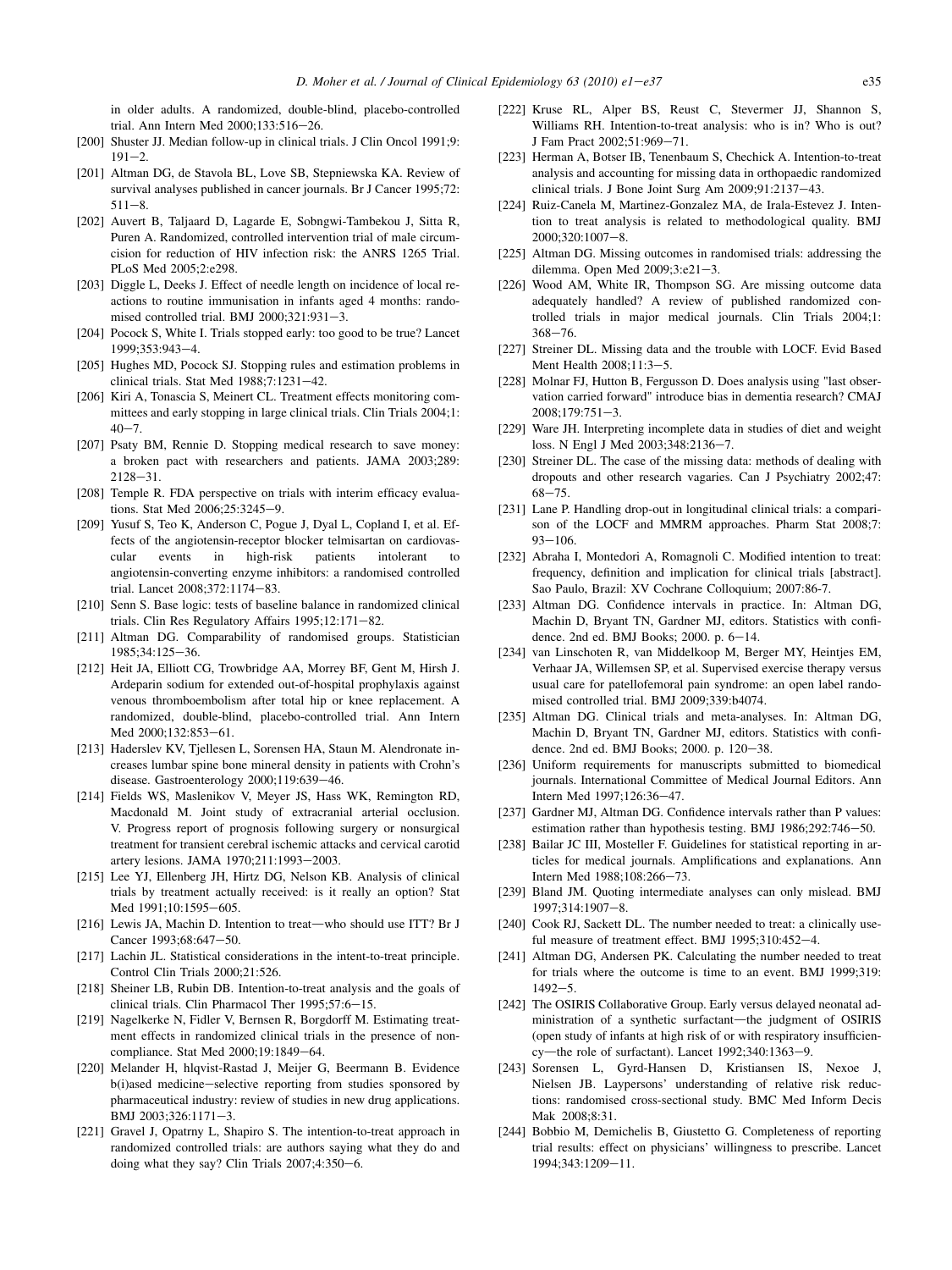- <span id="page-35-0"></span>[245] Naylor CD, Chen E, Strauss B. Measured enthusiasm: does the method of reporting trial results alter perceptions of therapeutic effectiveness? Ann Intern Med 1992;117:916-21.
- [246] Tukey JW. Some thoughts on clinical trials, especially problems of multiplicity. Science 1977;198:679-84.
- [247] Yusuf S, Wittes J, Probstfield J, Tyroler HA. Analysis and interpretation of treatment effects in subgroups of patients in randomized clinical trials. JAMA 1991;266:93-8.
- [248] Hahn S, Williamson PR, Hutton JL, Garner P, Flynn EV. Assessing the potential for bias in meta-analysis due to selective reporting of subgroup analyses within studies. Stat Med 2000;19:3325-36.
- [249] Bhandari M, Devereaux PJ, Li P, Mah D, Lim K, Schunemann HJ, et al. Misuse of baseline comparison tests and subgroup analyses in surgical trials. Clin Orthop Relat Res 2006;447:247-51.
- [250] Levin M, Quint PA, Goldstein B, Barton P, Bradley JS, Shemie SD, et al. Recombinant bactericidal/permeability-increasing protein (rBPI21) as adjunctive treatment for children with severe meningococcal sepsis: a randomised trial. rBPI21 Meningococcal Sepsis Study Group. Lancet 2000;356:961-7.
- [251] Scharf O, Colevas AD. Adverse event reporting in publications compared with sponsor database for cancer clinical trials. J Clin Oncol 2006;24:3933-8.
- [252] Pitrou I, Boutron I, Ahmad N, Ravaud P. Reporting of safety results in published reports of randomized controlled trials. Arch Intern Med 2009;169:1756-61.
- [253] Boden WE, O'Rourke RA, Teo KK, Hartigan PM, Maron DJ, Kostuk WJ, et al. Optimal medical therapy with or without PCI for stable coronary disease. N Engl J Med 2007;356:1503-16.
- [254] Horton R. The rhetoric of research. BMJ  $1995;310:985-7$ .
- [255] Annals of Internal Medicine. Information for authors. Available at [www.annals.org](http://www.annals.org) (accessed 15 Jan 2008).
- [256] Docherty M, Smith R. The case for structuring the discussion of scientific papers. BMJ 1999;318:1224-5.
- [257] Purcell GP, Donovan SL, Davidoff F. Changes to manuscripts during the editorial process: characterizing the evolution of a clinical paper. JAMA 1998;280:227-8.
- [258] Ioannidis JP. Limitations are not properly acknowledged in the scientific literature. J Clin Epidemiol 2007;60:324-9.
- [259] Kiviluoto T, Siren J, Luukkonen P, Kivilaakso E. Randomised trial of laparoscopic versus open cholecystectomy for acute and gangrenous cholecystitis. Lancet 1998;351:321-5.
- [260] Hupperets MD, Verhagen EA, van Mechelen W. Effect of unsupervised home based proprioceptive training on recurrences of ankle sprain: randomised controlled trial. BMJ 2009;339. b2684.
- [261] Garber J, Clarke GN, Weersing VR, Beardslee WR, Brent DA, Gladstone TR, et al. Prevention of depression in at-risk adolescents: a randomized controlled trial. JAMA 2009;301:2215-24.
- [262] Campbell D. Factors relevant to the validity of experiments in social settings. Psychol Bull 1957;54:297-312.
- [263] Rothwell PM. Factors that can affect the external validity of randomised controlled trials. PLoS Clin Trials 2006;1:e9.
- [264] King M, Nazareth I, Lampe F, Bower P, Chandler M, Morou M, et al. Conceptual framework and systematic review of the effects of participants' and professionals' preferences in randomised controlled trials. Health Technol Assess 2005;9:1-iv.
- [265] Djulbegovic B, Lacevic M, Cantor A, Fields KK, Bennett CL, Adams JR, et al. The uncertainty principle and industry-sponsored research. Lancet 2000;356:635-8.
- [266] Dans AL, Dans LF, Guyatt GH, Richardson S. Users' guides to the medical literature: XIV. How to decide on the applicability of clinical trial results to your patient. Evidence-Based Medicine Working Group. JAMA 1998;279:545-9.
- [267] Smith GD, Egger M. Who benefits from medical interventions? BMJ 1994;308:72-4.
- [268] McAlister FA. Applying the results of systematic reviews at the bedside. In: Egger M, Davey Smith G, Altman DG, editors. Systematic reviews in health care: meta-analysis in context. BMJ Books; 2001.
- [269] Bartlett C, Doyal L, Ebrahim S, Davey P, Bachmann M, Egger M, et al. The causes and effects of socio-demographic exclusions from clinical trials. Health Technol Assess 2005;9:iii-x, 1.
- [270] Bonell C, Oakley A, Hargreaves J, Strange V, Rees R. Assessment of generalisability in trials of health interventions: suggested framework and systematic review. BMJ  $2006;333:346-9$ .
- [271] Bornhoft G, Maxion-Bergemann S, Wolf U, Kienle GS, Michalsen A, Vollmar HC, et al. Checklist for the qualitative evaluation of clinical studies with particular focus on external validity and model validity. BMC Med Res Methodol 2006;6:56.
- [272] Laupacis A, Sackett DL, Roberts RS. An assessment of clinically useful measures of the consequences of treatment. N Engl J Med 1988:318:1728-33.
- [273] Altman DG. Confidence intervals for the number needed to treat. BMJ 1998;317:1309-12.
- [274] Fanaroff AA, Korones SB, Wright LL, Wright EC, Poland RL, Bauer CB, et al. A controlled trial of intravenous immune globulin to reduce nosocomial infections in very-low-birth-weight infants. National Institute of Child Health and Human Development Neonatal Research Network. N Engl J Med  $1994;330:1107-13$ .
- [275] Randomised trial of intravenous atenolol among 16 027 cases of suspected acute myocardial infarction: ISIS-1. First International Study of Infarct Survival Collaborative Group. Lancet 1986;2:57-66.
- [276] Gotzsche PC, Gjorup I, Bonnen H, Brahe NE, Becker U, Burcharth F. Somatostatin v placebo in bleeding oesophageal varices: randomised trial and meta-analysis. BMJ 1995;310:1495-8.
- [277] Clarke M, Hopewell S, Chalmers I. Reports of clinical trials should begin and end with up-to-date systematic reviews of other relevant evidence: a status report. J R Soc Med 2007;100:187-90.
- [278] Goodman SN. Toward evidence-based medical statistics. 1: The P value fallacy. Ann Intern Med 1999;130:995-1004.
- [279] Gotzsche PC. Reference bias in reports of drug trials. BMJ 1987;295:654-6.
- [280] Papp K, Bissonnette R, Rosoph L, Wasel N, Lynde CW, Searles G, et al. Efficacy of ISA247 in plaque psoriasis: a randomised, multicentre, double-blind, placebo-controlled phase III study. Lancet 2008;371:1337-42.
- [281] Dickersin K. How important is publication bias? A synthesis of available data. AIDS Educ Prev 1997;9:15-21.
- [282] Song F, Eastwood AJ, Gilbody S, Duley L, Sutton AJ. Publication and related biases. Health Technol Assess 2000;4:1-115.
- [283] Williamson PR, Gamble C. Identification and impact of outcome selection bias in meta-analysis. Stat Med  $2005;24:1547-61$ .
- [284] Tramer MR, Reynolds DJ, Moore RA, McQuay HJ. Impact of covert duplicate publication on meta-analysis: a case study. BMJ 1997;315:635-40.
- [285] Simes RJ. Publication bias: the case for an international registry of clinical trials. J Clin Oncol 1986;4:1529-41.
- [286] Chalmers I. From optimism to disillusion about commitment to transparency in the medico-industrial complex. J R Soc Med 2006;99:337-41.
- [287] Tonks A. A clinical trials register for Europe. BMJ 2002;325:  $1314 - 5.$
- [288] Dickersin K, Rennie D. Registering clinical trials. JAMA 2003;290:  $516 - 23$ .
- [289] Whittington CJ, Kendall T, Fonagy P, Cottrell D, Cotgrove A, Boddington E. Selective serotonin reuptake inhibitors in childhood depression: systematic review of published versus unpublished data. Lancet  $2004;363:1341-5$ .
- [290] De Angelis CD, Drazen JM, Frizelle FA, Haug C, Hoey J, Horton R, et al. Is this clinical trial fully registered? A statement from the International Committee of Medical Journal Editors. Lancet 2005:365:1827-9.
- [291] Zarin DA, Ide NC, Tse T, Harlan WR, West JC, Lindberg DA. Issues in the registration of clinical trials. JAMA  $2007;297:2112-20$ .
- [292] Hopewell S, Altman DG, Moher D, Schulz KF. Endorsement of the CONSORT Statement by high impact factor medical journals: